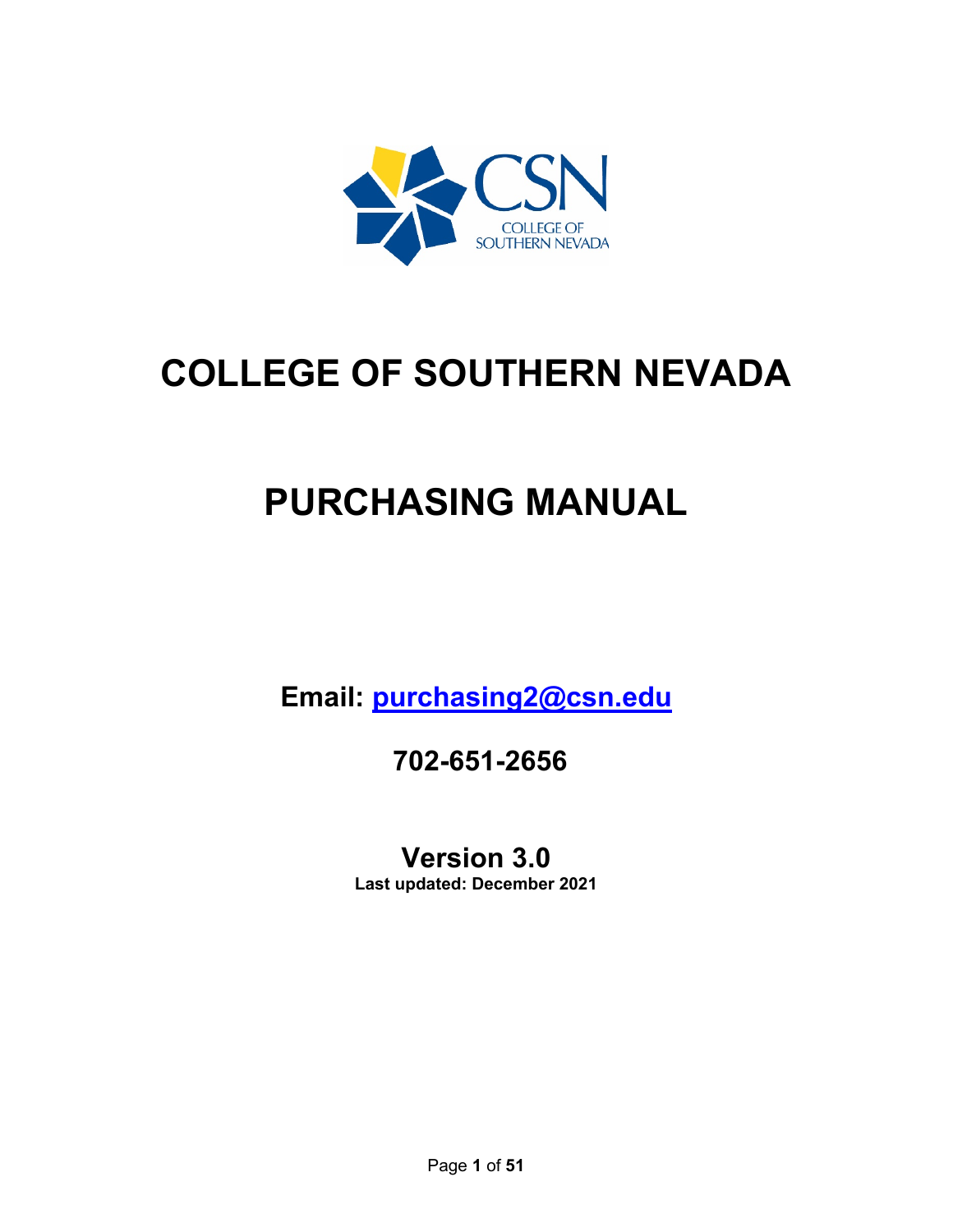# **Table of Contents**

| $\mathbf{L}$            |                                                            |  |
|-------------------------|------------------------------------------------------------|--|
| II.                     |                                                            |  |
| III.                    |                                                            |  |
| A.                      |                                                            |  |
| B.                      |                                                            |  |
| $C$ .                   |                                                            |  |
| IV.                     |                                                            |  |
| A.                      |                                                            |  |
| <b>B.</b>               |                                                            |  |
| $V_{\cdot}$             |                                                            |  |
| A.                      |                                                            |  |
| B.                      |                                                            |  |
| $C$ .                   |                                                            |  |
| VI.<br><b>DUTIES 13</b> | THE PURCHASING DEPARTMENT'S OBJECTIVES, GOALS, AND PRIMARY |  |
| $\mathsf{A}$ .          |                                                            |  |
| <b>B.</b>               |                                                            |  |
| $C$ .                   |                                                            |  |
| D.                      |                                                            |  |
| Ε.                      |                                                            |  |
| VII.                    |                                                            |  |
| A.                      |                                                            |  |
| B.                      |                                                            |  |
| VIII.                   |                                                            |  |
| A.                      |                                                            |  |
| B.                      |                                                            |  |
| C.                      |                                                            |  |
| IX.                     |                                                            |  |
| A.                      |                                                            |  |
| B.                      |                                                            |  |
| X.                      |                                                            |  |
| A.                      |                                                            |  |
| <b>B.</b>               |                                                            |  |
| XI.                     |                                                            |  |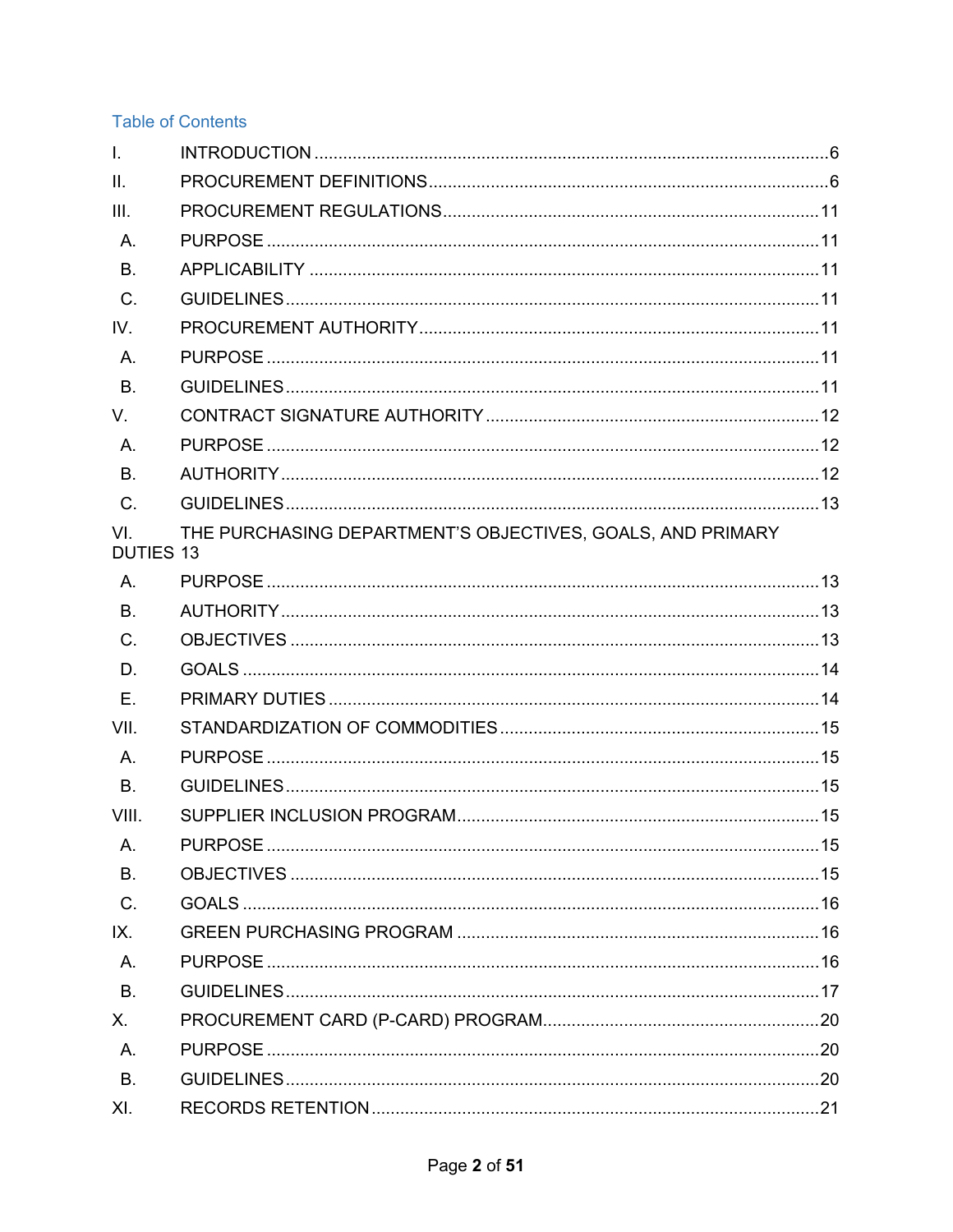| Α.             |                                                         |  |
|----------------|---------------------------------------------------------|--|
| <b>B.</b>      |                                                         |  |
| XII.           |                                                         |  |
| Α.             |                                                         |  |
| <b>B.</b>      |                                                         |  |
| XIII.          |                                                         |  |
| Α.             |                                                         |  |
| <b>B.</b>      |                                                         |  |
| XIV.           |                                                         |  |
| Α.             |                                                         |  |
| <b>B.</b>      |                                                         |  |
| XV.            |                                                         |  |
| Α.             |                                                         |  |
| <b>B.</b>      |                                                         |  |
| XVI.           | PROPRIETARY INFORMATION AND PUBLIC RECORDS REQUESTS  24 |  |
| Α.             |                                                         |  |
| В.             |                                                         |  |
| XVII.          |                                                         |  |
| Α.             |                                                         |  |
| B <sub>1</sub> |                                                         |  |
| XVIII.         |                                                         |  |
| Α.             |                                                         |  |
| <b>B.</b>      |                                                         |  |
| C.             |                                                         |  |
| XIX.           |                                                         |  |
| A.             |                                                         |  |
| XX.            |                                                         |  |
| A.             |                                                         |  |
| <b>B.</b>      |                                                         |  |
| XXI.           |                                                         |  |
| A.             |                                                         |  |
| B <sub>1</sub> |                                                         |  |
| C.             |                                                         |  |
| XXII.          |                                                         |  |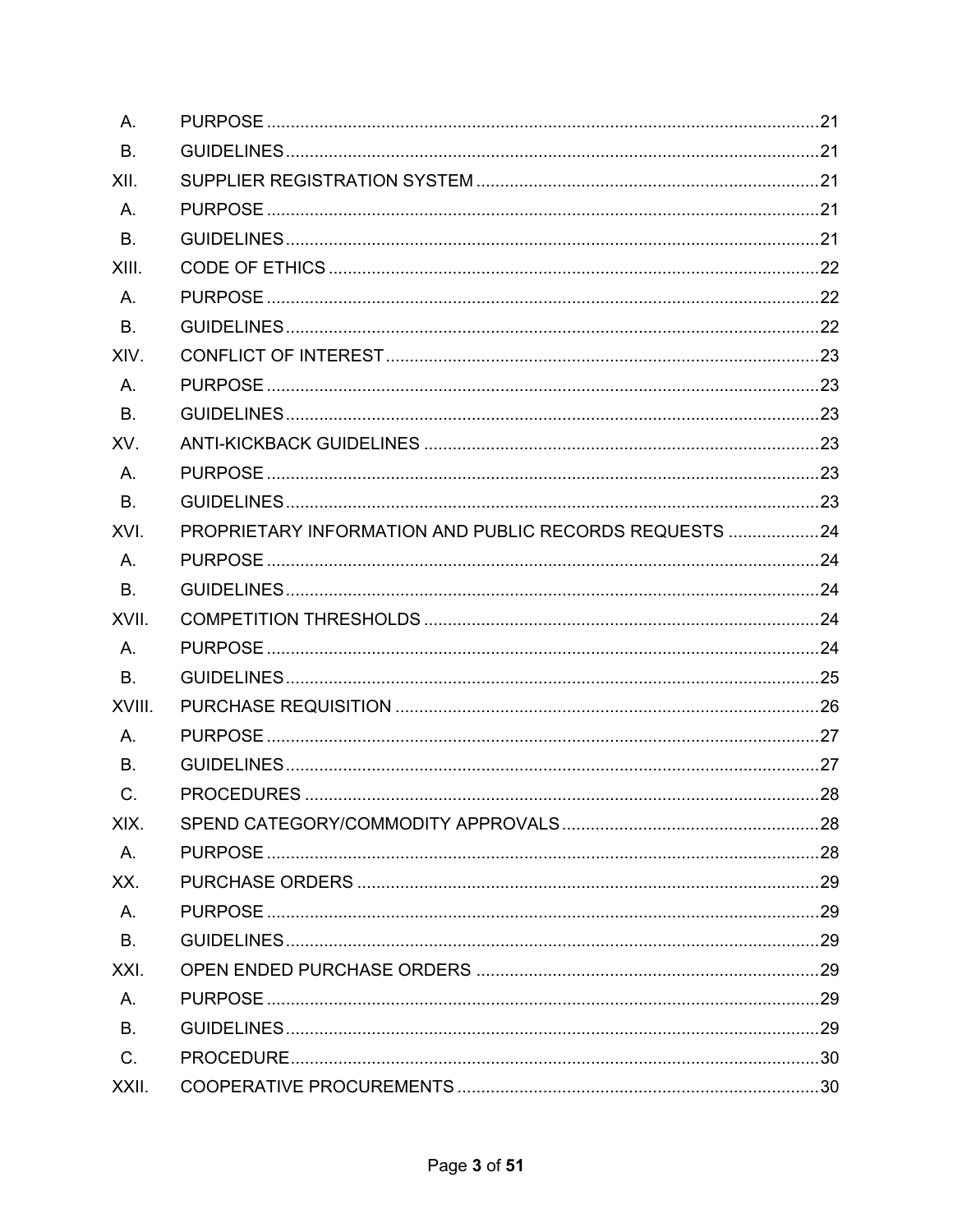| Α.        |  |
|-----------|--|
| <b>B.</b> |  |
| XXIII.    |  |
| A.        |  |
| <b>B.</b> |  |
| $C$ .     |  |
| XXIV.     |  |
| A.        |  |
| <b>B.</b> |  |
| XXV.      |  |
| A.        |  |
| <b>B.</b> |  |
| XXVI.     |  |
| A.        |  |
| <b>B.</b> |  |
| XXVII.    |  |
| Α.        |  |
| <b>B.</b> |  |
| XXVIII.   |  |
| A.        |  |
| <b>B.</b> |  |
|           |  |
| XXIX.     |  |
| Α.        |  |
| В.        |  |
| XXX.      |  |
| A.        |  |
| B.        |  |
| $C$ .     |  |
| XXXI.     |  |
| A.        |  |
| <b>B.</b> |  |
| XXXII.    |  |
| A.        |  |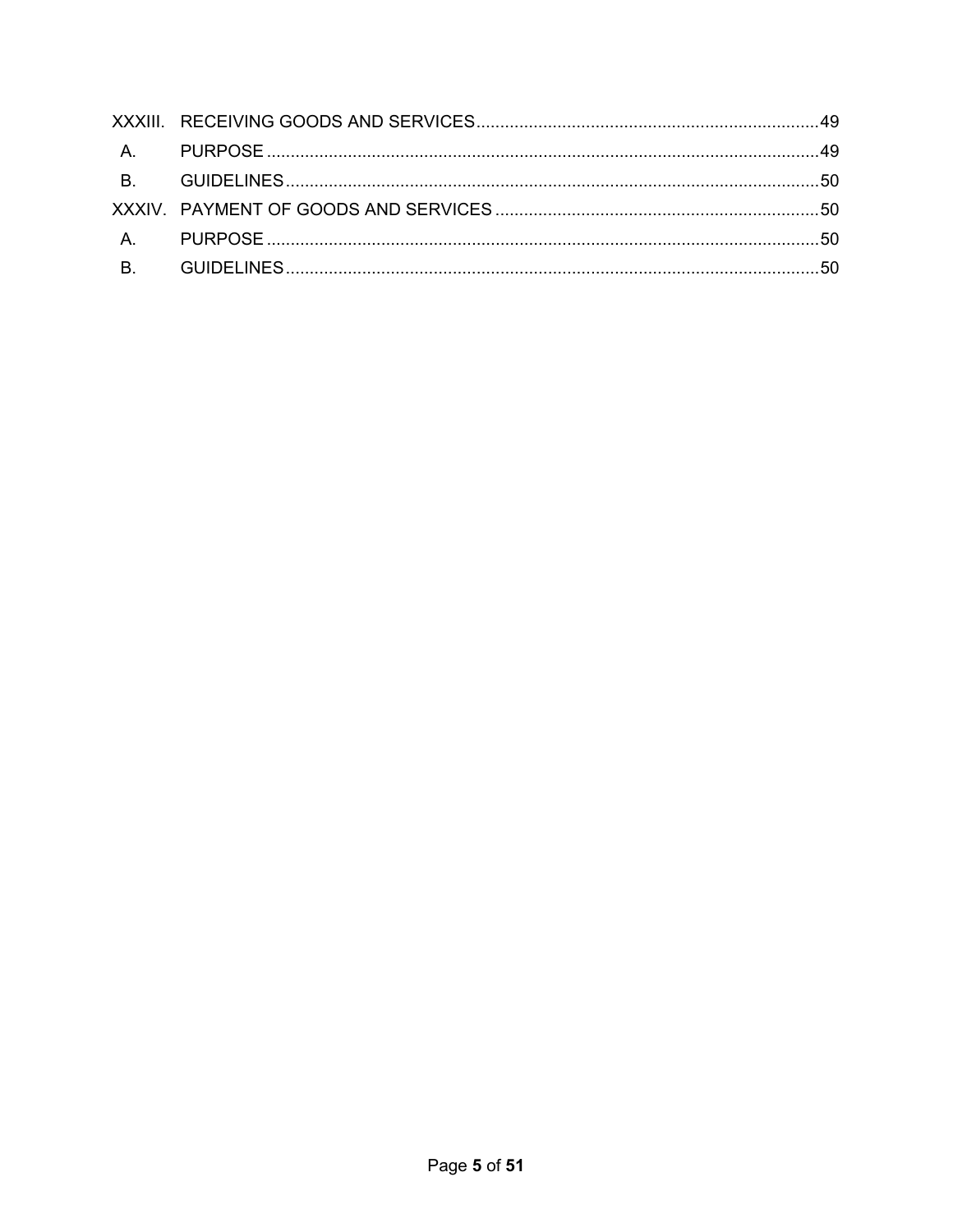## <span id="page-5-0"></span>**I. INTRODUCTION**

The Purchasing Manual provides information on procurement definitions, practices, guidelines and procedures. The information included in this manual is intended to assist the College community with procurement related activities. The Associate Vice President of Procurement and Auxiliary Services is responsible for the administration of purchasing guidelines and procedures.

These guidelines and procedures cover most of the circumstances involving procurement for CSN. If there are special circumstances or questions, contact the Purchasing Department at 702- 651-2656 for assistance.

Applicable laws and Board of Regents' policies supersede CSN guidelines.

## <span id="page-5-1"></span>**II. PROCUREMENT DEFINITIONS**

- 1. **Acknowledgement:** A form used by a supplier to advise a purchaser that their order has been received; usually implying it has been accepted.
- 2. **Addendum:** An addition or supplement to a document, for example, items or information added to a procurement document.
- 3. **Advertise:** To make a public announcement, or legal notice, of forthcoming solicitation with the aim of increasing the response and enlarging the competition; often required by law.
- 4. **Amendment:** A revision or change to a document typically used with respect to changes to an existing contract.
- 5. **Award:** The presentation, after careful consideration, of a purchase agreement or contract to the selected bidder or offeror.
- 6. **Back Order:** That portion of an order which the supplier cannot deliver on schedule and which has been reentered for shipment when available.
- 7. **Best and Final Offer:** The final proposal submitted after negotiations are completed that contains the supplier's most favorable terms for price and services or products to be delivered.
- 8. **Best Interest of the College:** This purchase is made so as to be advantageous to the CSN.
- 9. **Bidder:** One who submits a response to an invitation for bid.
- 10. **Bid Opening:** The formal process in which sealed bids are opened, at the time and place specified in the invitation for bid document.
- 11. **Bid Sample:** An item furnished by a bidder to show the characteristics of the item offered in the bid.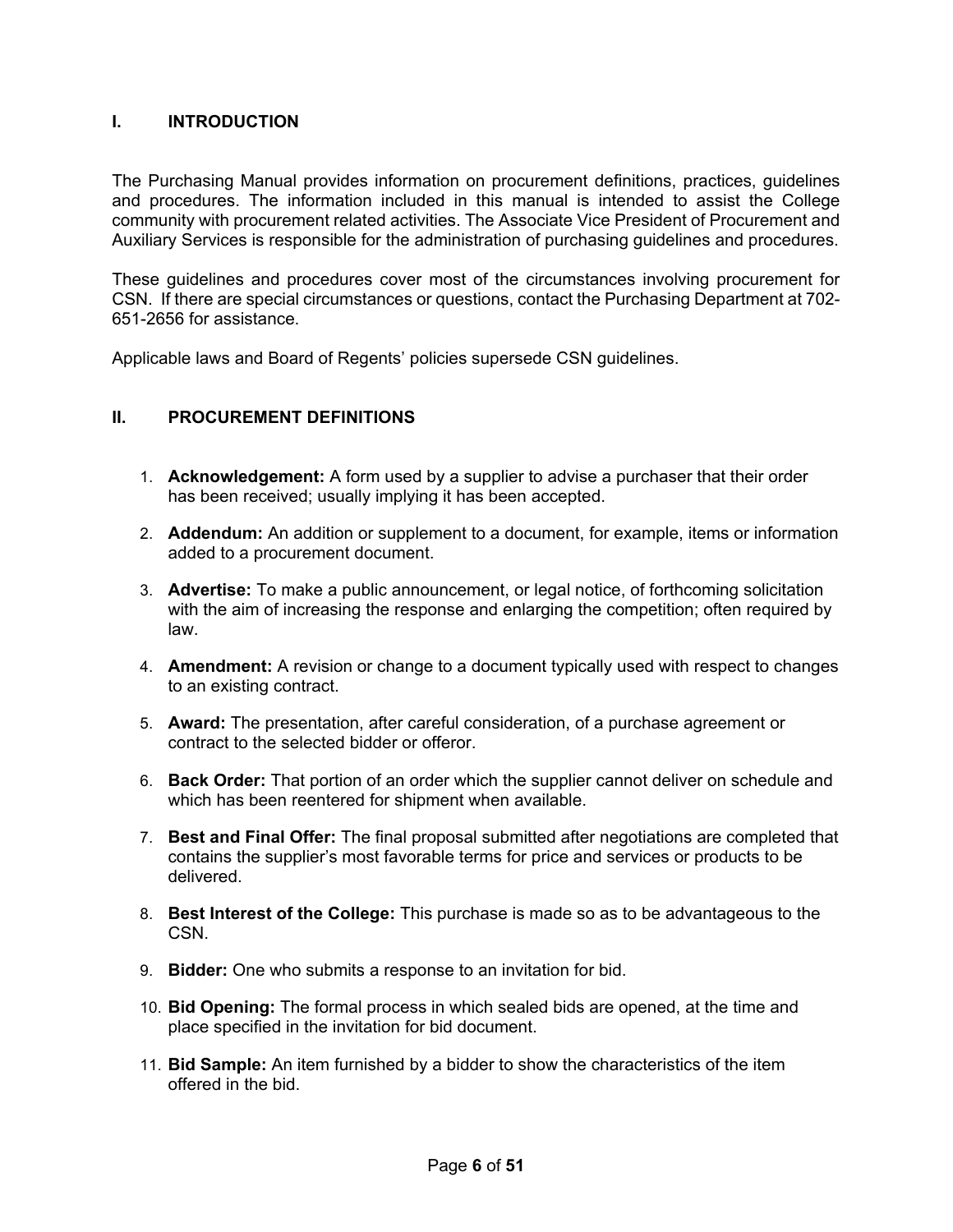- 12. **Brand Name or Equal Specification:** Using one or more manufacturers' brand names, with identifying model numbers, to describe the standards of quality, performance, and other characteristics needed to meet the requirements of a solicitation, and which invites bids for equivalent products from any manufacturer.
- 13. **Competitive Exception:** An exception to the competitive requirements due to a sole source, sole brand, emergency situation, etc.
- 14. **Conflict of Interest:** Contracting with any Board of Regents member or NSHE employee or a member of their household for services or goods represents a potential conflict of interest. It is important that the appearance of preferential treatment be nonexistent. For that reason, such transactions are prohibited except under special circumstances. For specific policy see Board of Regents Handbook – Title 4, Chapter 10, Section 1, number 7.
- 15. **Construction:** A general term used to include all work required to build, improve, alter, repair, maintain or demolish any public building, road, sidewalk or other real property structure.
- 16. **Construction-Manager-at-Risk:** A project delivery method in which there are two separate contracts, one for design services and another for construction services; the contract for construction services can be entered into at the same time as the contract for design services or at a later time; design and construction of the project may be in sequential phases or concurrent phases.
- 17. **Contract:** A contract is an agreement between two or more persons (or entities) that creates an obligation to do or not to do a particular thing. Its essential components are competent parties (persons or entities legally capable of contracting), subject matter (the purpose of the contract), a legal consideration (the inducement to contract, usually money or something of value, but also including mere promises to perform something or refrain from doing something), mutuality of agreement (all parties must voluntarily enter the contract) and mutuality of obligation (all parties are obligated to do something or not to do something they otherwise have a right to do).
- 18. **Cooperative Contract:** A contract entered into by a group of agencies or institutions that act as one agency for the benefit of all the institutions or agencies; also known as Consortium Contracts.
- 19. **Cost Analysis:** The review and evaluation of cost data for the purpose of arriving at costs actually incurred or estimates of costs incurred, prices to be paid, and costs to be reimbursed.
- 20. **Debarment:** The exclusion of a company from participating in a procurement activity for an extended period of time, as specified by law, because of previous illegal or irresponsible action.
- 21. **Descriptive Literature:** Information available in the ordinary course of business that shows the characteristics, construction or operation of an item offered in a bid or proposal.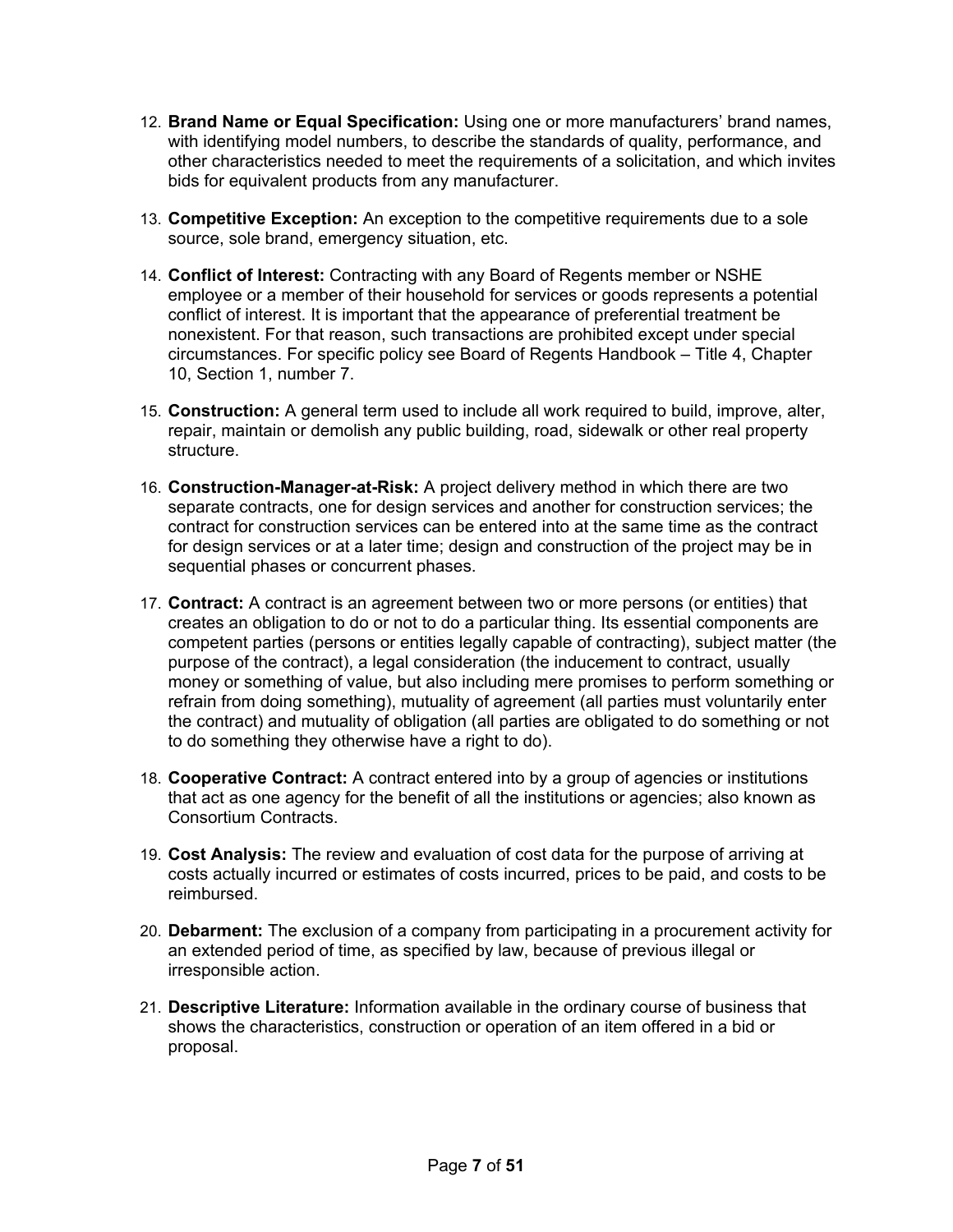- 22. **Design-Bid-Build:** A project delivery method in which there is a sequential award of two separate contracts; the first contract is for design services and the second contract is for construction; design and construction are in sequential phases.
- 23. **Design-Build:** A project delivery method in which there is a single contract for design services and construction services; design and construction of the project may be in sequential phases or concurrent phases.
- 24. **Discussions:** An oral or written exchange of information, for the purpose of obtaining information essential for determining the acceptability of a proposal, or to provide the offeror an opportunity to revise its proposal.
- 25. **Emergency Purchase:** A purchase made to alleviate a situation in which there is a threat to health, welfare, or safety under certain conditions that does not allow time for normal, competitive purchasing procedures.
- 26. **Escalation Clause:** A contract provision which permits the adjustment of contract prices by a given amount or percentage if certain specified contingencies occur, such as changes in the contractor's raw material or labor costs.
- 27. **Evaluation Criteria:** The factors specified in a RFP that will be considered in determining to whom the contract will be awarded.
- 28. **Fiscal Year:** The twelve month period between (July 1<sup>st</sup> and June 30<sup>th</sup>) one annual settlement of financial accounts and the next; used for budgeting, financial reporting, and planning.
- 29. **FOB:** Means "Free on Board": the shipping designation which defines the point of title transfer from seller to buyer. Designation is usually qualified by naming a location; i.e., shipping point, destination, name of city, etc.
- 30. **Informal Quotation:** A competitive quote or price quotation for goods or services that is conveyed by letter, fax, email, or other means and does not require a sealed bid, public opening, or public reading of bids.
- 31. **Invitation for Bids:** A formal request to perspective suppliers soliciting bids; contains or incorporates by reference, the specifications or scope of work and contractual terms and conditions and requires a sealed bid, public opening, or public reading of bids.
- 32. **Kickback:** Any money, fee, commission, credit, gift, gratuity, thing of value, or compensation of any kind that is provided, directly or indirectly, to the College or any of its departments, divisions, or employees in order to improperly obtain or reward favorable treatment in connection with any procurement.
- 33. **Lead Time:** The period of time from the date goods or services are ordered to the time when they can be delivered.
- 34. **Lowest Responsible Bidder:** The bidder that submitted a responsive bid at the lowest price of all the responsive bids submitted, after giving due consideration to life cycle cost, quality, availability, conformance to specifications, financial capability and service.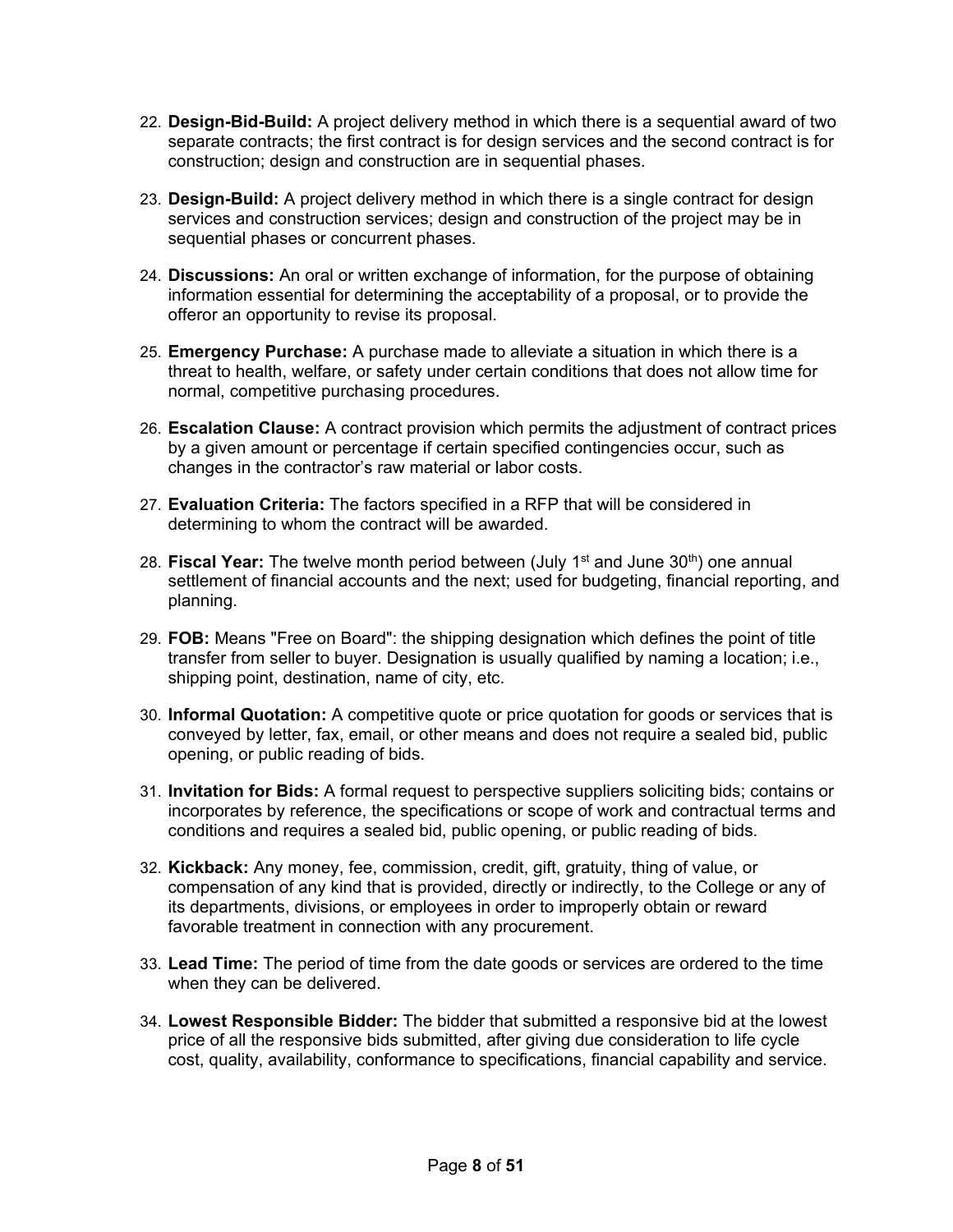- 35. **Multiple Awards:** The award of a contract to two or more suppliers to furnish the same or similar goods or services.
- 36. **Non-responsive Bid:** A bid that does not conform to the mandatory or essential requirements of the invitation for bid.
- 37. **Notice of Award:** A written notification from the CSN to the successful bidder or offeror stating that there is an award of a contract in accordance with the bid or proposal previously submitted.
- 38. **Offeror:** One who submits a proposal/offer in response to a solicitation.
- 39. **Open End Purchase Order:** A purchase order which sets forth the general provision of supplies and services that may be delivered within a given period of time, typically in a fiscal year, but in which quantity and/or delivery is not specified. The quantity and delivery are specified with the placement of orders against the open end purchase order.
- 40. **Supplier Invoice Request:** Used to reimburse an individual for out of pocket expenses when necessary; used to pay a supplier after the fact when proper purchasing procedures were not followed; and for items (i.e. reimbursements, refunds, payments, etc.).
- 41. **Prebid/proposal-Conference:** A meeting held with prospective bidders/proposers prior to the bid/proposal due date, to clarify any ambiguities, answer questions, and ensure all bidders/proposers have a common basis of understanding regarding the supplies or services required.
- 42. **Procurement:** Means buying, purchasing, renting, leasing or otherwise acquiring any materials, services or construction. Procurement also includes all functions that pertain to the obtaining of any material, service or construction, including description of requirements, selection and solicitation of sources, preparation and award of contract and all phases of contract administration.
- 43. **Proposer:** One who submits a proposal/offer in response to a solicitation.
- 44. **Purchase Order:** A legal document used to formalize a purchase transaction with a supplier.
- 45. **Purchase Requisition:** An internal document or electronic transmission whereby a department requests the procurement of materials, services or construction.
- 46. **Purchasing Representative:** Any person duly authorized by the CSN to perform the procurement duties and responsibilities outlined in his/her job description and within the limits of that authority.
- 47. **Request for Information (RFI):** Solicitation issued to prospective bidders which is used to obtain information relative to how a prospective contractor proposes to perform certain work, its qualifications, and terms and conditions. Not used to obtain price information.
- 48. **Request for Proposals (RFP):** A formal request to perspective suppliers soliciting offers; contains or incorporates by reference, the specifications or scope of work and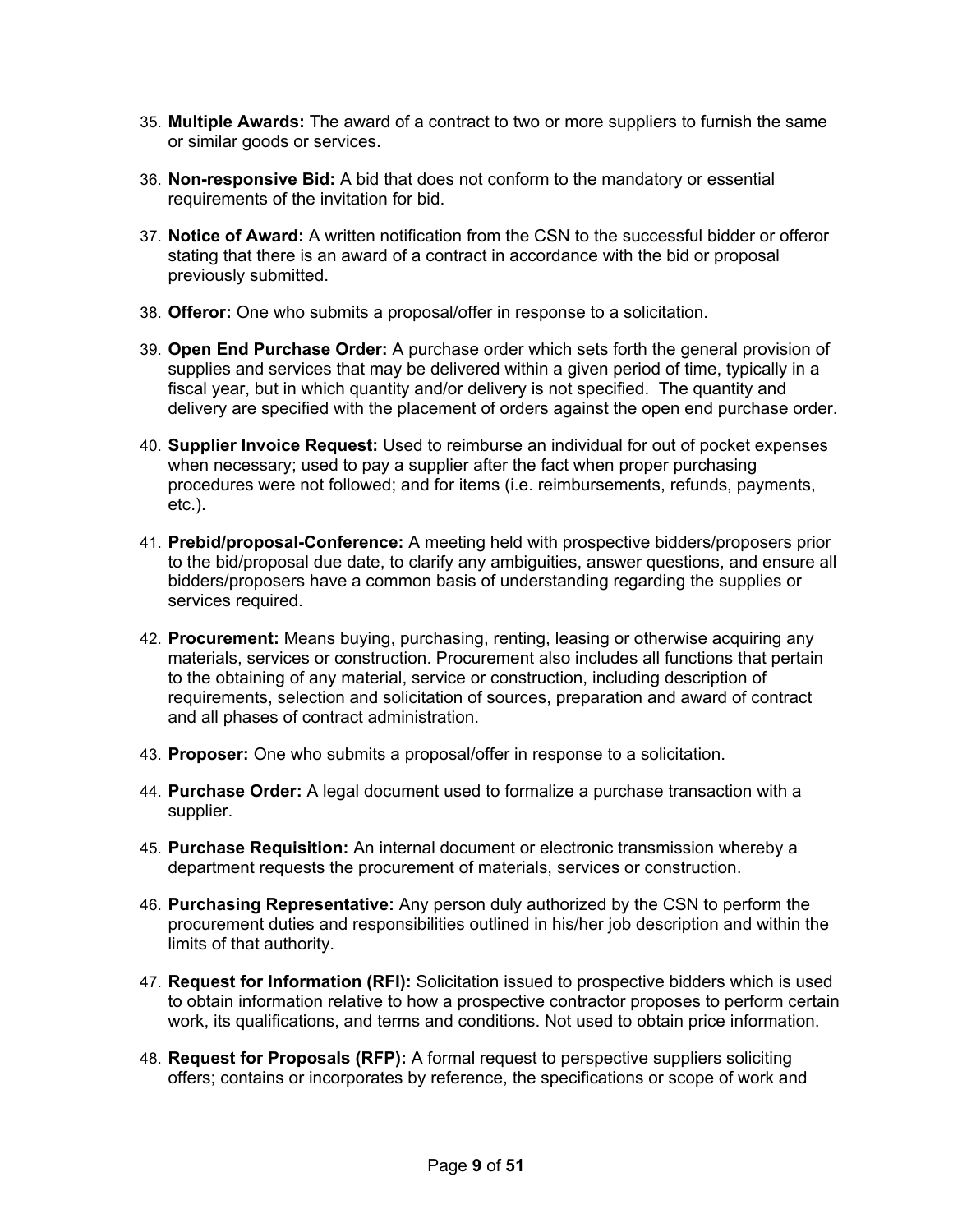contractual terms and conditions and requires a sealed offer and public opening and where other factors will be considered in the selection of the supplier in addition to price.

- 49. **Request for Qualifications (RFQ):** A formal request to perspective suppliers soliciting information on qualifications; requires a sealed response detailing their qualifications and a public opening.
- 50. **Request for Quotation:** An informal solicitation, where written quotes are obtained from suppliers, without formal advertising or receipt of sealed bids.
- 51. **Responsible Bidder or Offeror:** A bidder or offeror who has the capability in all respects to perform fully the contract requirements, and the experience, integrity, perseverance, reliability, capacity, facilities, equipment, and credit which will assure good faith performance.
- 52. **Responsive Bidder:** A bidder who has submitted a bid which conforms in all material respects to the requirements stated in the bid.
- 53. **Services:** Work performed to meet a demand, especially work not connected with a manufacturing process. The furnishing of labor, time, or effort by a contractor or supplier, not involving the delivery of any specific end product, other than reports that are incidental to the required performance.
- 54. **Sole Source Procurement:** A good made and marketed or service supplied by a contractor having the exclusive right to manufacture and sell such item or service, substantiated by its technological, specialized or unique character.
- 55. **Solicitation:** An Invitation for Bid, Request for Proposal, Request for Qualifications, Request for Quotation, Request for Information or any other invitation or request by which the CSN invites a company to participate in a procurement process.
- 56. **Specification:** Any description of the physical or functional characteristics or of the nature of a material, service or construction item. Designated types of specifications may be:

a. Brand Name Specification means a specification limited to one or more items by manufacturers' names or catalog numbers.

b. Design Specification means a specification that sets forth physical characteristics in definitive terms.

c. Functional Specification means a specification that sets forth the specific operational action or results for which it is to be used.

d. Performance Specification means a specification that sets forth a capacity objective that has been determined necessary for the item involved.

- 57. **Supplier:** Any company that sells goods or services; a supplier.
- 58. **Unit Price:** A price which the contractor is paid for the selected unit for materials or service; e.g. pounds, each, hour, etc.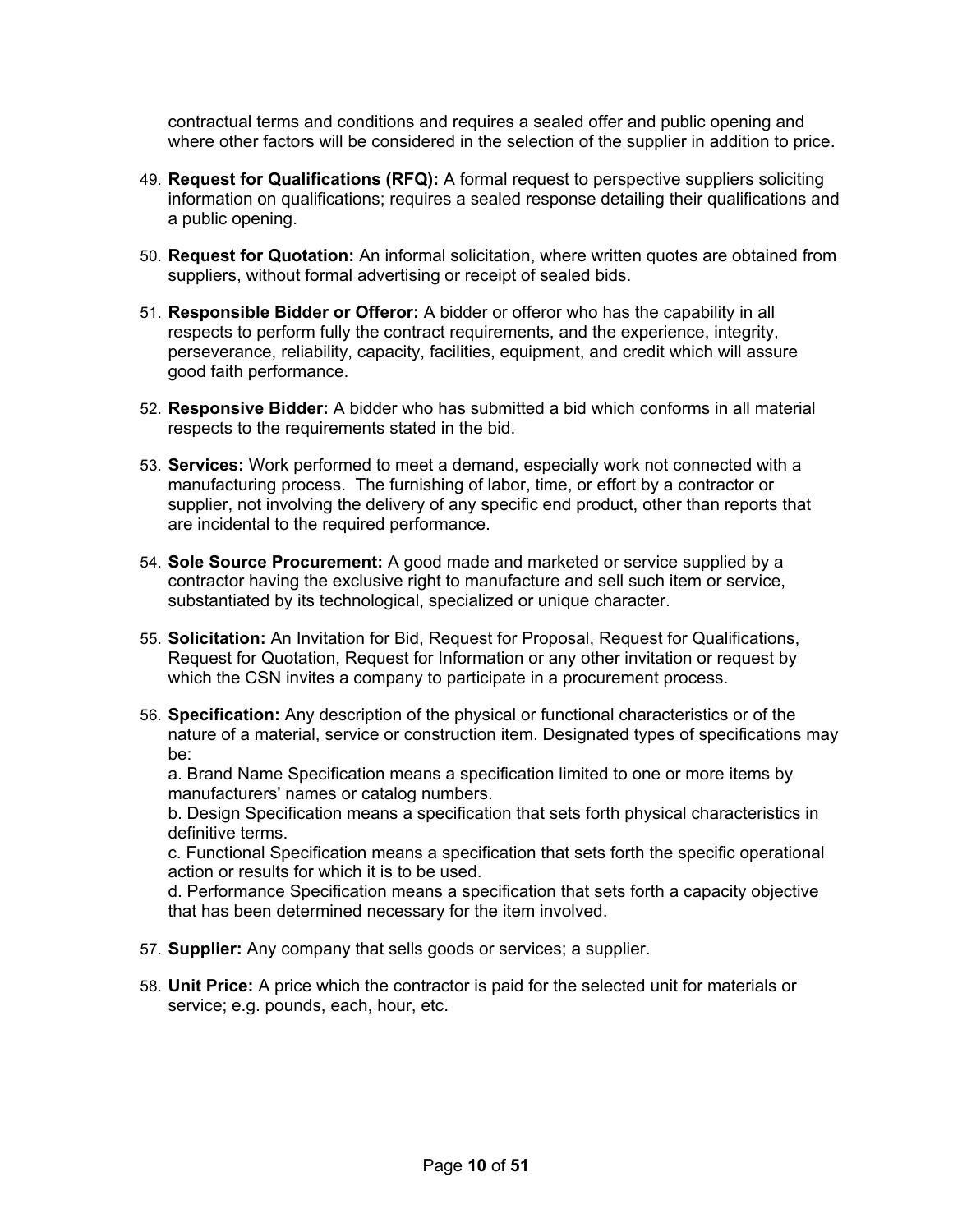# <span id="page-10-0"></span>**III. PROCUREMENT REGULATIONS**

# <span id="page-10-1"></span>**A. PURPOSE**

To institute overall written procurement guidelines for the CSN and define the regulations that govern procurement.

## <span id="page-10-2"></span>**B. APPLICABILITY**

All purchases made by the CSN regardless of the source of funds.

## <span id="page-10-3"></span>**C. GUIDELINES**

CSN purchases, regardless of funding source, will be made in accordance with applicable state statues, federal regulations, Board of Regents policies, CSN policies, and purchasing best practices. The Purchasing Department will ensure policy compliance.

The information contained in the following documents govern CSN's procurement procedures.

- 1. Title 4 Chapter 10: General Business Management Board of Regents Handbook [https://nshe.nevada.edu/wp-content/uploads/file/BoardOfRegents/Handbook/title4//T4-](https://nshe.nevada.edu/wp-content/uploads/file/BoardOfRegents/Handbook/title4/T4-CH10%20General%20Business%20Management.pdf) [CH10%20General%20Business%20Management.pdf](https://nshe.nevada.edu/wp-content/uploads/file/BoardOfRegents/Handbook/title4/T4-CH10%20General%20Business%20Management.pdf)
- 2. Chapter 5: Fiscal Procedures NSHE Board of Regents Procedures and Guidelines Manual [https://nshe.nevada.edu/wp](https://nshe.nevada.edu/wp-content/uploads/file/BoardOfRegents/PGManual/chapters/Chapter%2005%20-%20Fiscal%20Procedures.pdf)[content/uploads/file/BoardOfRegents/PGManual/chapters/Chapter%2005%20-](https://nshe.nevada.edu/wp-content/uploads/file/BoardOfRegents/PGManual/chapters/Chapter%2005%20-%20Fiscal%20Procedures.pdf) [%20Fiscal%20Procedures.pdf](https://nshe.nevada.edu/wp-content/uploads/file/BoardOfRegents/PGManual/chapters/Chapter%2005%20-%20Fiscal%20Procedures.pdf)
- 3. Purchasing Manual
- 4. P-Card Manual

# <span id="page-10-4"></span>**IV. PROCUREMENT AUTHORITY**

## <span id="page-10-5"></span>**A. PURPOSE**

To define the authority for committing the CSN to the procurement of goods and services.

## <span id="page-10-6"></span>**B. GUIDELINES**

The CSN Purchasing Department is the central authority for the procurement of goods and services required by any College department or division. All procurements must be made in accordance with the Board of Regents' policies and the rules and regulations established by the Purchasing Department.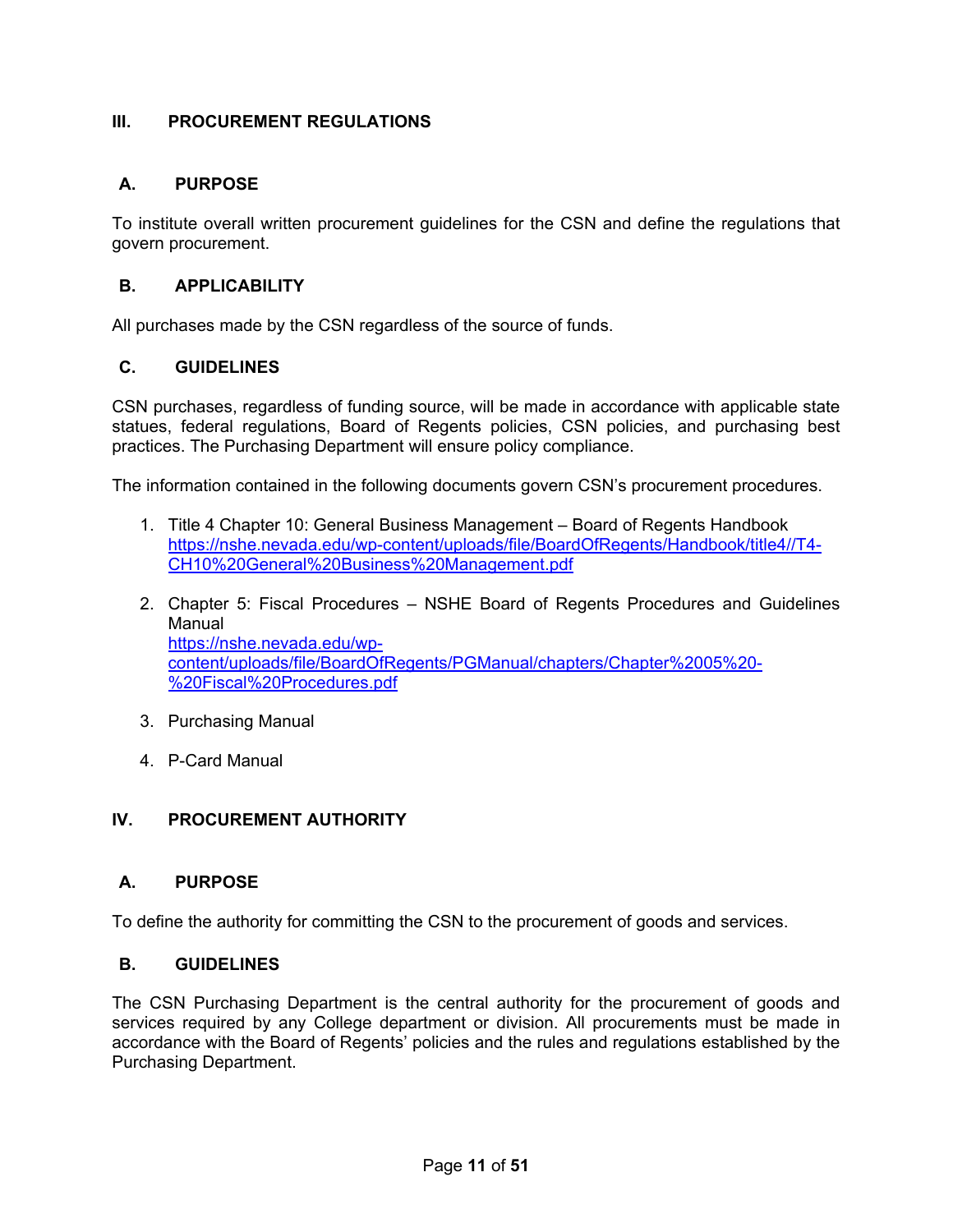On an annual basis, a memorandum is issued from the CSN President to provide guidance for designating signature authority for contracts not requiring the Chancellor's signature, and all general financial transactions and exceptions to established financial policy. In addition, the Purchasing Department issues Purchase Order documents on behalf of CSN. The Purchasing Department is given the authority to place an order directly with a supplier and/or to obligate the CSN. Other staff members of CSN do not have this authority unless the President of the CSN specifically authorizes specific individuals to do so in writing.

#### **Exceptions**

Small dollar purchases (Typically \$5,000 and below) can be made by authorized personnel through the use of the P-Card (the College's purchasing card program).

In rare occasions departments may make purchases using a Supplier Invoice Request. The guidelines on the proper use of Supplier Invoice Requests is contained in the Purchasing Manual Section XXV – Supplier Invoice Requests.

The Purchasing Department is responsible for monitoring P-Cards and Supplier Invoice Requests to ensure compliance with applicable guidelines/regulations. Authorization to use these procurement methods will be revoked for flagrant violation of established guidelines/procedures.

The Associate Vice President of Procurement and Auxiliary Services has overall responsibility for assuring that all departments of the College are complying with all requirements. Any authority or responsibility relating to purchasing which is not specifically designated in these or other instructions remains the responsibility of the Associate Vice President of Procurement and Auxiliary Services.

Departments may authorize the Purchasing Department to procure goods or services on their behalf by submitting a purchase requisition. The approval on the document certifies that sufficient funds are available on the account, that the requested goods or services are legitimate expenditures against the account, and that the necessary internal approvals have been obtained.

In the event employees of the College act outside their authority, the employee may be held personally liable for the costs of the transaction.

# <span id="page-11-0"></span>**V. CONTRACT SIGNATURE AUTHORITY**

# <span id="page-11-1"></span>**A. PURPOSE**

To define the authority for signing contracts and other agreements.

## <span id="page-11-2"></span>**B. AUTHORITY**

The Nevada System of Higher Education (NSHE) Procedures and Guidelines Manual, Chapter 5 Fiscal Procedures, Section 3 –Preparation and Approval of Contracts, outlines signature authority for execution of all contracts. The Chancellor is the contracting officer for NSHE and Chapter 5 contains contracting authority and signature delegation details.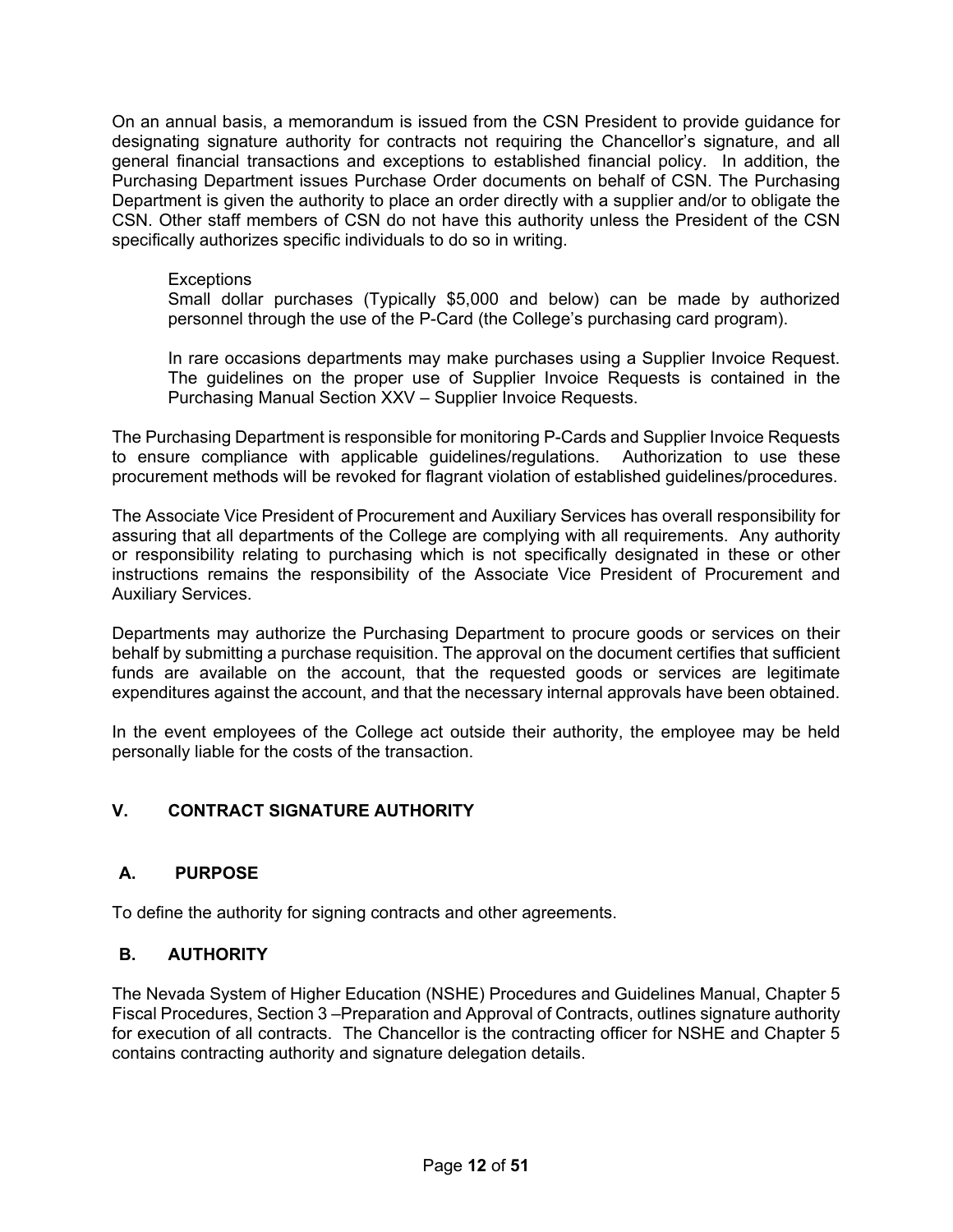## <span id="page-12-0"></span>**C. GUIDELINES**

It is the responsibility of the Purchasing Department to process the execution of purchasing related contracts for the CSN. Departments should contact Purchasing as soon as they are aware that a contract is required. Employees are not to sign any contract or order form before contacting Purchasing for guidance. As the contracting officer, the Chancellor has delegated signature authority to the President and in turn the President has delegated signature authority to specific staff at the CSN. NOTE: Individuals who do not have authority to sign contracts, but do so anyway, may be held personally liable for the contract.

Often times a purchase order is the only contract required between the supplier and the CSN. When a formal contract is required, Purchasing will work with departments to ensure the contract meets Purchasing, CSN, NSHE, Board of Regents, state and federal, and any other applicable policies and procedures. Departments do not need to send the contract to General Counsel for review prior to sending the contract to Purchasing. Purchasing will coordinate the execution of the contract with General Counsel, if required.

If a contract is required, the contract must be fully executed prior to the issuance of a purchase order.

## <span id="page-12-1"></span>**VI. THE PURCHASING DEPARTMENT'S OBJECTIVES, GOALS, AND PRIMARY DUTIES**

# <span id="page-12-2"></span>**A. PURPOSE**

To provide information related to the Purchasing Department's objectives, goals, and primary duties.

## <span id="page-12-3"></span>**B. AUTHORITY**

As stated in the Board of Regents' General Policy Statements Title 4, Chapter 10, Section 1 – Purchasing Policy: All purchases of supplies, equipment, services, and construction, shall be handled administratively by the Purchasing Department.

## <span id="page-12-4"></span>**C. OBJECTIVES**

Provide prompt and effective service to both user departments and to suppliers.

Develop and operate an effective Purchasing program that adhere to applicable NSHE procedures, state statutes, federal guidelines, and industry best practices for all procurements processed by the department.

Achieve value leadership through competitive bidding (and quoting) and strategic sourcing while maintaining transparency and integrity for all processes.

Procure materials at the lowest cost consistent with quality and service.

Provide opportunities to all interested suppliers. Maximize the inclusion of women and minority-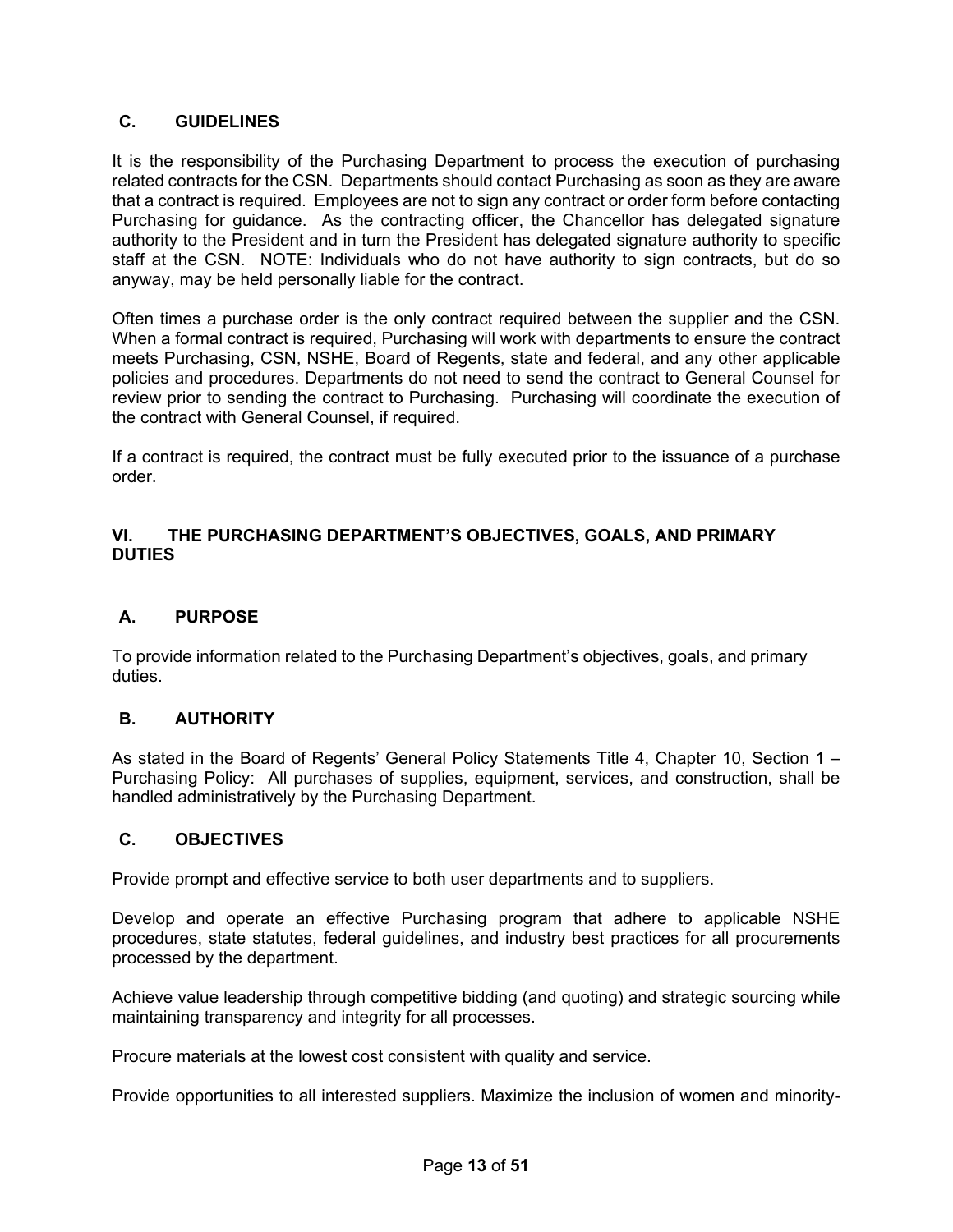owned businesses and/or local business enterprises as direct and indirect suppliers of goods and services to the College.

Award contracts impartially.

Promote awareness of sustainability responsibilities.

Streamline processes and record keeping while providing sufficient controls, compliance with policies, and adequate audit documentation. Take advantage of technology to be as efficient as possible.

## <span id="page-13-0"></span>**D. GOALS**

The primary function of the Purchasing Department is to assist the College community with the identification, selection, and acquisition of required materials and services. Purchasing will strive to accomplish this as economically as possible, within acceptable standards of quality and service, while utilizing professional ethics and best business practices throughout the process. To this end Purchasing will do the following:

Maximize customer satisfaction.

Ensure effective and cooperative relationships with our customers.

Provide the campus community education relating to the procurement process.

Promote a positive work environment.

Maintain and create sound business practices.

#### <span id="page-13-1"></span>**E. PRIMARY DUTIES**

Issue, evaluate, and award formal and informal solicitations.

Negotiate various types of contracts.

Provide information to departments as requested.

Process purchase requisitions.

Issue purchase orders.

Coordinate and issue modifications to purchase orders if necessary.

Ensure proper documents and authorizations are obtained for purchases.

Expedite orders.

Monitor P-Card program to ensure compliance with policies/procedures.

Maintain supplier lists.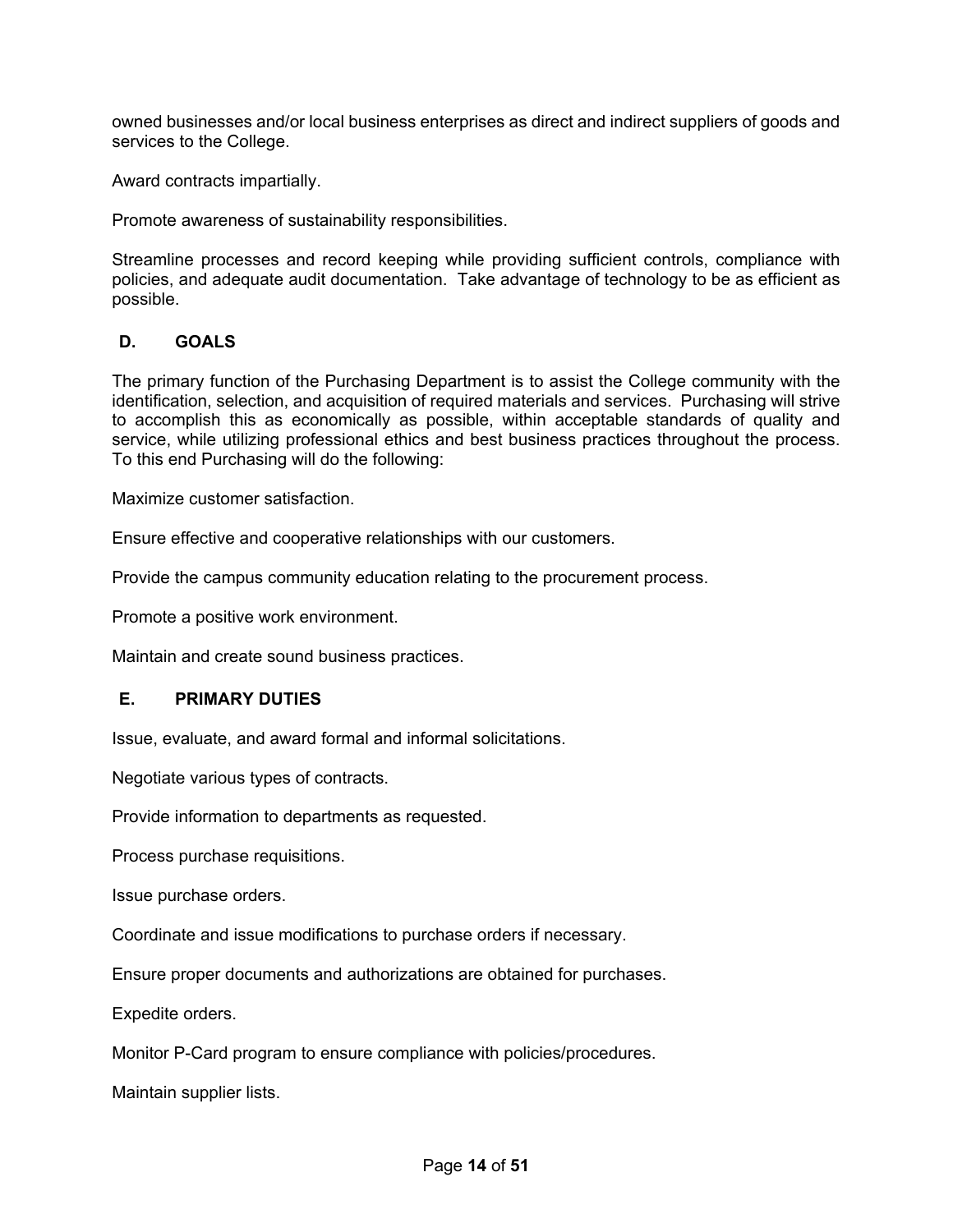Look for additional sources of supply.

# <span id="page-14-0"></span>**VII. STANDARDIZATION OF COMMODITIES**

## <span id="page-14-1"></span>**A. PURPOSE**

To allow for the standardization of commonly purchased items.

## <span id="page-14-2"></span>**B. GUIDELINES**

The Purchasing Department has the responsibility and authority to question the quality and type of goods being requested to ensure the best interests of the CSN are served. Whenever possible and in the best interest of the CSN items will be standardized to take advantage of volume discounts and to avoid frequent small orders.

Contact the appropriate purchasing representative to enquire about items that have been standardized. Any request for nonstandard items will require a justification from the requester stating why they are unable to use the standard item.

## <span id="page-14-3"></span>**VIII. SUPPLIER INCLUSION PROGRAM**

## <span id="page-14-4"></span>**A. PURPOSE**

The College of Southern Nevada has actively supported supply chain and supplier inclusion and continues to focus College resources in this area. The CSN Purchasing Department, with continued support from the College administration and the Communications & Public Affairs office, Diversity and Cultural Affairs, utilizes a multi-faceted approach to stimulate the interest and awareness of local emerging businesses in CSN contracting opportunities.

## <span id="page-14-5"></span>**B. OBJECTIVES**

The College of Southern Nevada does not adhere to a preference based system (e.g. set asides, quotas, etc.) for the award of contract. However, the College will aggressively pursue methods and approaches that prepare business owners to compete for contracting opportunities. These efforts include:

1. Business Mentoring: Focused outreach in the local business community and active participation with Las Vegas' business advocacy organizations provides the CSN Purchasing Department with the opportunity to connect with local, emerging businesses the aim of which is to foster and grow meaningful business relationships. Individual mentoring sessions for individual businesses is integral to our approach. These sessions focus on how to review a scope of work, best practices when responding to a scope of work, the importance of evaluating CSN's past purchasing activity, strategies in creating competitive quotes, and identifying key contacts within the College.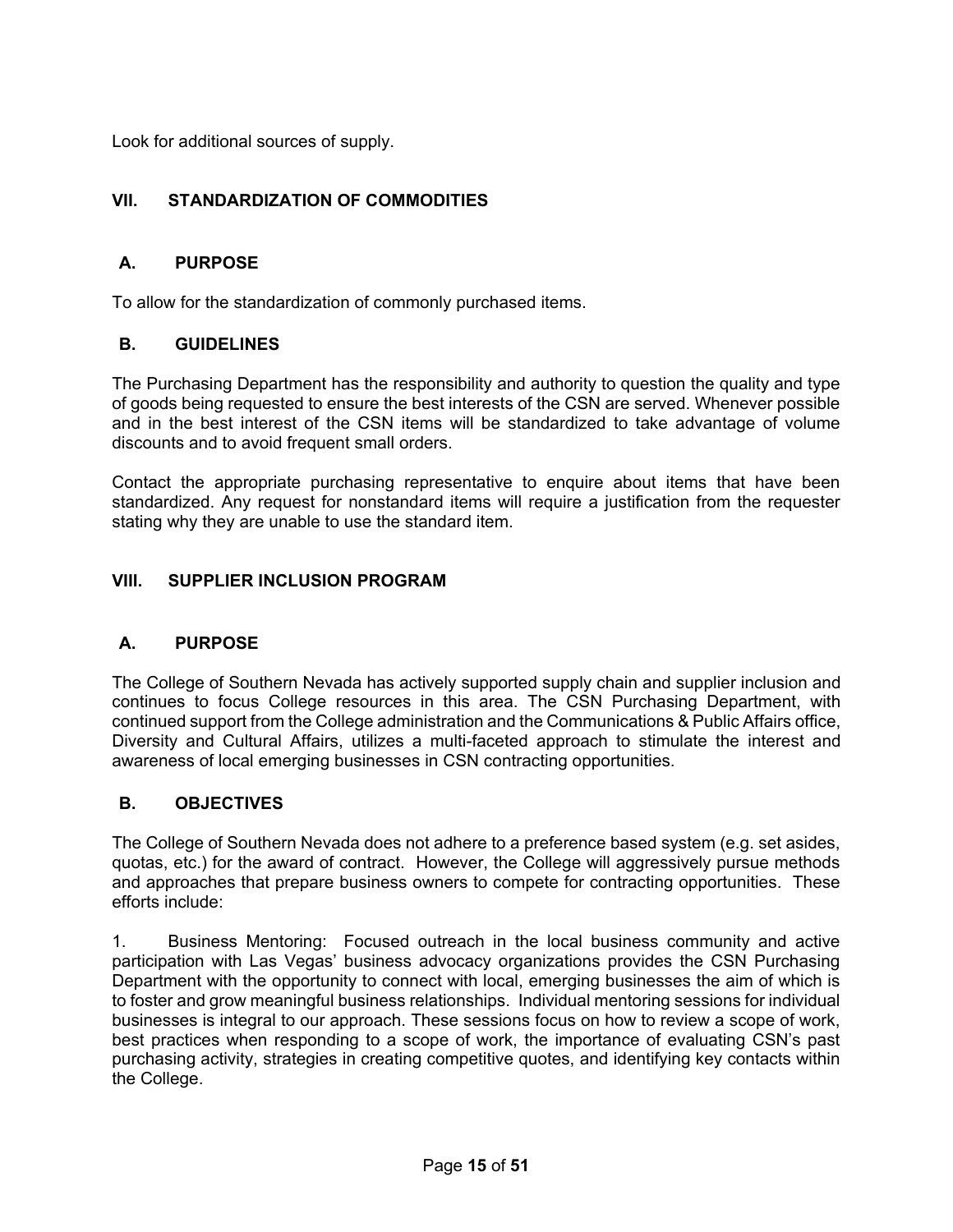2. Supplier Inclusion Events: The College of Southern Nevada will host events that introduce business owners to purchasing decision makers at the College. Additionally, these events will be held in collaboration with the University of Nevada Las Vegas, Nevada State College, and the local area chambers of commerce when feasible.

# <span id="page-15-0"></span>**C. GOALS**

The College of Southern Nevada has defined goals for its supplier inclusion program which will be used to guide the College's supplier inclusion initiative and to measure future success. The goals promote an approach based on the NSHE's focus on accountability and the inclusion of local emerging businesses in the College's procurement process. These goals also support CSN's continuing effort to broaden the base of suppliers that participate in the College's bidding and contracting opportunities. The goals include:

- 1. Increase the number of diverse suppliers registering to do business with the College by 15%. Purchasing will increase the number of minority, woman, disabled, local, and veteran owned business enterprises by continuing to grow our presence in the business community and by recruiting local and emerging businesses to discuss contracting opportunities at CSN.
- 2. Expand awareness of and exposure to College bidding opportunities.
- 3. Host at least one suppler inclusion event building on the successes of events held in years past. To this end, CSN Purchasing will attempt to recruit Nevada State College, the University of Nevada Las Vegas, and community business advocates to participate in the event.
- 4. Develop a web presence to promote CSN's supplier inclusion efforts. This goal will result in the building of a new webpage devoted exclusively to supplier inclusion and business development. The website will include a "How to do Business" section, supplier definitions, links to NSHE policy, and information for CSN departments.
- 5. Create a diverse supplier database for the purposes of quickly identifying companies for bids, outreach events, and quoting opportunities.
- 6. Prioritize Purchasing resources to increase supplier interaction and communication. This will require the entire Purchasing staff taking an active role in CSN's supplier inclusion initiative.

# <span id="page-15-1"></span>**IX. GREEN PURCHASING PROGRAM**

# <span id="page-15-2"></span>**A. PURPOSE**

To establish guidelines for the purchase of environmentally preferred goods and services.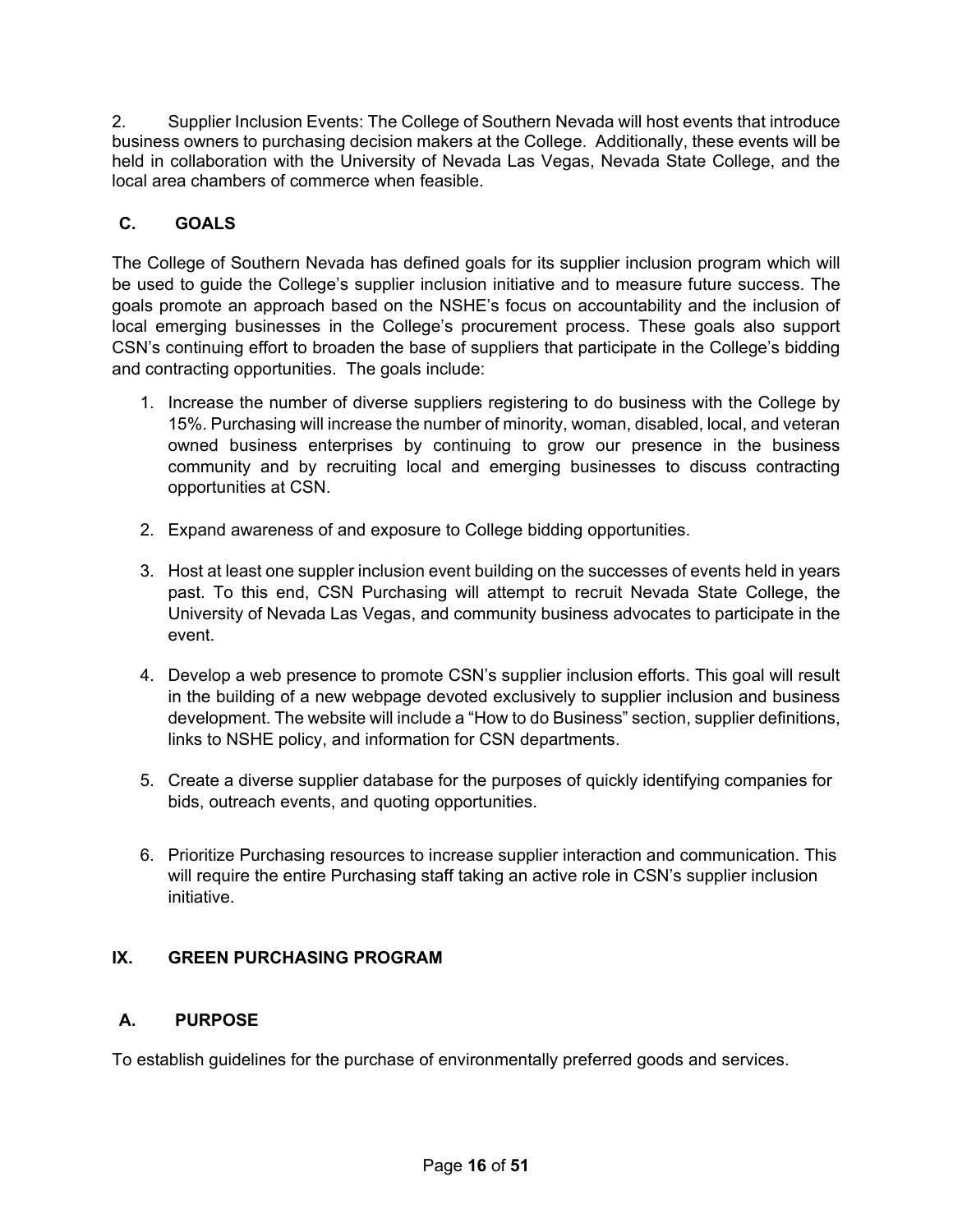## <span id="page-16-0"></span>**B. GUIDELINES**

In support of the Nevada System of Higher Education (NSHE) initiative to be a leader in sustainable and environmentally friendly purchasing practices, the CSN has implemented an EPP (Environmentally Preferable Purchasing) program, also known as Green Purchasing, in recognition of the influence the CSN has as a significant purchaser of goods and services in the community. The CSN Purchasing Department will promote the preference to purchase goods and services from suppliers who provide environmentally friendly products and services and whose quality, function, and cost are equal or superior to more traditional products and service.

CSN has a strong commitment to educational and outreach programs and encourages the campus community to embrace the ethical challenges of responsible citizenship. By continuing to build on the CSN's record of consistent compliance with safety and environmental regulations, the EPP program will enable CSN to plan its future growth in balance with economic, environmental, and socially responsible values.

The EPP program will allow the CSN to:

Strengthen recycling efforts campus wide.

Reinforce the importance with our suppliers to provide green purchasing solutions.

Create a model that will encourage other suppliers to broaden their product and service offerings to include environmentally friendly products.

Reduce the amount of landfill material being produced.

Partner with suppliers who have invested in environmentally friendly product and service lines and reward them by purchasing their products and services.

Support local suppliers who meet the preferred purchasing program's requirements.

Give visibility to sustainable purchasing practices that can be used as a guide to other NSHE institutions as well as higher education institutions everywhere.

Reduce pollution by taking into account emissions over the full life cycle of a product or service.

Strengthen markets for recycled materials and increase economic development for manufacturers producing source reduction and recyclable product.

CSN's focus is to execute a high impact and cost effective green purchasing program designed to conserve resources and to minimize the adverse environmental impact of our product and service usage. This includes the equipment and supplies the CSN procures for use in its daily operations, lab and classroom environments, and construction projects. The Purchasing Department will continually assess the best way to introduce this philosophy into the relationships we create with our suppliers and our customers, and will continue to grow this program to meet the needs of the CSN.

In all instances where it is practicable to do so, all contracts, bids and RFP's should be evaluated to ensure that language is inserted which expands the standards by which formal solicitations are awarded. Preferable consideration will be given to those firms which submit environmentally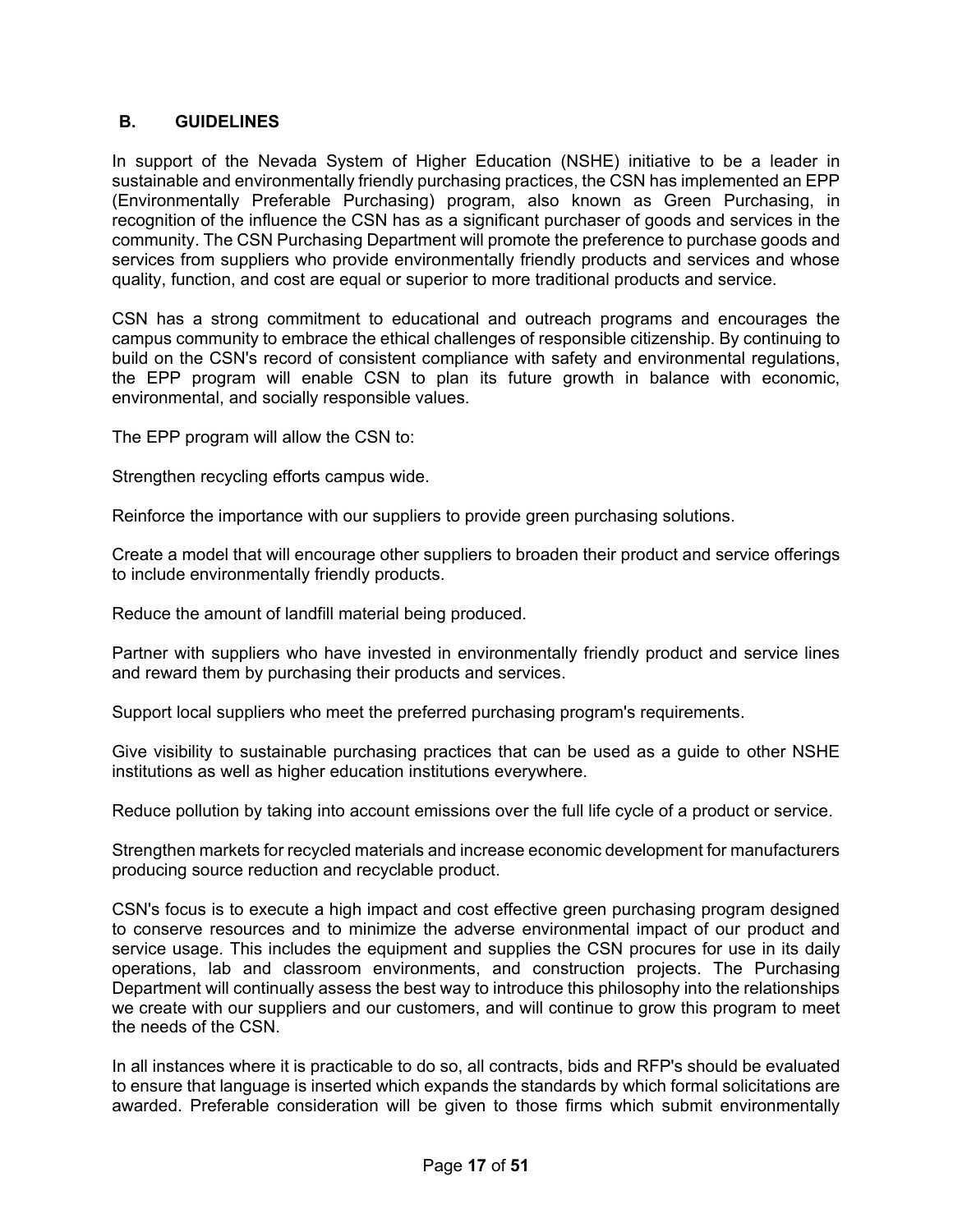responsible responses that do not diminish the intended use of the product or service and are cost effective.

Meet with the campus departments to discuss and explore opportunities to utilize products and services with the greatest amount of recycled, recyclable, and post-consumer content.

Collaborate with existing suppliers to identify and highlight for the campus their portfolio of environmentally friendly products and services.

Identify green and environmentally responsible products made available by our suppliers.

The Purchasing staff will evaluate each purchase that is being made to ascertain if a viable green option is available. This will require each Purchasing staff member to be aware of the following product attributes:

Shipping materials should be the minimum required to properly secure the product and should be made from recycled or recyclable material.

Strive to use raw materials from sustainable and renewable sources.

Use local or regional suppliers to reduce the environmental impact associated with shipping.

Items purchased should be, when at all possible, recyclable.

CSN will establish purchasing oriented systems to address several key areas:

#### **Technology**

By leveraging existing technology, we can integrate new supplier information into existing systems that will allow for more efficient matching of commodity to green approved providers.

The aim is to make available to the campus a current and systematic listing of suppliers and the products and services they provide.

#### *Products Containing Recycled Content*

CSN will purchase recycled paper and paper products where economically feasible and technologically compatible. This includes a campus wide preference for recycled content office paper.

Procure products for which the United States Environmental Protection Agency (U.S. EPA) has established minimum recycled content standard guidelines, such as printing paper, office paper, janitorial paper, construction, landscaping, transportation, vehicles, and non-paper office products, and which contain the highest post-consumer content practicable, but no less than the minimum recycled content standards established by the U.S. EPA Guidelines.

The CSN will work toward solely leasing or purchasing copiers and printers that can be used with recycled content products.

Procure recycled content transportation products including signs, barricades, and cones.

#### *Landscaping*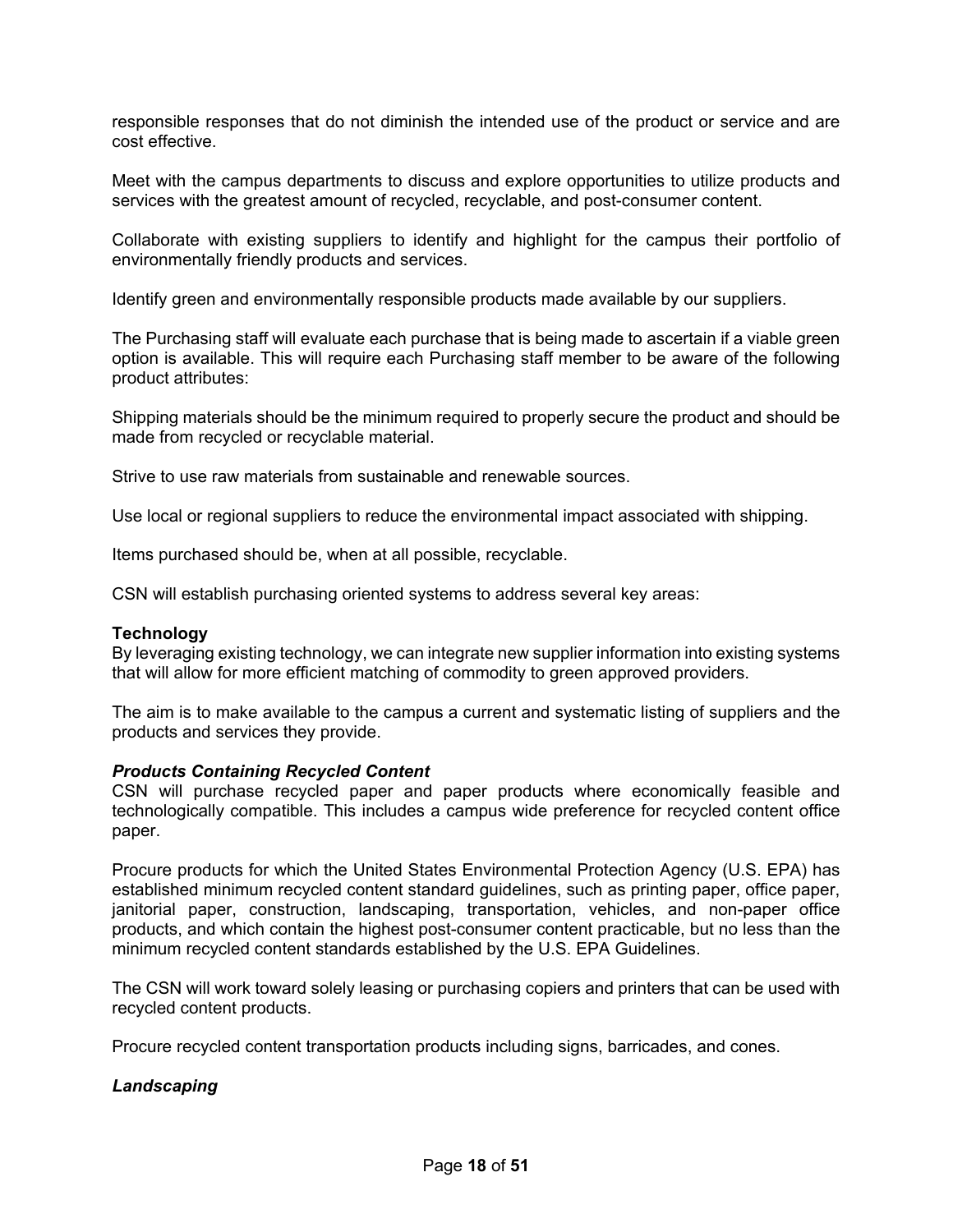Support the efforts of our Facilities Management Department to implement sustainable landscape management through xeriscape and drought response planning by procuring items such as hydraulic mulch, compost made from yard trimmings or food waste, and eco-friendly fertilizers. CSN will also strive to give preference to landscaping material produced from locally or regionally generated food waste or plant debris programs.

The Purchasing Department will work with the Facilities Management Department to assist them in selecting plants, trees, and shrubs for campus landscaping projects will be species that are drought tolerant requiring little or no watering. Preferable buying status will be given to these and other native plants that are appropriate for this climate and meet the needs of the CSN.

Additional preference will be given to suppliers who incorporate sustainable landscape planning and maintenance in their proposals and are contracted to provide landscaping services for CSN. This includes fertilizer selection and frequencies, recycled content edging products, and efficient use of gas powered equipment.

#### *Eliminating or Reducing Pollutants and Toxins*

CSN will strive toward the elimination of purchases of Styrofoam and glass products. Suppliers will be required to offer alternatives to these items when available.

Chemicals purchases for products containing or produced using chlorofluorocarbons (CFC's) or other ozone-depleting chemicals will be substituted when suitable alternatives exist.

Strong efforts will be made to avoid purchases of janitorial and other cleaning supplies that contain carcinogens and are not biodegradable.

Decrease chemical waste in teaching laboratories by identifying less hazardous and more environmentally friendly chemicals or processes that may be substituted.

Strive to procure biodegradable and phosphate free detergents for use in campus buildings. This requirement would extend to all supplier contracted for cleaning or washing services for the CSN.

Authorize purchase of low impact pest control products such as insecticides that are organic and safe for the environment and people.

Vehicle purchases for state use will be made pursuant to [Nevada Administrative Code](http://www.leg.state.nv.us/NAC/NAC-486A.html)  [486A](http://www.leg.state.nv.us/NAC/NAC-486A.html) which requires we meet alternative fuel standards.

#### *Energy Savings*

Encourage the purchase of energy efficient products through assistance in product selection and strategic pricing.

Support the efforts of the Facilities Management Department by facilitating purchases of energy efficient equipment that can have a positive impact on energy efficiency and usage.

Enforce and support our current purchasing policy that requires Energy Star rated products in all areas for which such ratings exist including lab equipment, technology related hardware, and appliances.

Identify departments that are currently using older equipment and appliances and help to match their new purchases with an energy efficient product.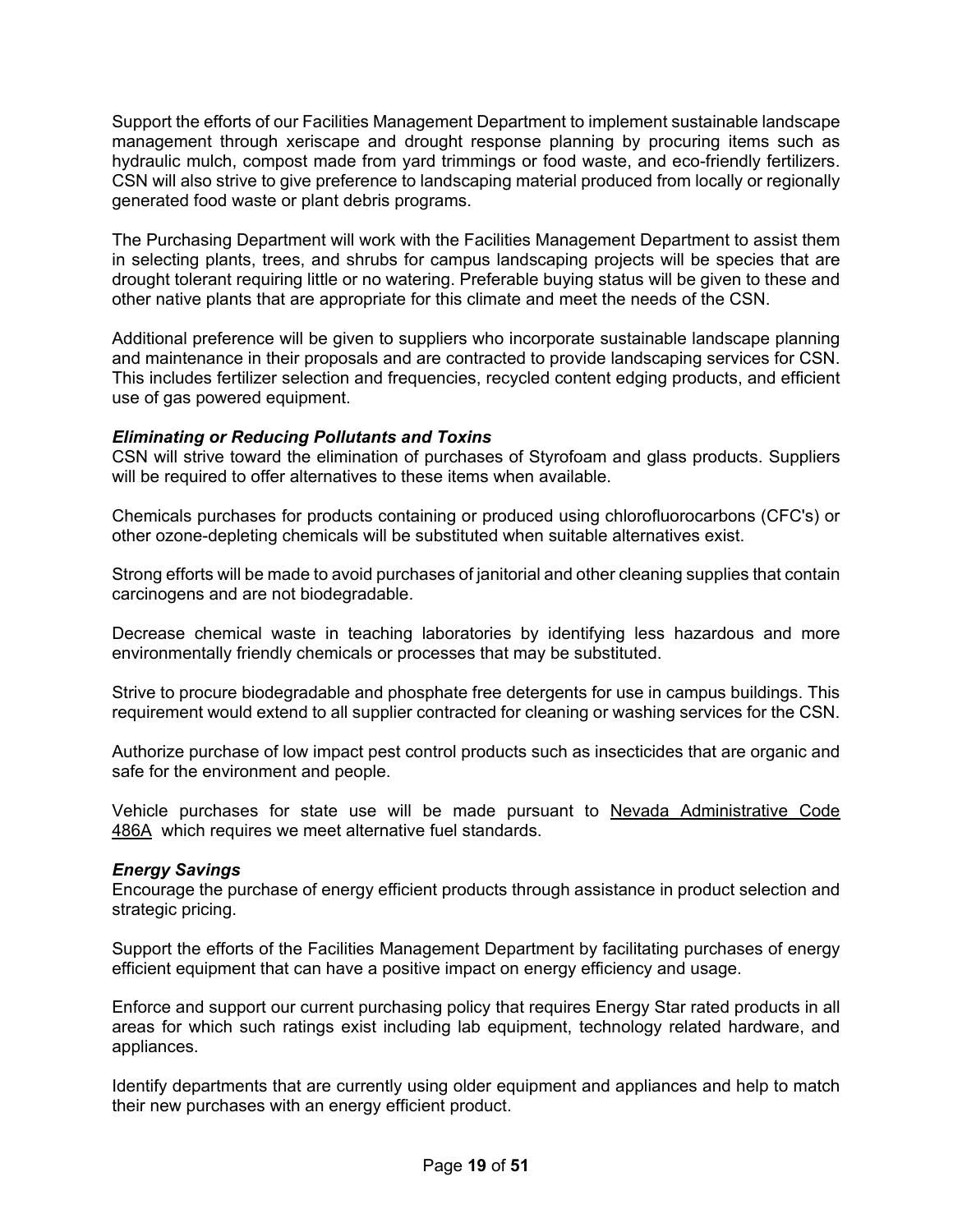Campus departments will be highly encouraged to purchase personal computers, notebook computers and monitors that meet at least the Electronic Product Environmental Assessment Tool (EPEAT) Silver standard, with a preference for the Gold standard. For product categories where an EPEAT standard is in development, now or in the future, once a product standard is established, all products shall meet the minimum relevant EPEAT standard.

#### *Construction*

Ensure supplier availability whose offerings include an ample green portfolio of commodities and services.

When applicable, make certain formal solicitations for construction contain the appropriate language that will be clear to respondents and produce the submissions that will allow for sustainable goals to be met.

## <span id="page-19-0"></span>**X. PROCUREMENT CARD (P-CARD) PROGRAM**

#### <span id="page-19-1"></span>**A. PURPOSE**

To procure low dollar goods and items that are on or off contract in the most efficient and cost effective manner.

#### <span id="page-19-2"></span>**B. GUIDELINES**

#### RESPONSIBILITIES

Procedures for the use of the P-Card are contained in the CSN's P-Card Program User's Manual at:<http://www.csn.edu/askpcard/>

#### Card Holders

Complete P-Card Holder training and score 85% or higher on the P-Card Quiz. Attend any additional training required and consult manual to ensure proper use of the card.

Safeguard the card. Report a lost or stolen card IMMEDIATELY to JPMorgan Chase at 1-800- 270-7760. (Your department has full liability for all purchases made before a card is reported lost or stolen). The cardholder should then contact the P-Card Coordinator.

Ensure the P-Card is used for official CSN purchases and not personal use.

Follow all CSN, Board of Regents, State, Federal and Purchasing guidelines.

Alert suppliers that the CSN is tax exempt.

Resolve any discrepancies with merchants.

Maintain a P-Card Binder as outlined in the CSN P-Card Program User's Manual. Ensure supporting documentation is complete and available for every transaction.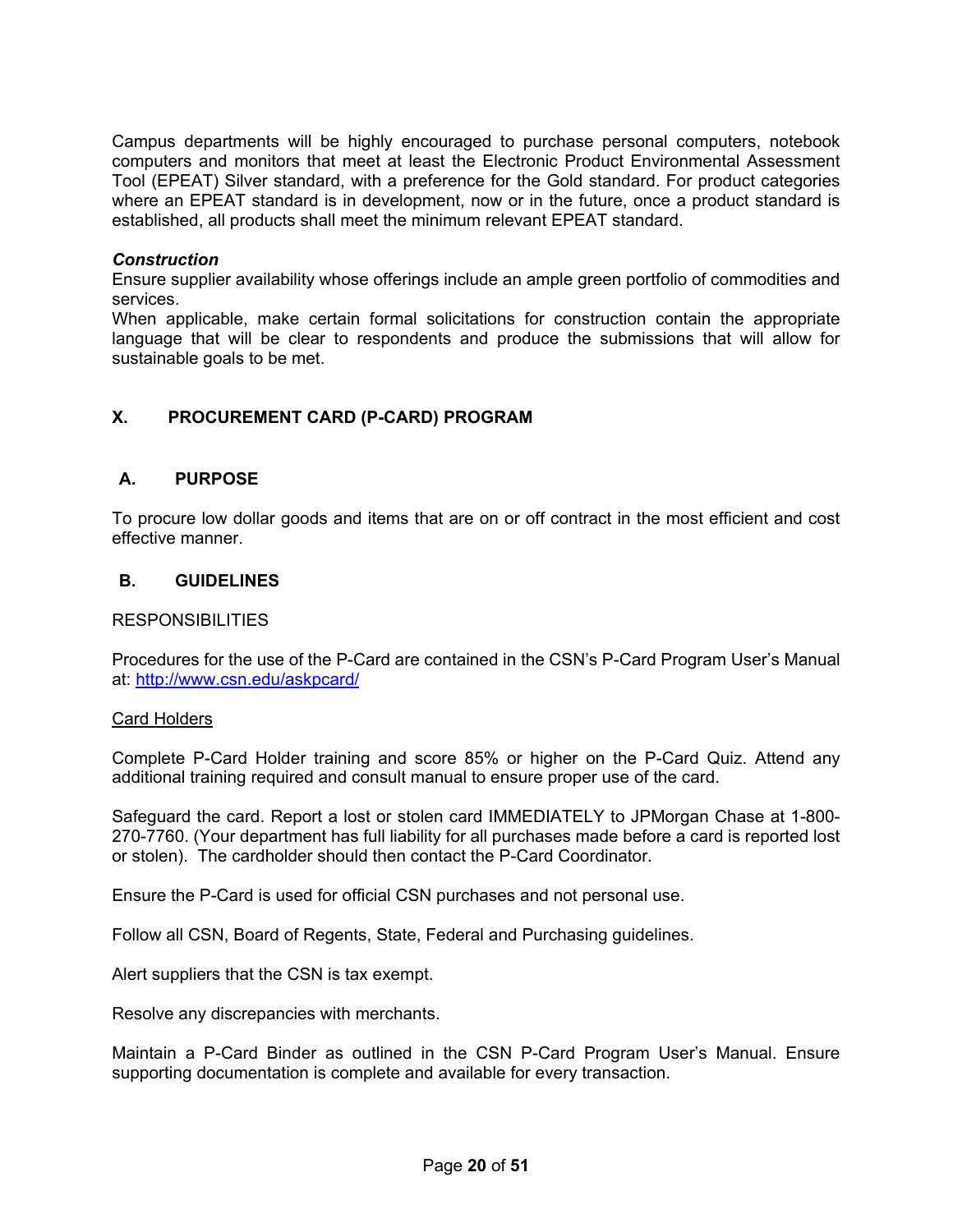Ensure monthly verifications and approvals are completed correctly and on time.

Destroy or turn in your P-Card to the P-Card Coordinator and give the P-Card Binder to the department custodian upon termination of employment OR upon request of the department head.

#### The Department Head

Ensure the integrity of the P-Card Program.

Know and enforce compliance of the rules of the program as stated in the manual.

Ensure monthly verifications and approvals are completed by the deadline.

Ensure there is complete documentation for every transaction.

Notify the P-Card Coordinator immediately should any cardholder under their approval authority leave the employment of the department or the CSN. Destroy or turn in P-Cards to the P-Card Coordinator and assign a department custodian to maintain the P-Card Binder for the required retention period.

#### <span id="page-20-0"></span>**XI. RECORDS RETENTION**

#### <span id="page-20-1"></span>**A. PURPOSE**

To ensure purchasing records are retained for an adequate time period.

#### <span id="page-20-2"></span>**B. GUIDELINES**

Documents must be retained according with NSHE's Procedures & Guidelines Manual, Chapter 18.

If a file contains more than one record type each of which have a different retention periods we will comply with the retention requirement of the record with the longest retention period. For example, if a purchase requisition (retention period = 4 years) has attached to it a purchase order (retention period = 7 years) then we will maintain the collective file for 7 years.

#### <span id="page-20-3"></span>**XII. SUPPLIER REGISTRATION SYSTEM**

#### <span id="page-20-4"></span>**A. PURPOSE**

To allow suppliers to register and provide information and documents necessary to conduct business and provide goods and services to NSHE.

#### <span id="page-20-5"></span>**B. GUIDELINES**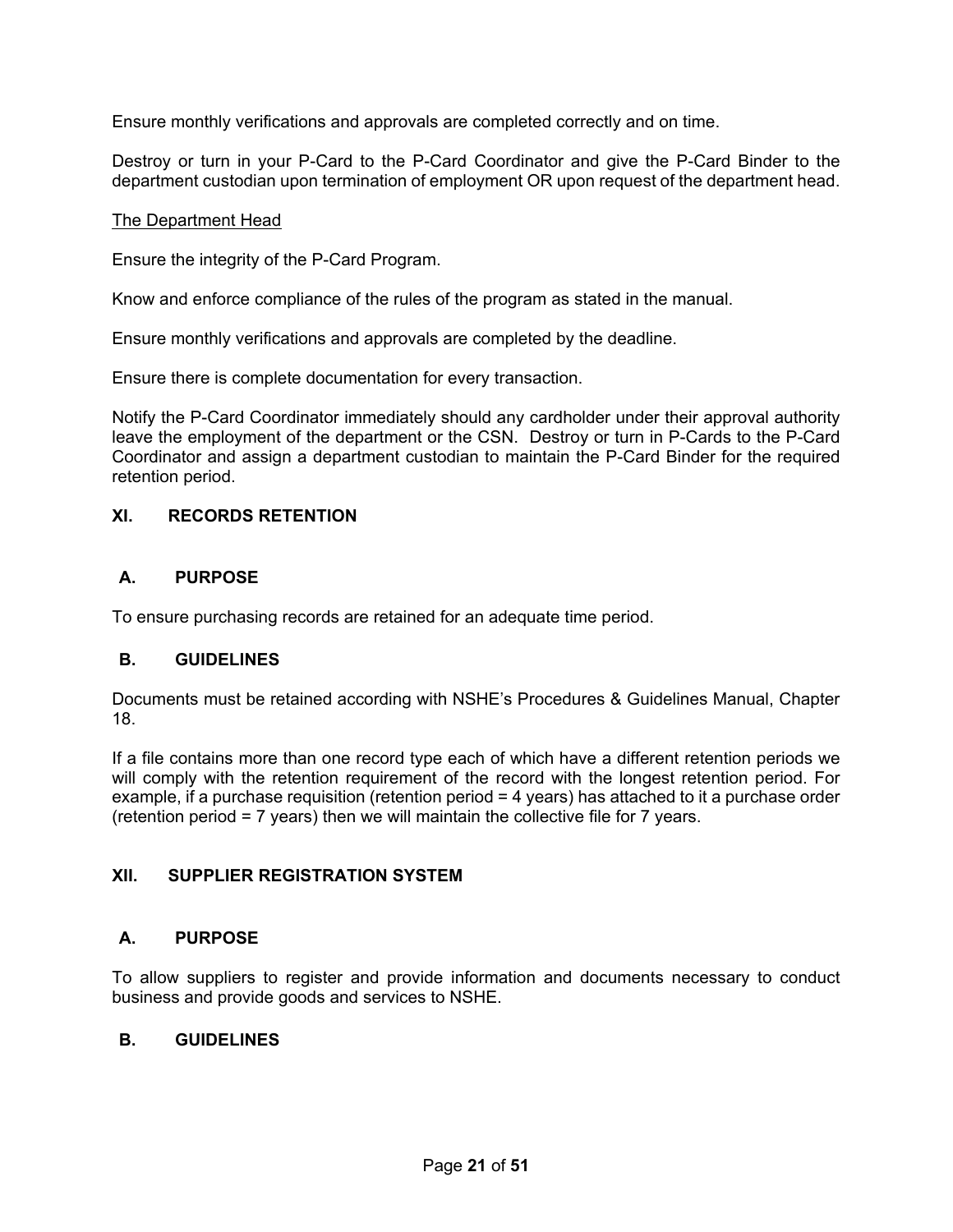The Supplier Registration System (SReg) allows suppliers to register and manage their business information online through a secure account. It is the supplier's responsibility to register and to maintain their registration.

Suppliers must register and be approved in SReg prior to a purchase order being issued and payment being made. This one registration will provide suppliers with NSHE-wide exposure to all eight system institutions and System Administration.

Suppliers can access the SReg by going to:<https://www.csn.edu/purchasing>

## <span id="page-21-0"></span>**XIII. CODE OF ETHICS**

## <span id="page-21-1"></span>**A. PURPOSE**

To prescribe to a code of conduct for individuals involved in the purchasing process.

## <span id="page-21-2"></span>**B. GUIDELINES**

All individuals involved in the purchasing process (which includes the Purchasing Department and all other departments) will adhere to the following Code of Ethics published by the National Association of Educational Procurement (NAEP).

- 1. Give first consideration to the objectives and policies of CSN.
- 2. Strive to obtain the maximum value for each dollar expenditure.
- 3. Decline personal gifts or gratuities.
- 4. Grant all competitive suppliers equal consideration insofar as state or federal statute and institutional policy permit.
- 5. Conduct business with potential and current suppliers in an atmosphere of good faith, devoid of intentional misrepresentation.
- 6. Demand honesty in sales representation whether offered through the medium of a verbal or written statement, an advertisement, or a sample of the product.
- 7. Receive consent of originator of proprietary ideas and designs before using them for competitive purchasing purposes.
- 8. Make every reasonable effort to negotiate an equitable and mutually agreeable settlement of any controversy with a supplier, and/or be willing to submit any major controversies to arbitration or other third-party review insofar as the established policies of CSN permit.
- 9. Accord to prompt and courteous reception insofar as conditions permit to all who call on legitimate business missions.
- 10. Cooperate with trade, industrial, and professional associations and with governmental and private agencies for the purposes of promoting and developing sound business methods.
- 11. Foster fair, ethical, and legal trade practices.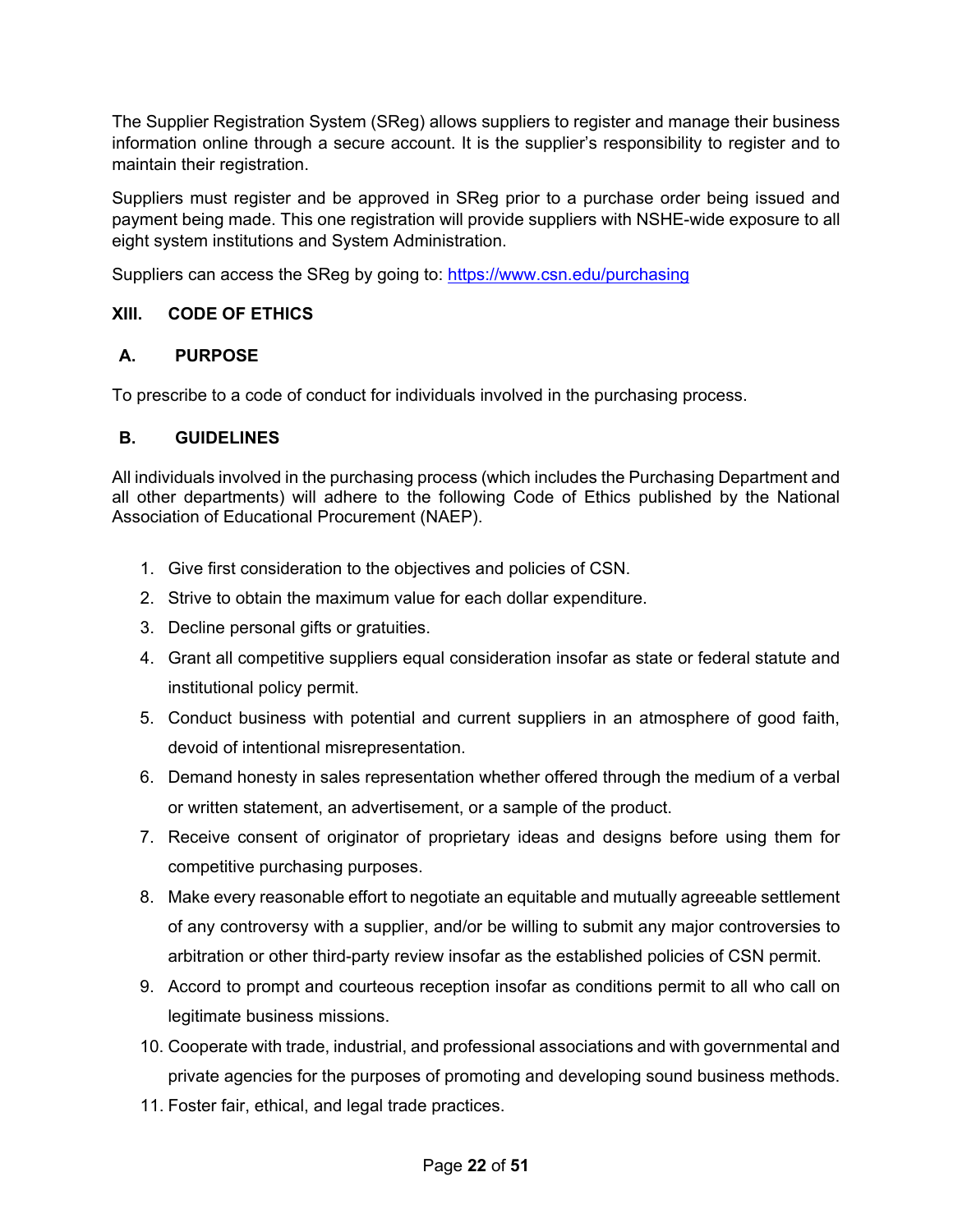12. Counsel and cooperate with NAEP members and promote a spirit of unity and a keen interest in professional growth among them.

## <span id="page-22-0"></span>**XIV. CONFLICT OF INTEREST**

## <span id="page-22-1"></span>**A. PURPOSE**

To prevent College employees from engaging in any behavior that would violate the Board of Regents policy.

## <span id="page-22-2"></span>**B. GUIDELINES**

Conflict of Interest is covered in Board of Regents General Policy Statements Title 4, Chapter 10, Section 1 – subsection 7.

In addition to such conflicts of interest prohibited by law, it shall also be prohibited for a member of the Board of Regents or an employee of NSHE:

To become a contractor or a supplier for the purchase of supplies, equipment, services and construction under any contract or purchase order of any kind authorized by NSHE under the provisions of this or,

To be interested, directly or indirectly, through any member of the Regent's or employee's household, as defined by NRS 281.434, or through any business entity in which the Regent or employee has a financial interest, in any kind of contract or purchase order so authorized by the receipt of any commission, profit, or compensation of any kind.

Except where may be prohibited by law, exceptions to this policy may be permitted:

For contracts or purchase orders for which the proposed contractor or supplier is the sole source for the contract or purchase order and has not participated in or otherwise actively influenced the consideration or acceptance of offers for the contract or purchase order.

When in the judgment of the CSN's President, the public interest would best be served by making such an exception.

## <span id="page-22-3"></span>**XV. ANTI-KICKBACK GUIDELINES**

## <span id="page-22-4"></span>**A. PURPOSE**

To establish a CSN guideline for prohibiting kickbacks and to ensure compliance with the Anti-Kickback Act of 1986.

## <span id="page-22-5"></span>**B. GUIDELINES**

The Anti-Kickback Act of 1986 makes it illegal for any person to provide, attempt or offer to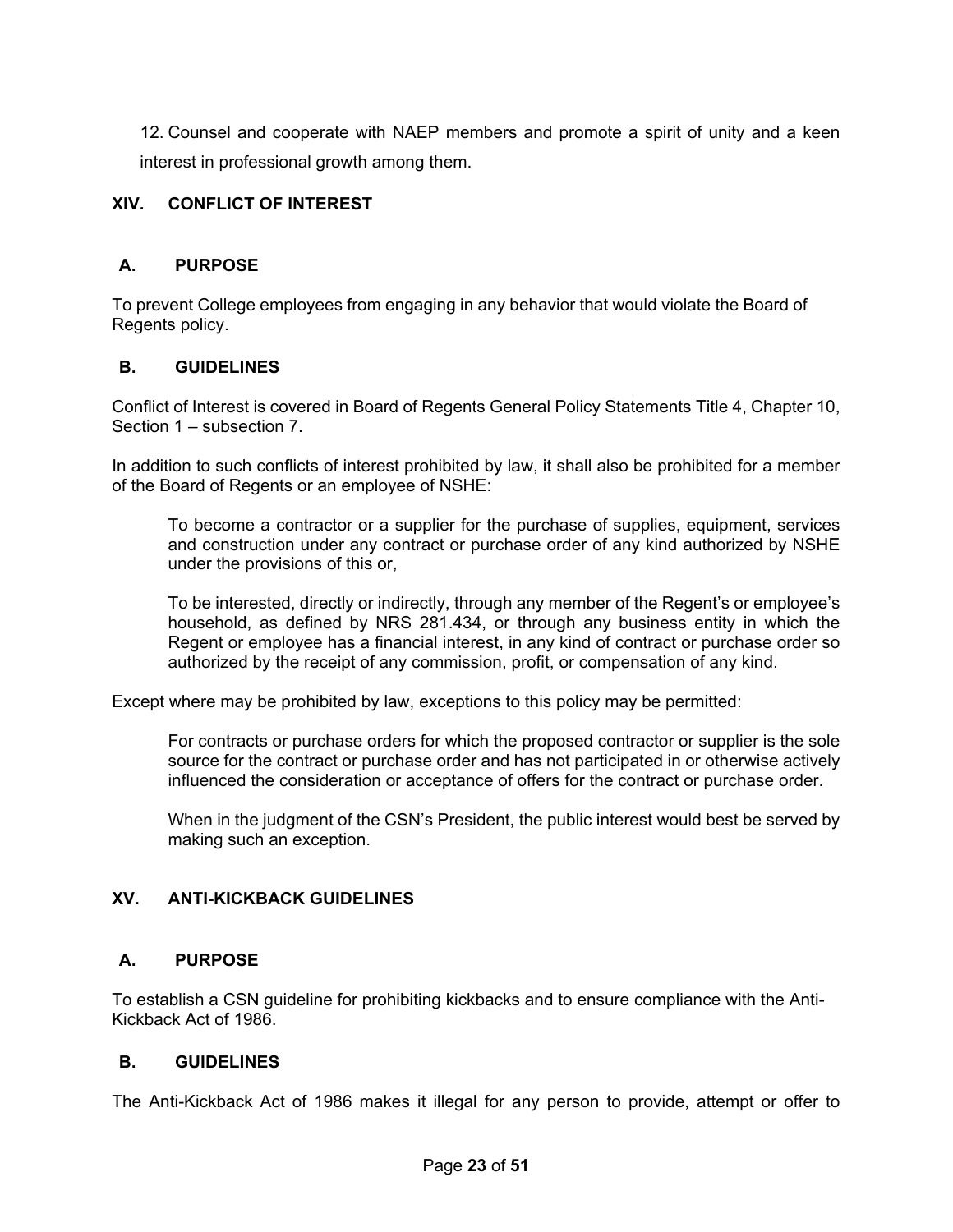provide, solicit, accept, or attempt to accept any kickback in connection with any contract or subcontract with any department or agency of the federal government. "Kickback" includes any fee, commission, credit, gift or anything of value which is provided, directly or indirectly, to the CSN or any of its departments, divisions, or employees in order to improperly obtain or reward favorable treatment in connection with any federal government contract.

# <span id="page-23-0"></span>**XVI. PROPRIETARY INFORMATION AND PUBLIC RECORDS REQUESTS**

# <span id="page-23-1"></span>**A. PURPOSE**

To describe public and proprietary information that shall be made available to the public.

## <span id="page-23-2"></span>**B. GUIDELINES**

Proprietary Information

The Purchasing Department encourages suppliers not to put any proprietary information in their quotations, bids, and proposals. However, there may be rare situations where proprietary information is required for evaluation purposes. The supplier must clearly mark the sections of information that are considered proprietary. The Director of Purchasing shall be the final authority on which information is considered confidential.

Public Information

Many of the documents related to procurements are considered public.

#### Public Records Requests

As a public institution within the State of Nevada, the College of Southern Nevada complies with Nevada's public records law. If someone from the public, such as the media or a supplier, requests any record maintained by the College instruct them to put their request in writing, addressed to the attention of the Director of Purchasing. The requestor may fax, email or send by mail, their request(s). Once the request is received, the Director will assign the gathering of the requested information to staff (usually the Purchasing Representative of record on bid/rfp inquiries). The Communication & Public Affairs office must be notified of the request. Once the information is gathered and reviewed by the Director, it is forwarded to the Communication & Public Affairs office and they will issue the information to the requesting party. If the amount of time and expense to provide the requested information is excessive, the requester may be charged an amount to offset the expense of the request.

## <span id="page-23-3"></span>**XVII. COMPETITION THRESHOLDS**

## <span id="page-23-4"></span>**A. PURPOSE**

To ensure purchasing competition thresholds are followed as described in the NSHE Board of Regents' Procedures and Guidelines Manual Chapter 5: Fiscal Procedures.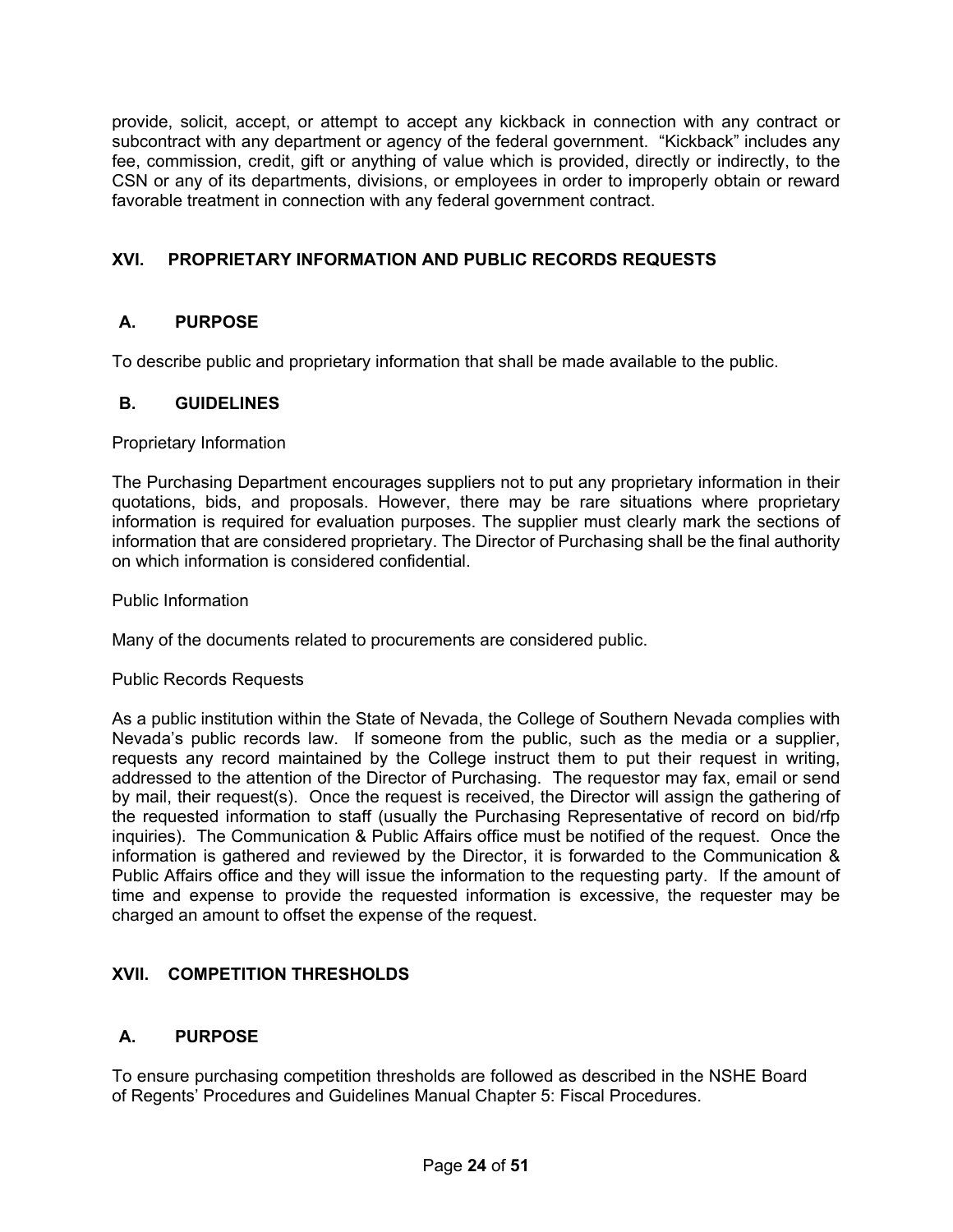# <span id="page-24-0"></span>**B. GUIDELINES**

## **Purchases of Equipment, Supplies and Services, Less than \$25,000**

Purchases of less than \$25,000 may be made at the discretion of the Purchasing Department and require one written quotation often times provided by the department.

## **Purchases of Equipment, Supplies and Services, \$25,000 or More but Less than \$50,000**

At least two price quotations for purchases in excess of \$25,000 but less than \$50,000 are required. If the price quotations are obtained by the department, the quotes shall be submitted with their requisition. If two quotations cannot be obtained, documentation showing suppliers contacted but not offering price quotations, or an explanation of why price quotations were not obtained should be submitted with the requisition along with a Competitive Exception Form.

#### **Purchases of Equipment, Supplies and Services, \$50,000 or More**

The Purchasing Department will, whenever possible, obtain sealed competitive bids/proposals for all purchases of goods and services having an estimated cost of \$50,000 or more for the annual requirement. The department will assist the Purchasing Department in developing specifications and a list of potential suppliers.

#### **Purchases of Professional Services, Less than \$25,000**

Purchases of less than \$25,000 may be made at the discretion of the Purchasing Department and requires one written informal proposal usually obtained by the department and submitted with their requisition.

## **Purchases of Professional Services, More than \$25,000, but Less than \$50,000**

At least two informal proposals for purchases in excess of \$25,000 but less than \$50,000 are required. The informal proposals (usually solicited by the Department) along with a summary of the reasons why one proposal was selected over the other must be submitted with the requisition. The summary would include criteria evaluated such as cost, experience, approach, team proposed, etc. If two informal proposals cannot be obtained, documentation showing suppliers contacted but not offering informal proposals, or an explanation of why informal proposals were not obtained, must be submitted with the requisition.

Providing Professional Services requires a high degree of knowledge, expertise and training, of an intellectual, specialized or technical nature, performed only under general supervision and requiring the consistent exercise of discretion and judgment. Frequently the individual or organization performing the service(s) is professionally licensed, and/or possesses an advanced degree. Some of the more common types of professional services include: Architect, Engineer, Accountant, Physician, and Consultant.

#### **Purchases of Professional Services, More than \$50,000, but Less than \$75,000**

At least three informal proposals for purchases in excess of \$50,000 but less than \$75,000 are required. The informal proposals (usually solicited by the Department) along with a summary of the reasons why one proposal was selected over the others must be submitted with the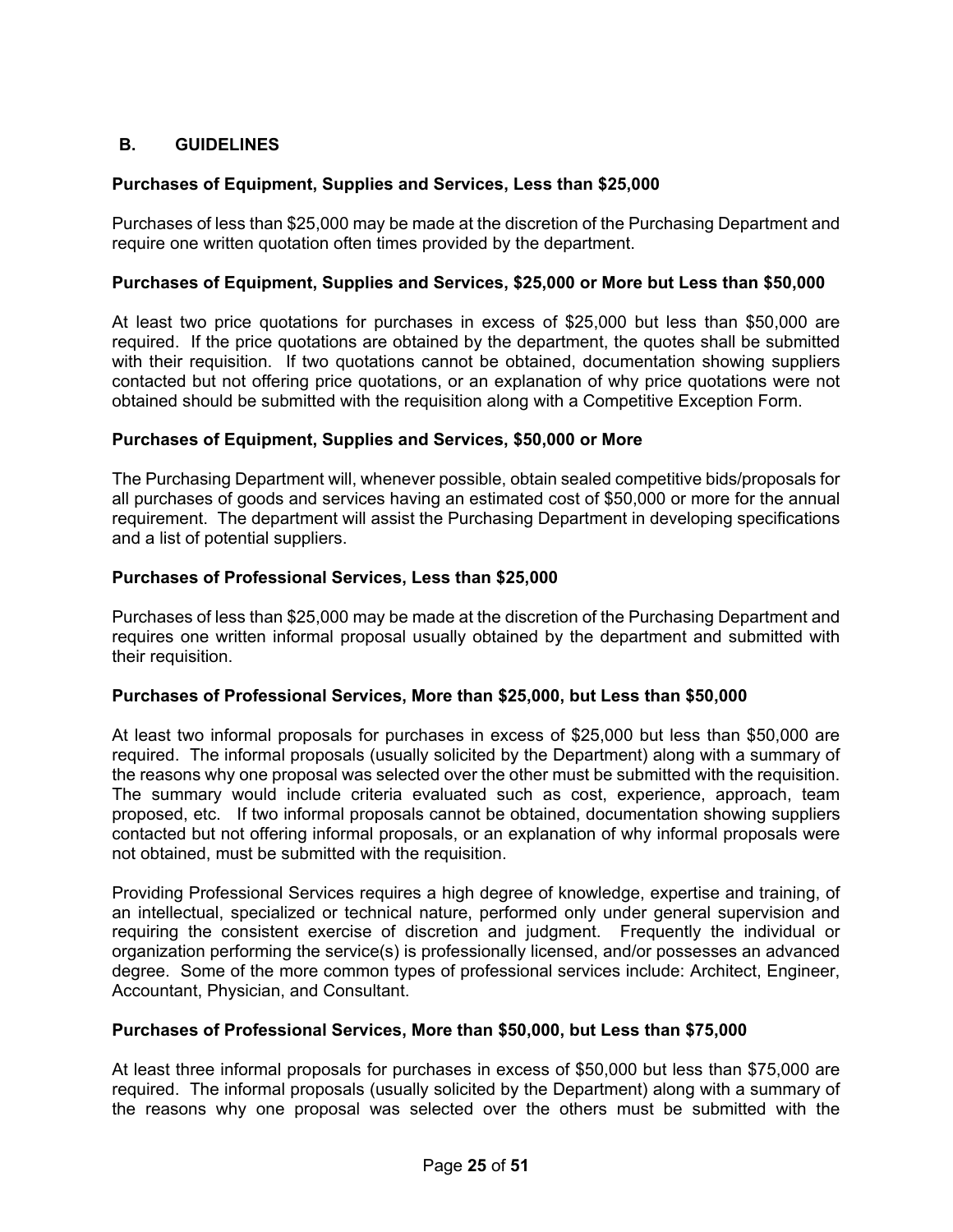requisition. The summary would include criteria evaluated such as cost, experience, approach, team proposed, etc. If three informal proposals cannot be obtained, documentation showing suppliers contacted but not offering informal proposals, or an explanation of why informal proposals were not obtained, must be submitted with the requisition.

#### **Purchase of Professional Services, \$75,000 or More**

The Purchasing Department will, whenever possible, obtain sealed competitive bids/proposals for all purchases of goods and services having an estimated cost of \$75,000 or more for the annual requirement. The department will assist the Purchasing Department in developing a scope of work and a list of potential suppliers.

The purchase of Professional Services is a unique procurement. See Section XXVI – Professional Services for additional information including the definition of Professional Services.

#### **Purchase of Construction, Less than \$25,000 \***

One informal price quotation for construction purchases less than \$25,000 is required. The price quotations (typically solicited by the Department) shall be submitted on the CSN's Invitation to Quote Form and submitted with the requisition.

#### **Purchase of Construction, More than \$25,000, Less than \$100,000 \***

At least three informal price quotations for purchases in excess of \$25,000 but less than \$100,000 are required. The price quotations shall be submitted on the CSN's Invitation to Quote Form and submitted with the requisition. If three quotations cannot be obtained, documentation showing suppliers contacted but not offering price quotations, or an explanation of why price quotations were not obtained, must be submitted with the requisition.

\*Departments must coordinate their requirements with the Facilities Management Department before submitting their requisitions to Purchasing. All informal solicitations for construction (\$100,000 or less) **must be** submitted by suppliers on CSN's Invitation to Quote Form. The form provides a scope of work requested and the institution's terms and conditions required for award from CSN and provides for pricing submittal information from the supplier. The form is then incorporated and referenced on the purchase order when issued to successful supplier.

#### **Construction \$100,000 or More**

The Purchasing Department will, whenever possible, obtain sealed competitive bids/proposals for all purchases of construction goods and services having an estimated cost of \$100,000 or more. The department will assist the Purchasing Department in developing specifications and a list of potential suppliers.

#### **Aggregate Thresholds**

Competitive threshold requirements apply to a single purchase and to aggregate campus wide purchases from either the same supplier or for similar goods and services from different suppliers within a fiscal year.

## <span id="page-25-0"></span>**XVIII. PURCHASE REQUISITION**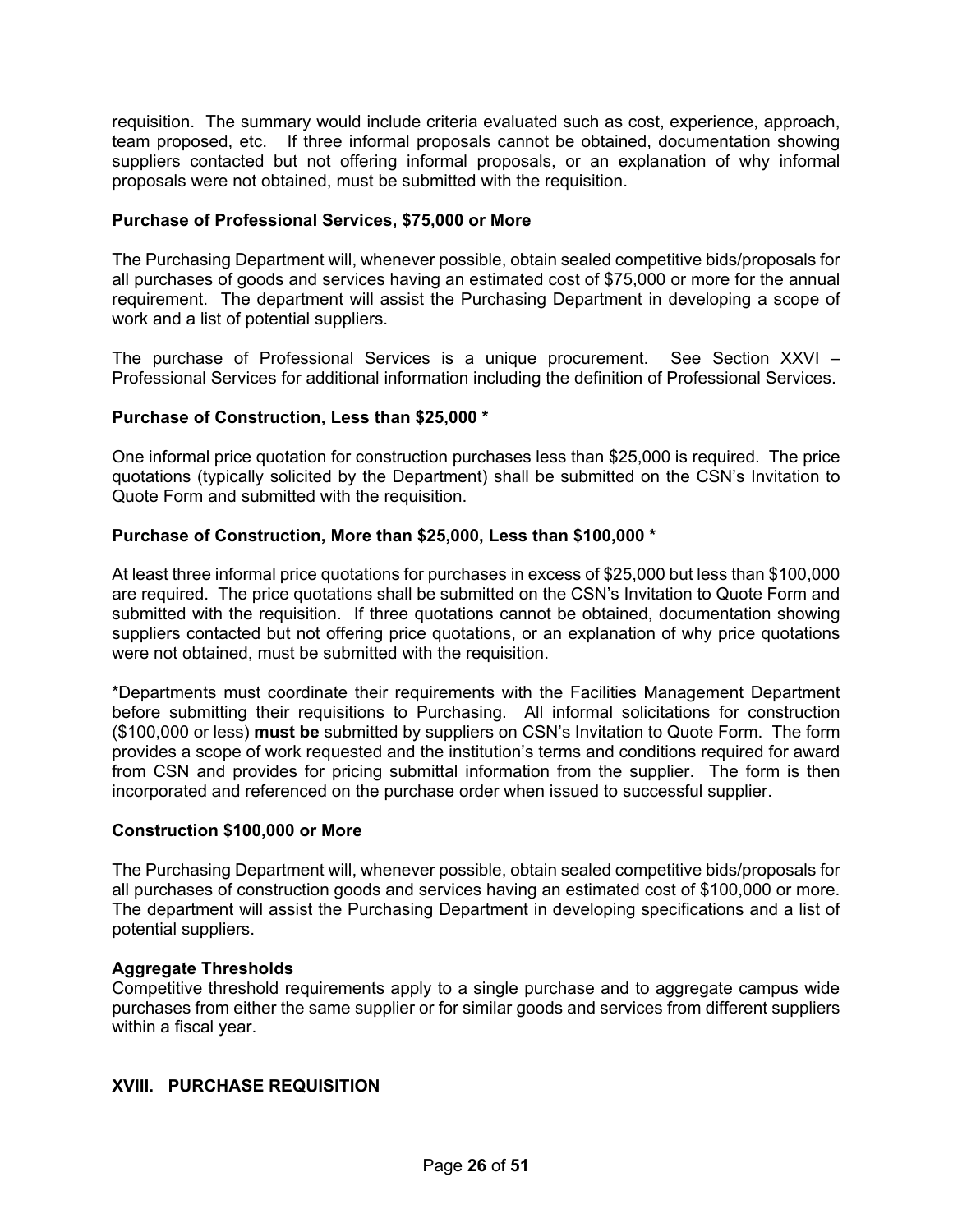# <span id="page-26-0"></span>**A. PURPOSE**

The initial tool of the procurement system is the Purchase Requisition. A requisition serves a dual purpose: it provides a clear and complete description of the department's need and it transmits authority to the Purchasing Department to expend the department's funds.

## <span id="page-26-1"></span>**B. GUIDELINES**

The Purchase Requisition by itself is not a legal document and cannot be used to authorize a supplier to provide materials or services to any person or department, nor can it be used to process payment of an unauthorized transaction. Requesters submit Purchase Requisitions through Workday.

Purchase Requisitions for items/services will not be accepted without sufficient funds to meet the purchase obligation. This practice applies to all Purchase Requisitions regardless of the source of funding. Only the Purchasing Department has the authority to obligate funds for requested items. If a transfer of funds is needed, and it is within your approval level, e-mail the request for a budget transfer to the Director of Budget for action. Workday provides each department with on-line access showing current expenditures, encumbrances, and balances. It is the responsibility of each department to monitor account balances.

The practice of issuing a series of Purchase Requisitions within a twelve month period to the same supplier for the same item/service in order to avoid competitive solicitation process is prohibited.

## **Special conditions**

Construction related purchases - Must be requested through the Facilities Management Department.

Deposits and Prepayments - It is not the preference or the practice of the College to agree to or pay deposits or prepay for any goods or services.

Hazardous Materials - The Department of Environmental Health and Safety must review and approve requisitions to purchase any potentially hazardous material, whether new or substitute, that has a Safety Data Sheet (SDS). Requisitions will be sent to the Department of Environmental Health and Safety for an approval prior to being sent to the Purchasing Department for processing. Radioactive material purchases must be approved and coordinated with the Radiological Safety Officer (RSO).

Maintenance Agreements- Departments should submit a requisition for maintenance agreements. If there is an agreement that must be signed, do not sign it, submit it with the requisition for processing by Purchasing.

Repair of equipment – If possible, obtain an estimate for the repair and submit this information with your requisition. If an estimate is not available until the item is examined at the supplier's place of business, submit a requisition to Purchasing to coordinate with the supplier.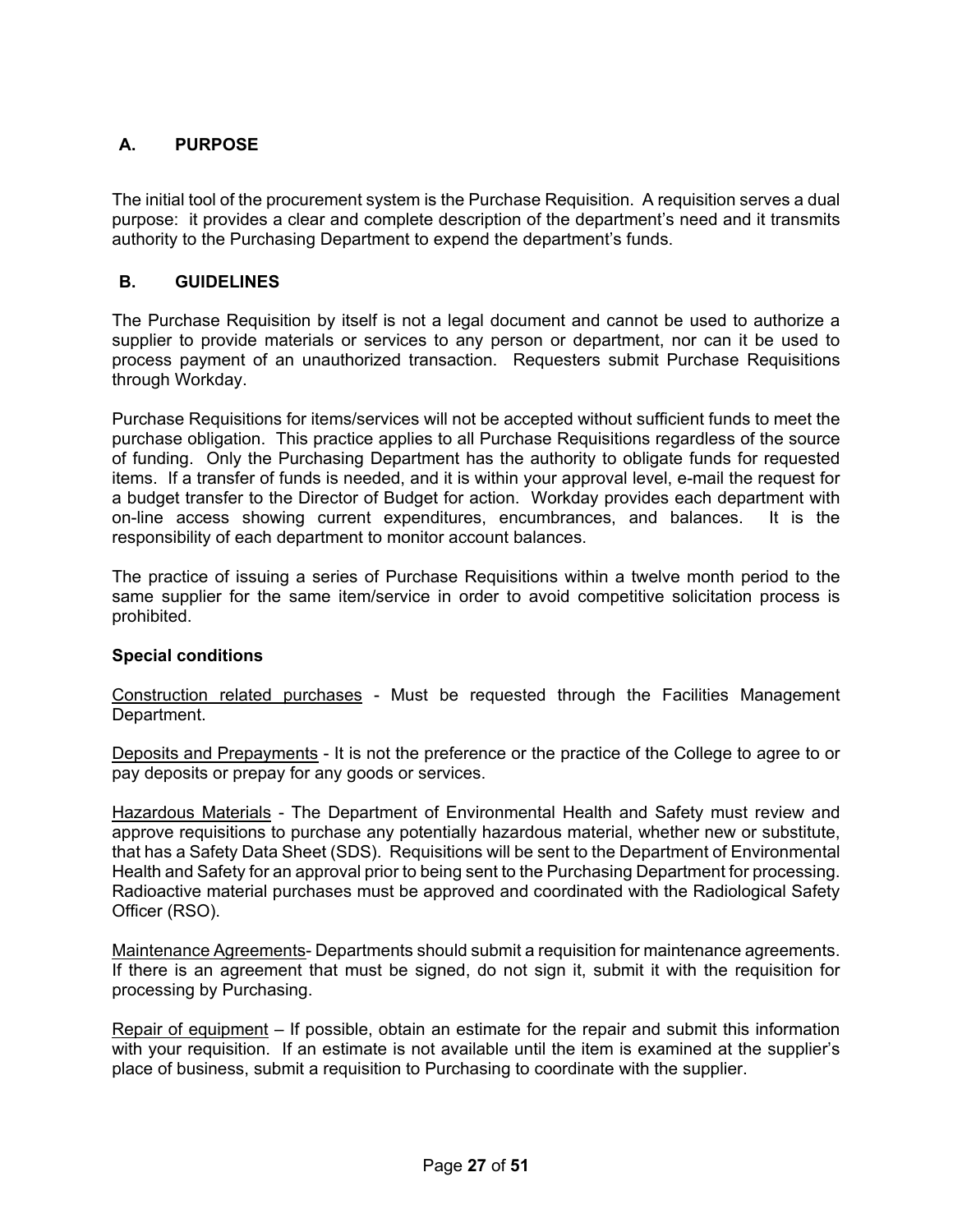Sole or single source purchases – A Competitive Exception Form must be submitted with any requisition requesting sole or single sourcing. Department should work closely with Purchasing to ensure their submittal is complete. Final responsibility in determining whether a purchase is approved as a sole source/competitive exception rests with the Director of Purchasing. (See Section XXIII – Competitive Exceptions)

# <span id="page-27-0"></span>**C. PROCEDURES**

Departments submit a Requisition to Purchasing to purchase goods/services for all procurements not allowed on the P-Card.

The Requisition must contain complete information. For detailed instructions on submitting requisitions see Workday Job Aid "Create Requisition".

Note:

Detailed Description of items/services- The description is important and will be transferred to the purchase order. The description must be detailed enough to ensure both Purchasing and the supplier contract for the proper item/service. It should include quantities and units of measure and product number(s) when applicable.

Quotations- Any quotations obtained by the department must be attached to the Requisition when submitted to Purchasing. Include the supplier point of contact and their contact information either on the quote or Requisition.

Special Handling requests- Details of requests for deposits, prepayments, expedition (RUSH), emergency declaration, uncommon delivery instructions, etc. should be provided with the Requisition.

Competitive Exception Documentation- Any request for competitive exception (Includes Sole and Single Source purchases) must contain a justification by the requestor submitted with the Requisition for approval by the Director of Purchasing.

**This list is not all inclusive. Departments should provide any other relevant information with their request to ensure the correct purchase is made.**

Upon receipt of the Requisition, Purchasing staff will process for conversion to a purchase order.

A Requisition must be submitted and a Purchase Order issued before purchases can be made. **Purchases made without proper authorization may result in personal liability or other disciplinary action to an employee.**

## <span id="page-27-1"></span>**XIX. SPEND CATEGORY/COMMODITY APPROVALS**

## <span id="page-27-2"></span>**A. PURPOSE**

1. Certain items require additional approvals to: 1) ensure compliance with college policy, 2) adhere to established standards, and 3) allow for proper planning (e.g. equipment requiring infrastructure changes, use of college logo, hosting expenses).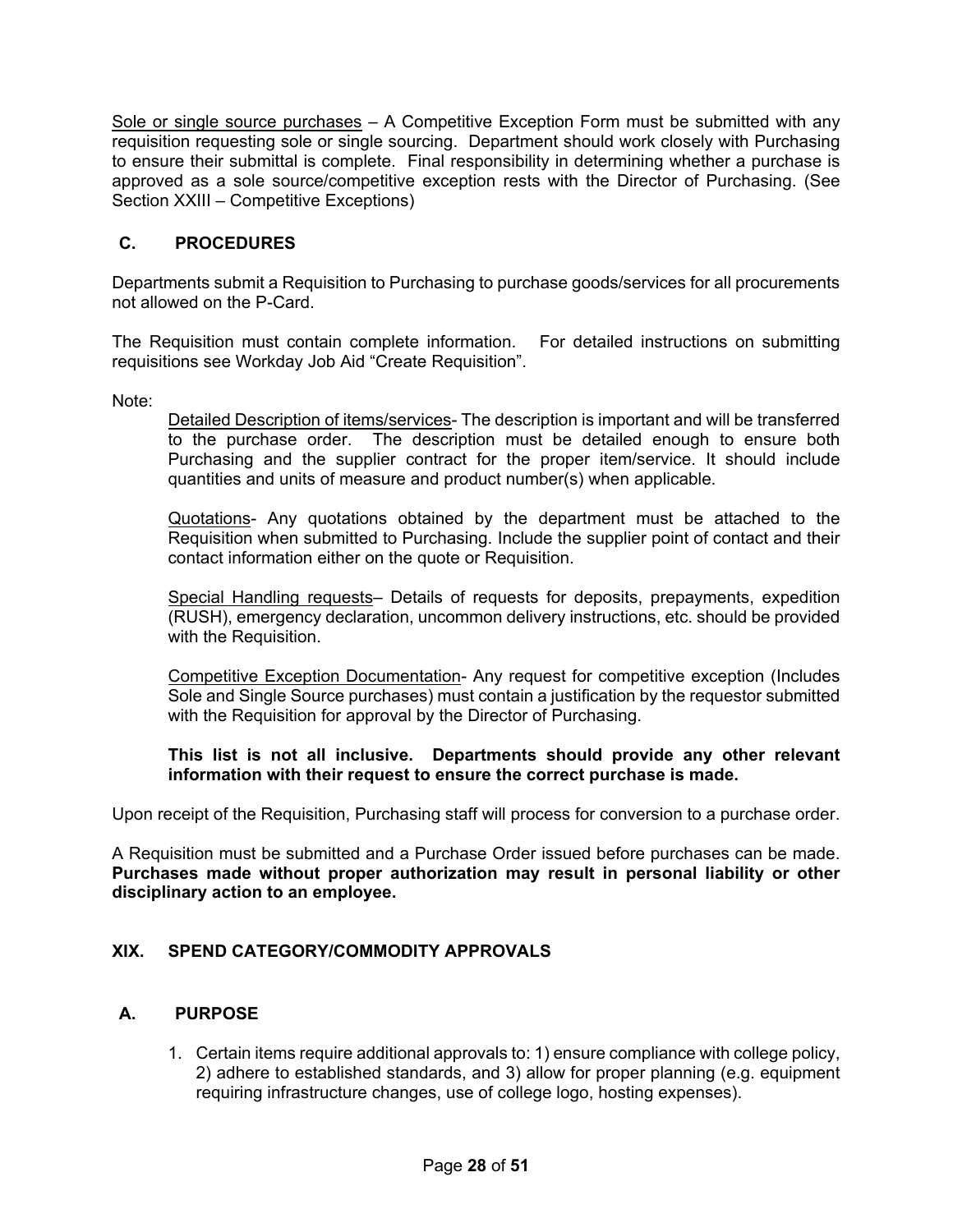2. Requisitions will be routed in Workday to the appropriate approver based on the spend category listed.

## <span id="page-28-0"></span>**XX. PURCHASE ORDERS**

#### <span id="page-28-1"></span>**A. PURPOSE**

A purchase order (PO) is prepared from a requisition by the Purchasing Department once Purchasing has evaluated the requirements of the request. A purchase order (PO) is the document that is sent to the supplier to communicate the requirement and obligates CSN. A purchase order (PO) is a form of contract.

#### <span id="page-28-2"></span>**B. GUIDELINES**

An automated Workday email will be sent to the requestor once the purchase order has been issued. Departments should review the PO to ensure the order is correct and must contact Purchasing immediately to resolve any questions or errors contained in the PO.

## <span id="page-28-3"></span>**XXI. OPEN ENDED PURCHASE ORDERS**

#### <span id="page-28-4"></span>**A. PURPOSE**

Open ended purchase orders are intended to be used for reoccurring goods or services over a period of time, typically a fiscal year. Departments request partial shipments or partial performance of services over an extended period of time utilizing an open end purchase order. The use of open end purchase orders reduces processing time and is a more efficient method over a traditional purchase order which is intended for a one time purchase.

#### <span id="page-28-5"></span>**B. GUIDELINES**

The open ended purchase order has dollar restrictions, negotiated pricing and other specified terms. This type of purchase order can be set up to enable everyone in the department (or specifically named individuals) to request goods/services from the same purchase order.

The PO can be opened for a one year period but typically can't extend from one fiscal year to the next.

Departments may request open ended purchase orders for goods and services required throughout the fiscal year to avoid processing individual requisitions/POs each time.

The open ended purchase order is issued for the estimated amount expected to be used within the specified time period. CAUTION: Departments can't request an open ended purchase order modification to circumvent competition requirements. (Example – Originally request PO for \$25,000 then 30 days later submit a modification to increase the amount by \$10,000 to cover costs that are now anticipated or already requested from supplier). If your requirements are close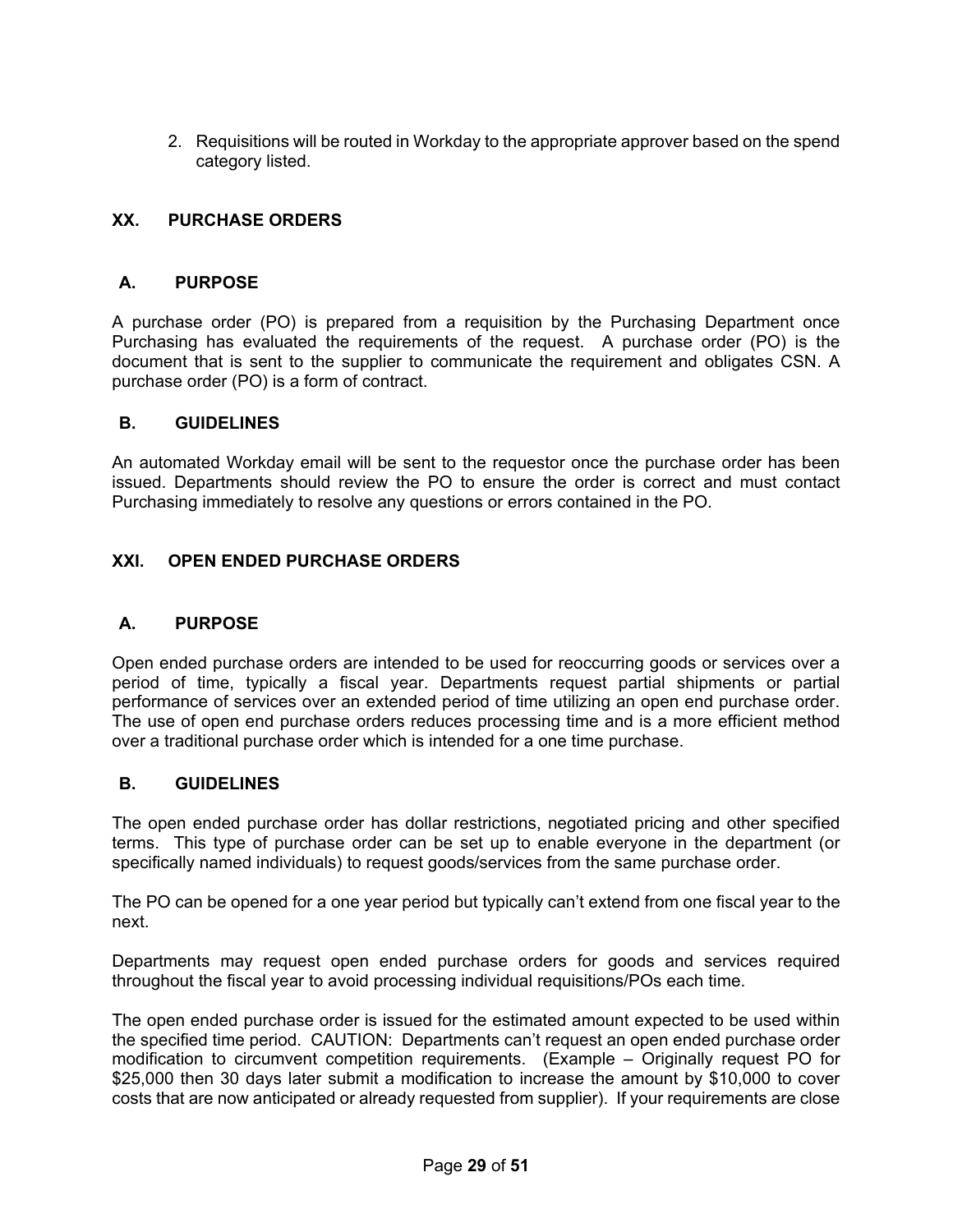to or have in the past exceeded multiple quote or bid limits, Purchasing will assist the department in obtaining multiple quotes or will process a formal solicitation.

Departments should request any changes to open ended purchase orders in writing to Purchasing. These include any changes to goods/services not specifically covered, pricing, total aggregate amount of purchase order, and authorized requesters. If the requested changes are approved, Purchasing will issue a modification to the PO and the supplier.

# <span id="page-29-0"></span>**C. PROCEDURE**

Department submits a requisition to Purchasing requesting the issuance of an open ended purchase order to a supplier. The requisition should contain the following information

- Name of Supplier
- Total dollar amount that can be charged against the purchase order
- The time frame the purchase order is valid
- Details of items to be purchased, prices, and any other pertinent information
- Accounting information
- Attach a quote to the requisition

Purchasing will review the request, and if approved, will issue an open ended purchase order.

It is the responsibility of the requesting department to keep track of the individual orders placed against the open ended purchase order. This includes checking to make sure the supplier delivers the correct items in the correct quantities and invoices at the agreed upon rates; promptly create receipts for goods and services received; and ensures the aggregate amount ordered against the purchase order does not exceed the total dollar amount authorized on the open ended purchase order.

Open ended purchase orders typically expire on June 30<sup>th</sup>. However, Purchasing will not close them until the following month to allow time for invoice processing. If the purchase order should be closed prior to the end of the fiscal year, the department must send an email instructing Purchasing to close the purchase order.

## <span id="page-29-1"></span>**XXII. COOPERATIVE PROCUREMENTS**

## <span id="page-29-2"></span>**A. PURPOSE**

To allow the use of consortium or cooperative contracts.

## <span id="page-29-3"></span>**B. GUIDELINES**

NSHE's fiscal procedures manual states: With the agreement of the supplier, the NSHE may join, or mutually use, the contracts or pricing agreements of appropriate federal, state, and local entities and consortiums.

Where the NSHE uses the original contract in order to obtain quantity pricing or other competitive discounts, the original party is not liable for the obligations of the NSHE. The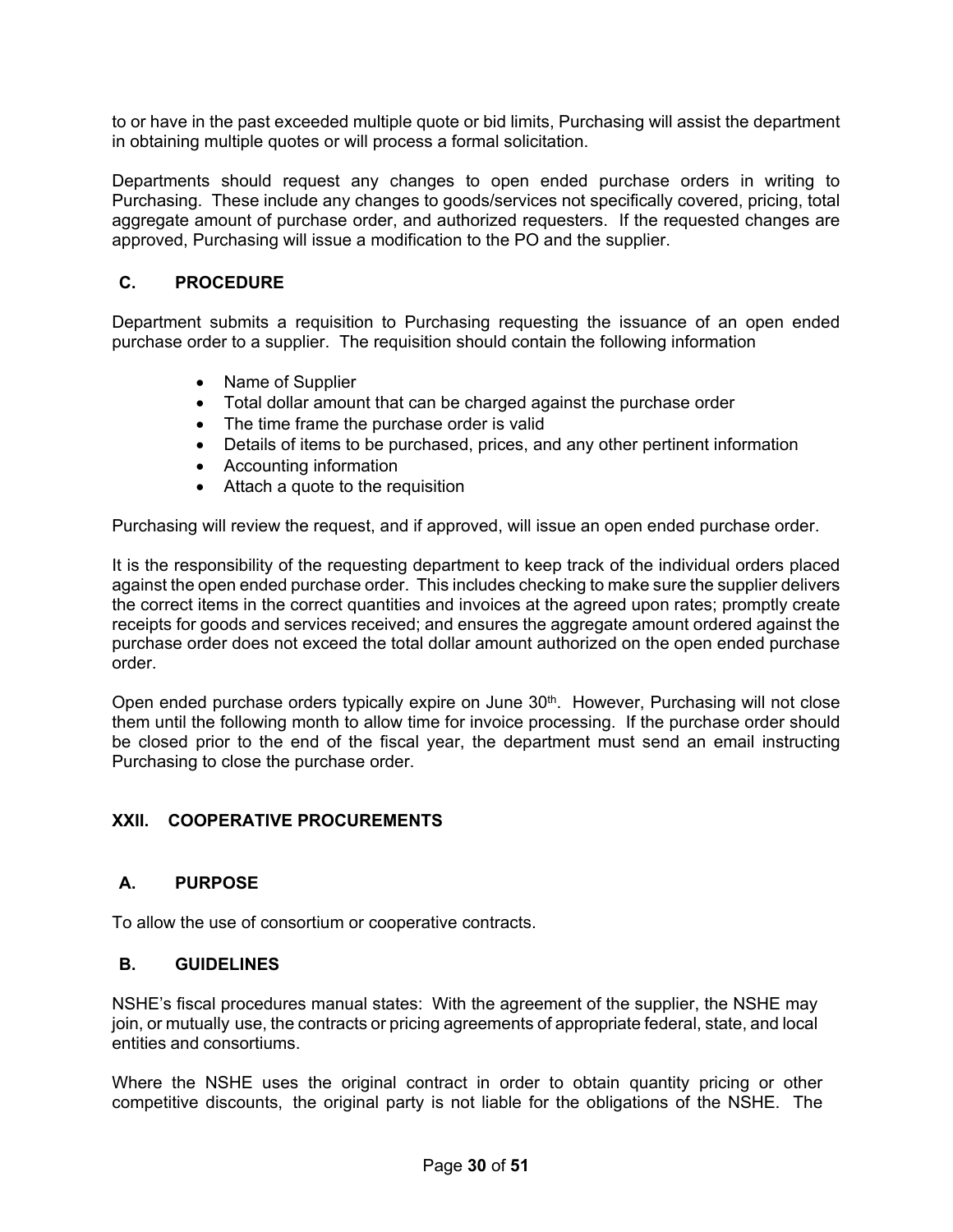requirements of competitive quotations and /or formal bidding may be considered satisfied through the use of the joinder contracts, including federal/state/local contracts, consortium agreements, and the educational pricing agreements.

The Purchasing Department has the final authority to determine if a consortium/cooperative contract will be utilized or if a solicitation will be processed; whichever method is in the best interest of CSN.

# <span id="page-30-0"></span>**XXIII. COMPETITIVE EXCEPTIONS**

## <span id="page-30-1"></span>**A. PURPOSE**

Competition for the purchase of equipment, supplies, or services may be waived via a Competitive Exception Form if it is determined by the Purchasing Department that there is only one source for the required item(s). It is strongly suggested that departments contact Purchasing to assist them prior to submitting their Competitive Exception documentation. Early discussions will save time and effort for the department and Purchasing.

## <span id="page-30-2"></span>**B. GUIDELINES**

Competitive exceptions will be avoided, except when no reasonable alternative exists.

Cost is not a valid reason for a competitive exception.

Competitive exceptions will not be granted because there is not enough time to issue a formal solicitation. Each department is responsible to plan its activities in such a manner to allow the solicitation process to take place. Waiting until the equipment is actually needed before contacting Purchasing is not a sufficient reason to bypass Board of Regent policy. Contact Purchasing as soon as the requirement is known so that the solicitations process can begin.

A Competitive Exception Form must be submitted with any requisition requesting equipment, supplies, or general services from a sole source supplier or for a brand specific item that exceeds \$25,000.00 (aggregately within a 12 month period).

Final responsibility in determining whether a purchase is approved as a competitive exception rests with the Director of Purchasing.

The following may be valid reasons for a competitive exception:

Used Equipment\*; Auction, closeout, Bankruptcy, or Similar\* Emergency\* Prototype (test purposes) Only Approved Source Professional Expertise Donor Specific Supplier Qualifications Grant Specific **Compatibility**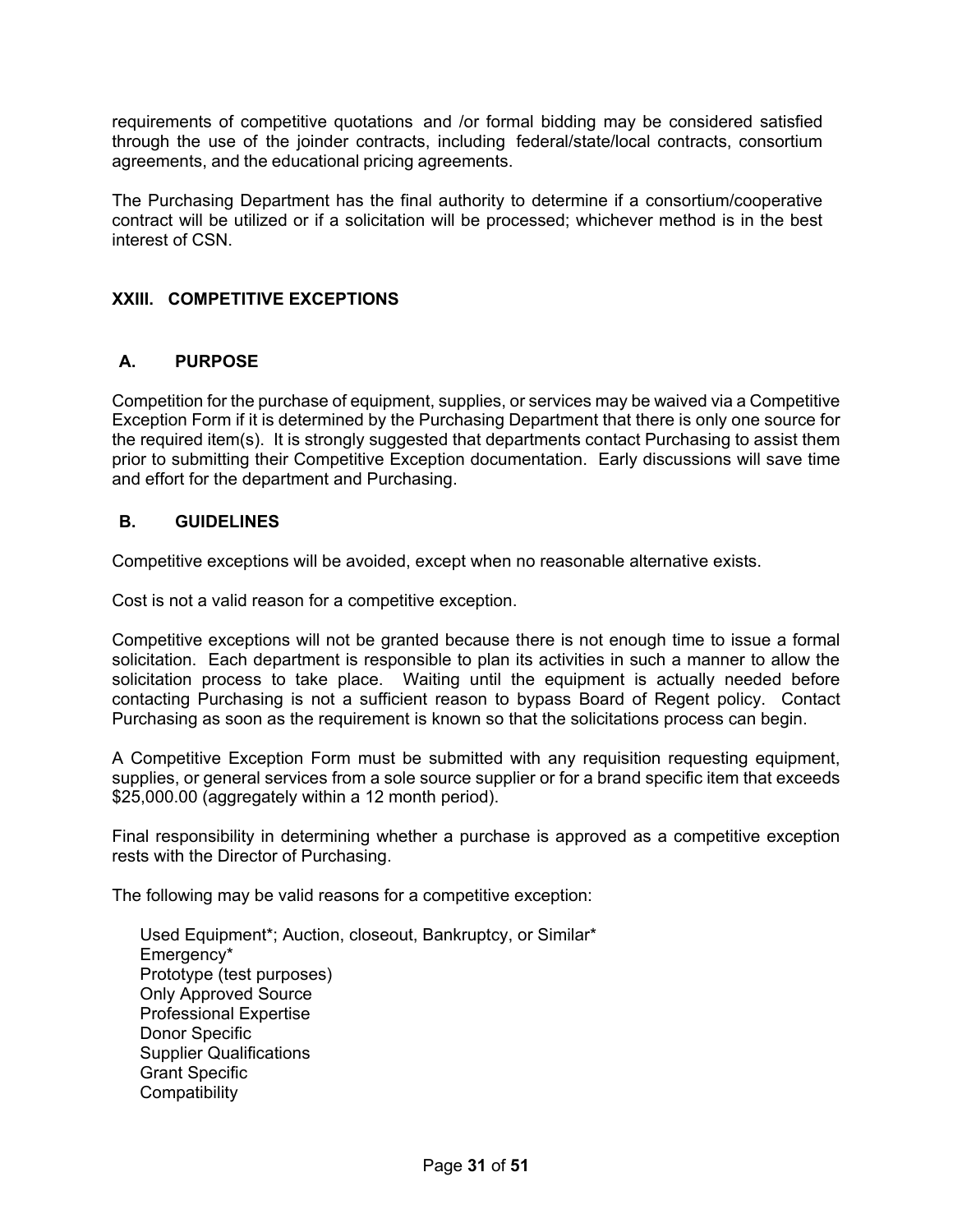**Proprietary Standardization** Qualified Products List Follow-up Work

\* Must be approved by the Purchasing Department.

#### <span id="page-31-0"></span>**C. PROCEDURES**

Departments must submit a Competitive Exception Form along with a Requisition to the Purchasing Department to purchase equipment, supplies, or services from a sole source supplier or for a brand specific item. A current copy of the form is available on the Purchasing Department web page.

The Competitive Exception Form must contain complete information. The following is a list of the most common information provided on the Competitive Exception Form:

Date- The date the competitive exception form is submitted.

Requisition Number- The requisition number that the Competitive Exception Form supports.

Department- The department that is requesting the competitive exception.

Reasons for Requesting a Competitive Exception- Check all boxes that apply to the request. The reason is very important and must be detailed enough to ensure that the Purchasing Department can properly evaluate the request for a competitive exception.

Product/Services Description- Provide a detailed description of the equipment, supplies, or services being requested.

Description of features or capabilities that are unique- Provide specific unique features or capabilities to the supplier/brand being requested.

List the other makes, models, and suppliers you considered and why they were rejected-If there are items or services on the market that are similar to those being requested, but will not work for this application, specifically state why. Provide the names of the Manufacturers considered, list the feature(s) that they did not have and why that feature(s) is/are required. Provide a detailed explanation of the adverse effects of not using the specific supplier requested.

Provide a side-by-side comparison of the features/service of all other suppliers/brands considered- List the unique features/services that are required and if each company meets the requirement or not.

Signature and Printed Name and Title/Date- The Competitive Exception Form should be prepared by an individual who is familiar with the requirements. The form should include the name, title, and signature of the individual completing the form as well as the date.

**If additional space is required use a word document and attach it to the Competitive Exception Form. Supporting documentation should also be attached if applicable.**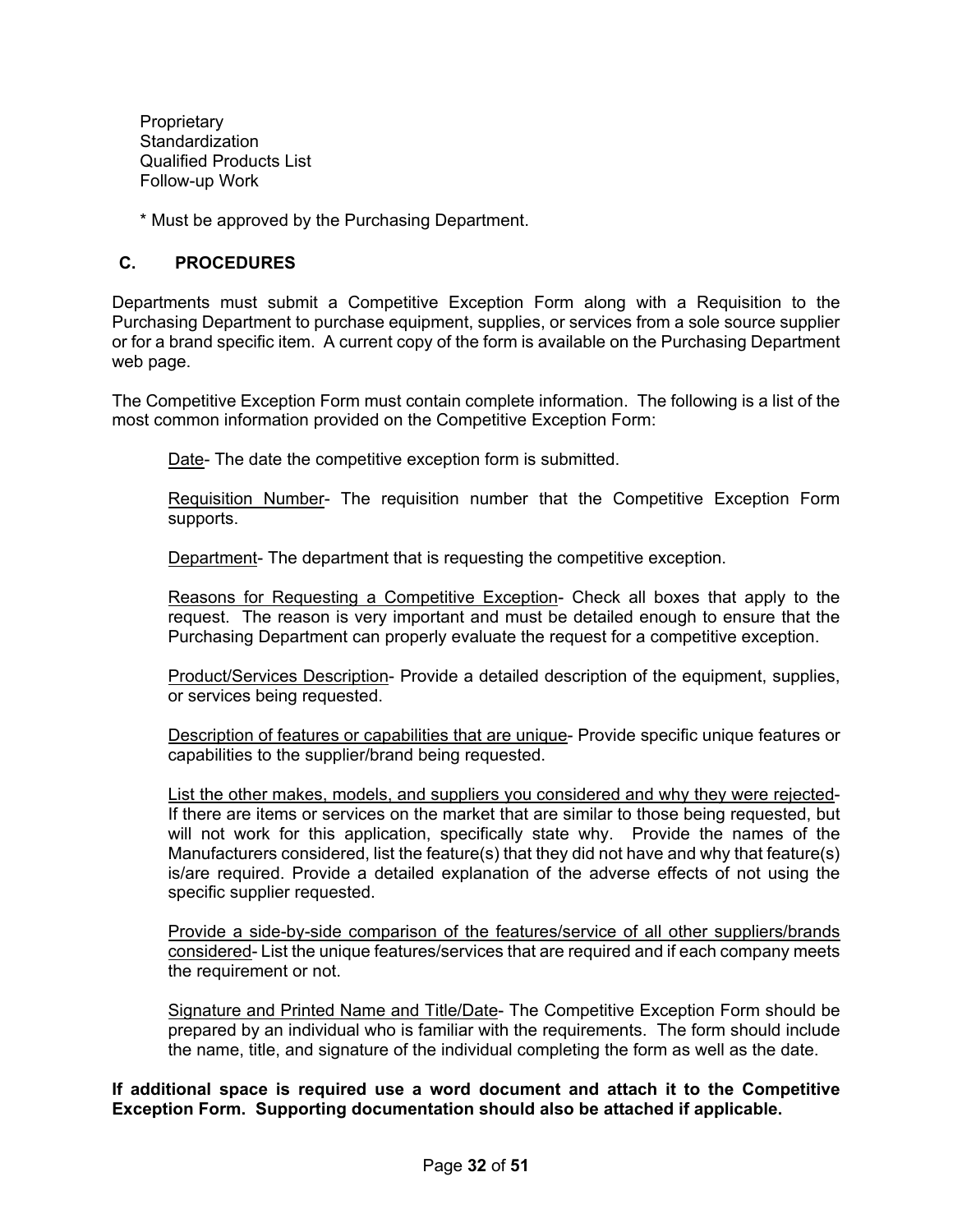Upon receipt of the Competitive Exception Form and Requisition, Purchasing staff will evaluate the request and may seek additional information from the department and will either approve the request or seek appropriate competition. The department will be notified of the appropriate action to be taken.

# <span id="page-32-0"></span>**XXIV. EMERGENCY PROCUREMENTS**

## <span id="page-32-1"></span>**A. PURPOSE**

To establish procedures for handling emergency procurements.

#### <span id="page-32-2"></span>**B. GUIDELINES**

An emergency is defined by NSHE in their Procedures and Guidelines Manual as one which *results from the occurrence of a disaster such as, but not limited to, fire, flood, hurricane, riot, power outage or disease; or may endanger the health, safety, or welfare of the students, faculty, staff or public if not immediately resolved***.** (NOTE: Insufficient planning by the department, resulting in lack of time to bid a requirement, does not constitute an emergency situation.) According to NSHE fiscal procedures - *With the permission of the Chief Business Officer of the institution, a contract may be instituted in an "emergency" situation by waiving the necessary advertising and bidding requirements. In any such case, a full written record shall be made of the circumstances.* The Purchasing Department will require documentation from the Department to justify an emergency procurement. The requester should submit a Competitive Exception Form with their requisition for review and evaluation by the Director of Purchasing who will submit the request to the Vice President for Finance before a purchase order is issued. Due to the inherent nature of emergencies, email notification or phone calls are often times used to notify Purchasing of an emergency rather than the Competitive Exception Form. Purchasing will assist the department in dealing with the emergency. Once the immediate emergency situation is addressed, the department must follow up with Purchasing to ensure adequate documentation is provided in the procurement file to justify the procedures followed.

## <span id="page-32-3"></span>**XXV. SUPPLIER INVOICE REQUESTS**

## <span id="page-32-4"></span>**A. PURPOSE**

The Supplier Invoice Request is a document used to authorize Accounts Payable to make payments for purchases of goods and services which are excluded from general purchasing requirements. These include certain payments to suppliers and reimbursements to individuals for out of pocket expenses. Supplier invoice requests are also used to make after the fact payments when Purchasing procedures are not followed.

## <span id="page-32-5"></span>**B. GUIDELINES**

**Examples of legitimate uses of a supplier invoice requests are as follows:**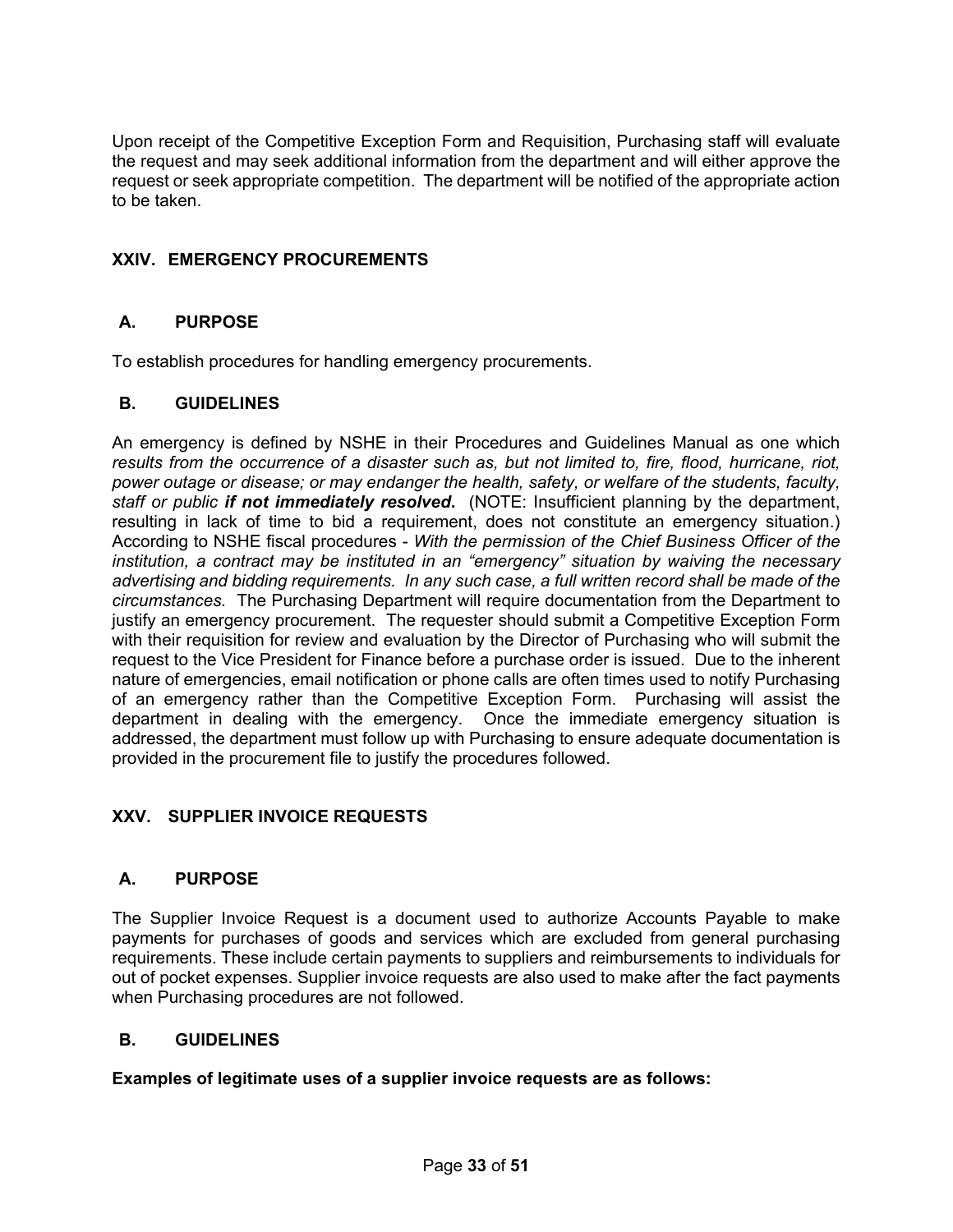## Bursar

- Reimbursements to students for books, supplies, and living expenses from scholarship funds.
- Replenish funds for Xerox refunds to students.
- Reimbursements to students for overpayment of transcript fees.
- Reimbursements to agencies for unused scholarship funds.
- Payments to collections agencies.
- Payments for Grant in Aid to CSN and other NSHE institutions.
- Payments to CSN for student refunds from the safe or to cover shortages.

#### Human Resources

- Reimbursements to candidates for interview expenses.
- Payments to Follett to pay for or reimburse employees for books.

#### **Hosting**

- Payments for incidental hosting by the president or vice presidents. For example, taking a guest out to lunch where the cost cannot be predetermined.
- Reimbursements to employees for search committee candidate lunches.

## **State Motor Pool**

Motor Pool billing from State Motor Pool.

#### Child Care

- Child Care payments to State Department of Child Care Services for substitute child care workers.
- Child Care refunds to parents/guardians for child care services that are not provided due to the child leaving the program.
- Payments to the State of Nevada, Division of State Lands for Licensing of the Child Care Facility under contracts on file with the Purchasing Department.

## Re-Entry

• Payments from Re-Entry to pay suppliers for supplies, uniforms, boots, etc. from grant account for students.

## Performing Arts

• Refunds from Performing Arts Center for deposits and/or rental fees.

#### Dental Faculty Practice

• Reimbursements from Dental Faculty Practice to dental school, NSHE Risk Management (malpractice insurance), DEA for the dentists to prescribe narcotics (annual), or to refund patient overpayments.

#### Nursing

• Refunds from the Nursing Department to students for nursing exam fees and toxicology testing fees.

## Health Sciences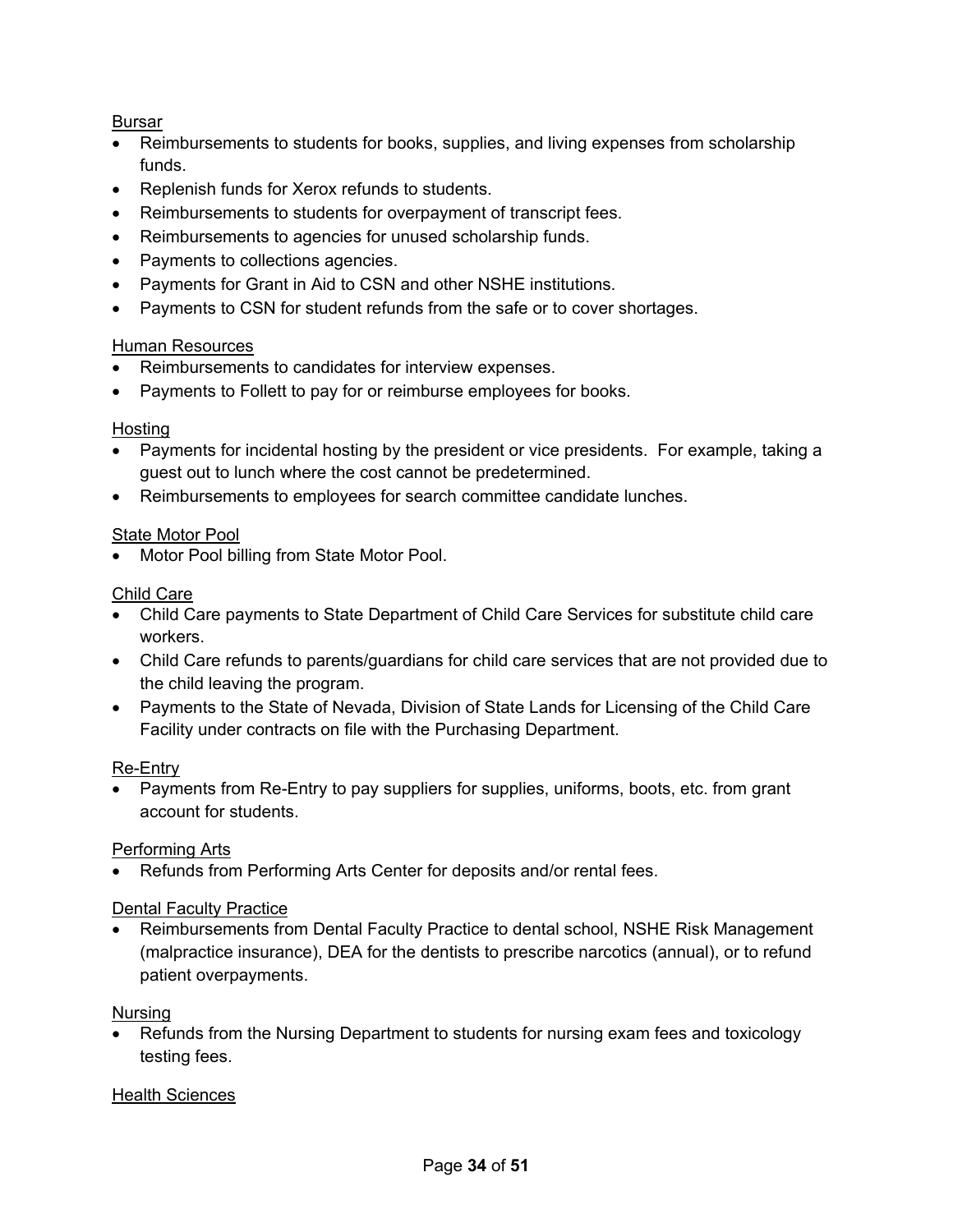• Reimbursement of faculty and students for the cost of required immunizations and background checks.

#### Apprenticeship Program

• Payments from Apprenticeship Program for instructional/rental fees to various unions.

#### Financial Aid

• Reimbursement from Financial Aid to Follett.

#### Mail Services

• Postage funds.

#### General Counsel

• Payments for General Counsel for settlement agreements.

#### **Inappropriate uses of a supplier invoice request include purchases for:**

- Cell Phones use requisition/purchase order method
- Gift Card Not allowable
- Equipment use requisition/purchase order method
- Commodity purchases use requisition/purchase order method
- Contractual or Service agreements use requisition/purchase order method

Before processing a supplier invoice request please review other purchasing methods available to ensure Purchasing Guidelines and Procedures are followed.

- 1) Requisition/Purchase Order All contractual or service purchases must go through the requisition/purchase order method.
- 2) P-Card or requisition/purchase order method for small dollar purchases of goods.
- 3) Travel Card for travel related purchases.

If an employee places an order prior to obtaining an authorized purchase order, a supplier invoice request is to be used to pay the supplier. An explanation must be included stating why purchasing procedures were not followed.

**Supplier invoice requests may not be used to circumvent established Purchasing Guidelines and Procedures. Individuals who do not follow Purchasing Guidelines and Procedures or submit "after the fact" supplier invoice requests for supplier invoices or reimbursements are subject to personal liability or their reimbursement disallowed**.

## <span id="page-34-0"></span>**XXVI. PROFESSIONAL SERVICES**

## <span id="page-34-1"></span>**A. PURPOSE**

Excerpted from the Nevada System of Higher Education (NSHE) Procedures and Guidelines Manual Chapter 5 – Fiscal Procedures Section 2 – Purchasing Policy:

*"Except for personal/consultant services involving technical, professional or specialized skills or training, all materials, supplies, equipment, services, and construction shall be*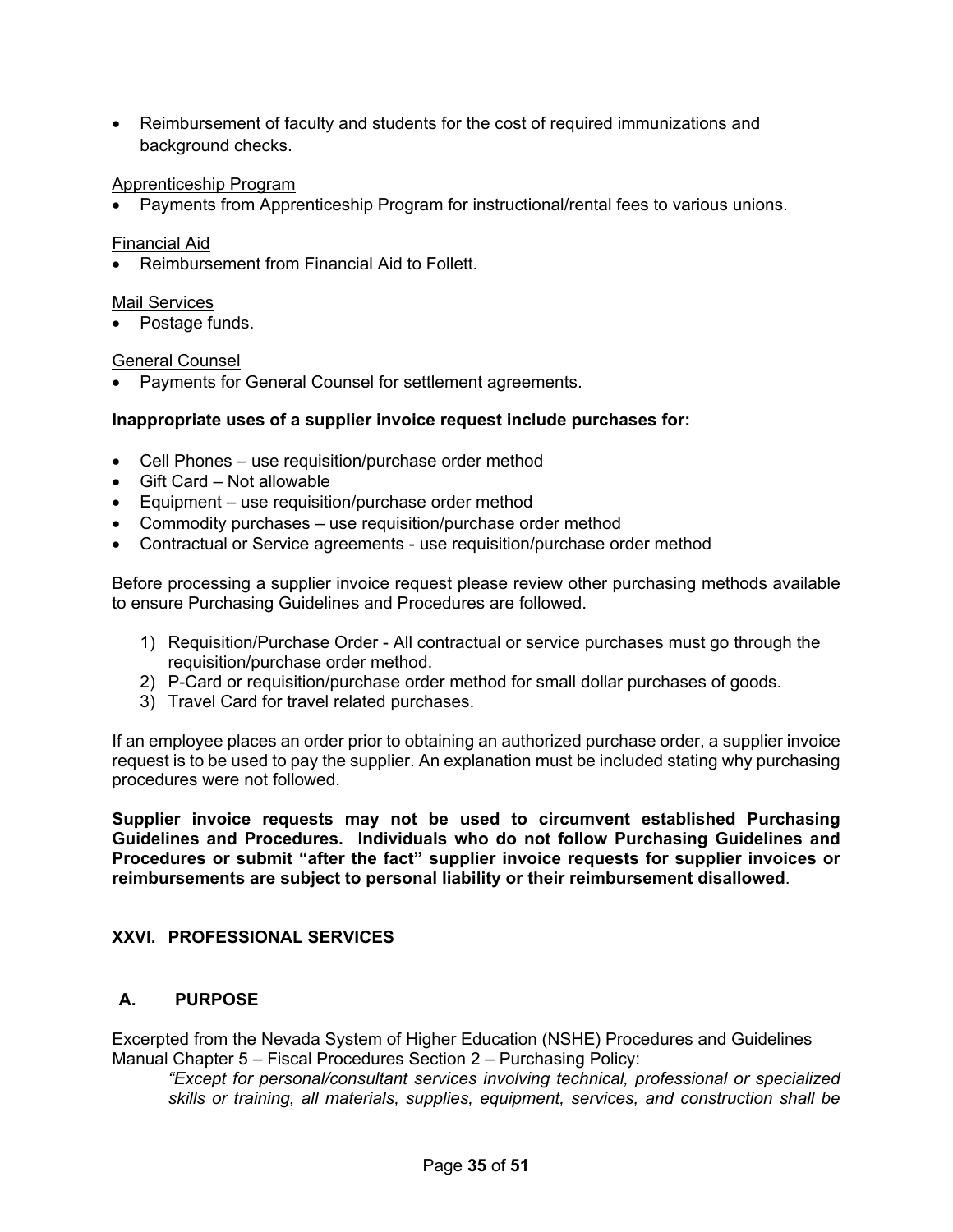*purchased from the lowest responsive and responsible bidder after giving due consideration to price, quality, availability, conformance to specifications, financial capability and service. The Purchasing Division of each Business Center shall develop policies for obtaining personal/consultant services involving technical, professional or specialized skills or training."*

## <span id="page-35-0"></span>**B. GUIDELINES**

The Purchasing Department will process requisitions for personal/consultant services using the following guidelines:

#### DEFINITIONS

**SERVICES**: - The furnishing of labor, time or effort by a contractor that does not involve the delivery of a specific end product other than required reports and performance. This does not include employment contracts. "Services" is a general, umbrella term for purchases that do not have a tangible item as the purchase objective. The term is global and includes such diverse tasks or projects as: window washing, consulting, teaching, and designing a building. (When we purchase supplies and equipment that are installed on our premises, we are not purchasing services, although many requirements associated with services, such as insurance and licensing, may apply. Additionally, purchases of this type are all handled through normal purchasing procedures.) Listed below are specific types of "services"

- **General services**: Services involving primarily manual skills or labor. Examples of these are window washing, floral design and auto repairs. General services should be awarded based on the same criteria used for supplies, equipment and other goods.
- **Personal or Professional Services**: Services requiring a high degree of knowledge, expertise and training, of an intellectual, specialized or technical nature, performed only under general supervision and requiring the consistent exercise of discretion and judgment. Frequently the individual or organization performing the service(s) is professionally licensed, and/or possesses an advanced degree. Some of the more common types of professional services include:
	- o **Consultant**: An individual or organization who gives expert advice or assistance.
	- o **Accountant, auditor, actuary, appraiser, professional who assists in identifying specific employees (head hunter), computer or software designer, medical or legal specialist, and curriculum and training material provider.** An individual or organization who gives expert advice or assistance in an area of endeavor for which he or she has special or unique expertise and/or qualifications.
	- o **Architect**: An individual or organization engaged in planning and designing buildings and structures by applying knowledge of design, construction procedures, zoning regulations, building codes, building materials, and/or campus/area planning/master planning.
	- o **Engineer**: An individual or organization that applies physical laws and principles of engineering in the design, development, and utilization of machines, materials, instruments, structures, processes, and systems. Assignments undertaken may involve any of the following activities: provision of advice, preparation of feasibility studies, preparation of preliminary and final plans and designs, provision of technical services during the construction and installation phase, inspection and evaluation of engineering projects, and related services.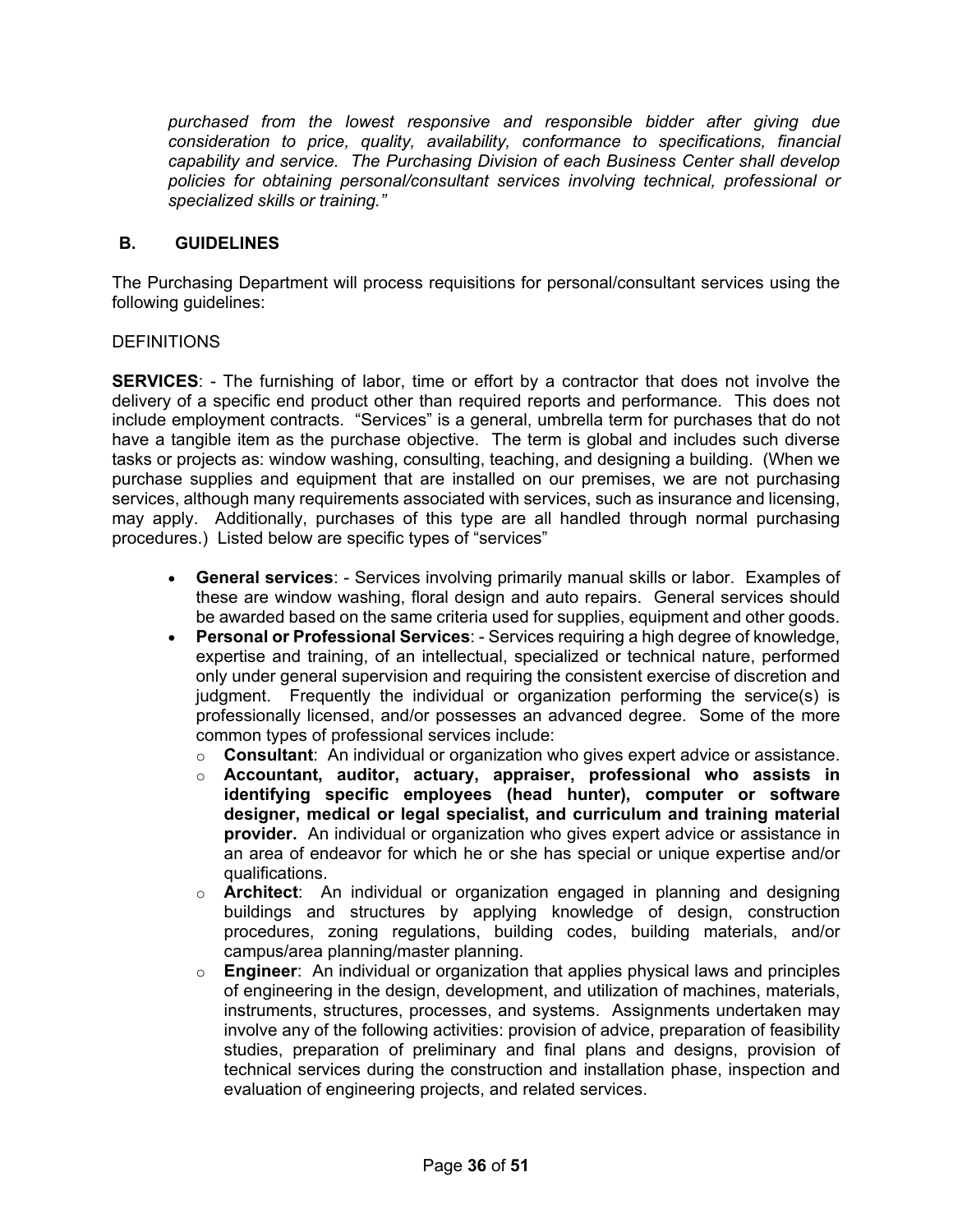**Note**: When a service provider operates his/her business as an individual, not as a company with its own tax identification, then we must treat the service provider as an "independent contractor" with the forms and processes required for the Independent Contractor Agreement (ICA) form of contract. An important purpose of this guideline is to assist in correctly classifying workers as independent contractors or employees. The Purchasing Department will provide guidance in determining whether the provider is an independent contractor or should be classified and processed as an employee. See Section XXXI – Independent Contractor Agreements (ICAs).

#### SELECTION OF PERSONAL AND PROFESSIONAL SERVICE CONTRACTORS

Selection and documentation supporting the hiring of such contractors for any project should, as a minimum, include provision of the following: evidence that an effective selection process has been employed to secure the most qualified contractor available, considering the nature and extent of the services required; and evidence that the fee is appropriate considering the qualifications of the contractor, their normal charges, and the nature of the services to be provided.

For all personal, professional and consultant service contracts, a scope of work must be defined detailing the assumptions, schedule and deliverables associated with the contract. The level of detail of the scope of work depends on the size of the contract. The scope of work must be provided to the potential contractors and the basis for their response to the solicitation.

Although personal and professional services are not generally awarded on low price alone, they are not automatically exempt from competition and a public solicitation process is appropriate and required in many cases.

Where there is competition, and the size of the award will be between \$25,000 and \$50,000, there must be at least two "competitive" informal solicitations sought based on a summary scope of work that is developed and presented to those responding. If the award will be more than \$50,000 and less than \$75,000 three "competitive" informal solicitations must be obtained and the scope of work must be more detailed and meet format requirements defined by the Purchasing Department. The Purchasing Department will conduct a formal solicitation process for any services over \$75,000, based on a formal and detailed scope of work. The scope of work developed for any solicitation must be part of the final contract, along with any formal response to the solicitation by the selected contractor. The award will not be based on price alone, but on the competence of the service provider and the service provider's ability to serve the needs of the institution. Departments are advised that a request for additional monetary consideration or expansion of scope after the award of any professional services contract will not automatically be granted if the change results in the total project costs exceeding the original solicitation requirements. (Example -If the original award was less than \$25,000 and the requested increase would bring the award to over \$50,000, the department may be required to obtain additional solicitations for the new scope of work.)

Note: "Competitive" informal solicitations are written solicitations received based on a request for solicitation containing a scope of work presented to the parties providing the solicitation. Formal requests for solicitation require a more detailed process which includes advertising in a public newspaper and sealed responses that are publicly opened and recorded. When soliciting Architects and Engineers, the requests will take into consideration any other applicable State requirements for such services when requesting solicitations.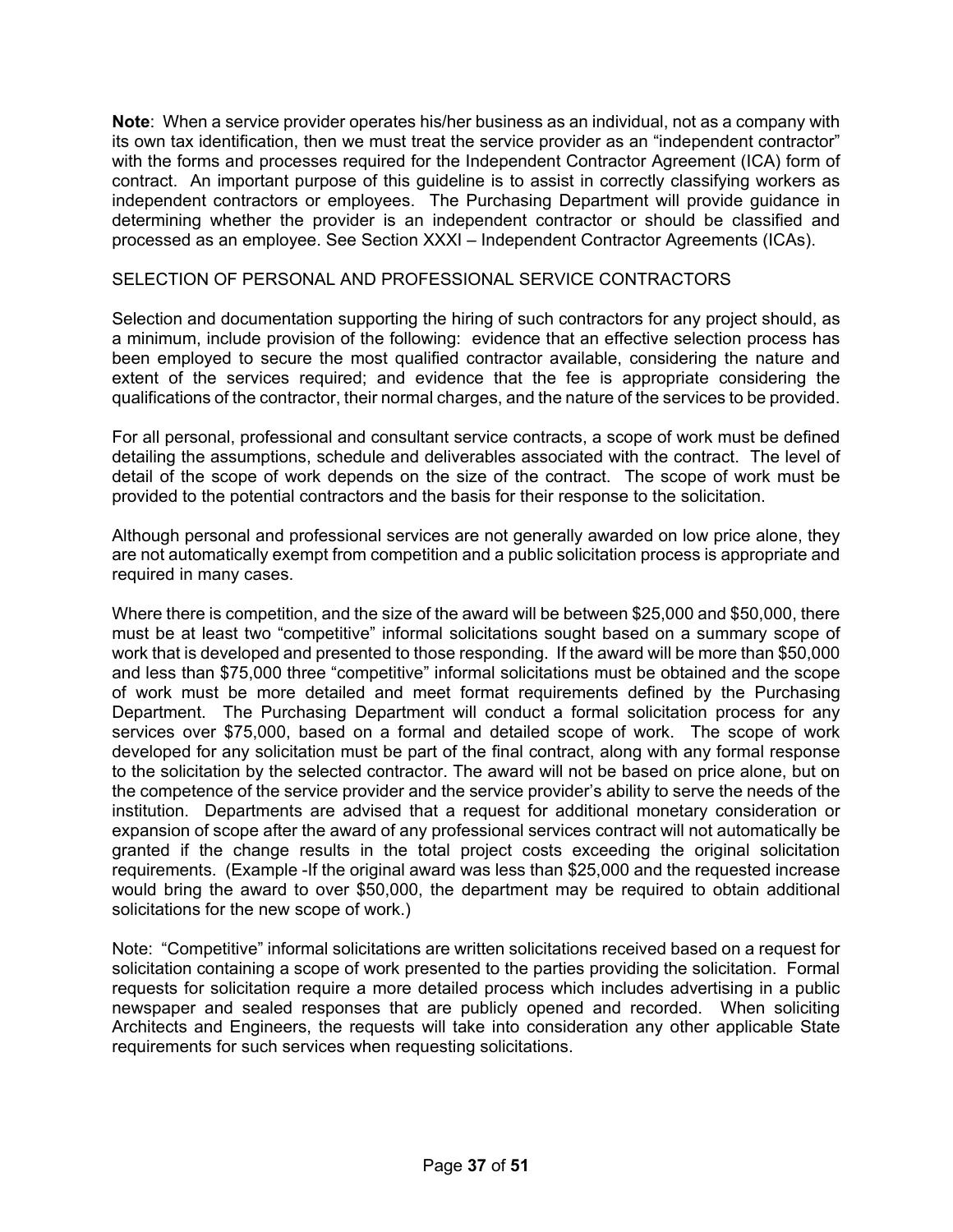Rarely there may be the case to declare a competitive exception. The requisitioning department must submit a Competitive Exception Form to the Purchasing department for consideration. These procedures apply to all professional services including architects and engineers.

# <span id="page-37-0"></span>**XXVII. CONSTRUCTION PROCUREMENTS**

## <span id="page-37-1"></span>**A. PURPOSE**

To establish procedures for handling construction procurements.

## <span id="page-37-2"></span>**B. GUIDELINES**

Construction procurements shall be conducted in accordance with NRS 338 and all College policies and procedures.

#### Public Work (NRS 338.010(17))

Means any project for the new construction, repair or reconstruction of:

A project financed in whole or in part from public money for:

 Public buildings; Jails and prisons; Public roads; Public highways; Public streets and alleys; Public utilities: Publicly owned water mains and sewers; Public parks and playgrounds; Public convention facilities which are financed at least in part with public money; and All other publicly owned works and property.

#### INFORMAL CONSTRUCTION QUOTATIONS, FOR PROJECTS LESS THAN \$100,000

For construction purchases less than \$25,000, one informal quotation is required. The price quotations (typically solicited by the Department) shall be submitted on the CSN's Invitation to Quote Form and submitted with the requisition.

For purchases in excess of \$25,000 but less than \$100,000, three informal price quotations are required. The price quotations shall be submitted on the CSN's Invitation to Quote Form and submitted with the requisition. If three quotations cannot be obtained, documentation showing suppliers contacted but not offering price quotations, or an explanation of why price quotations were not obtained, must be submitted with the requisition.

Departments must coordinate their requirements with the Facilities Management Department before submitting their requisitions to Purchasing. All informal solicitations for construction (\$100,000 or less) **must be** submitted by contractors on CSN's Invitation to Quote Form. The form provides a scope of work requested and the terms and conditions required for award from CSN and provides for pricing submittal information from the contractor. The form is then incorporated and referenced on the purchase order when issued to successful contractor.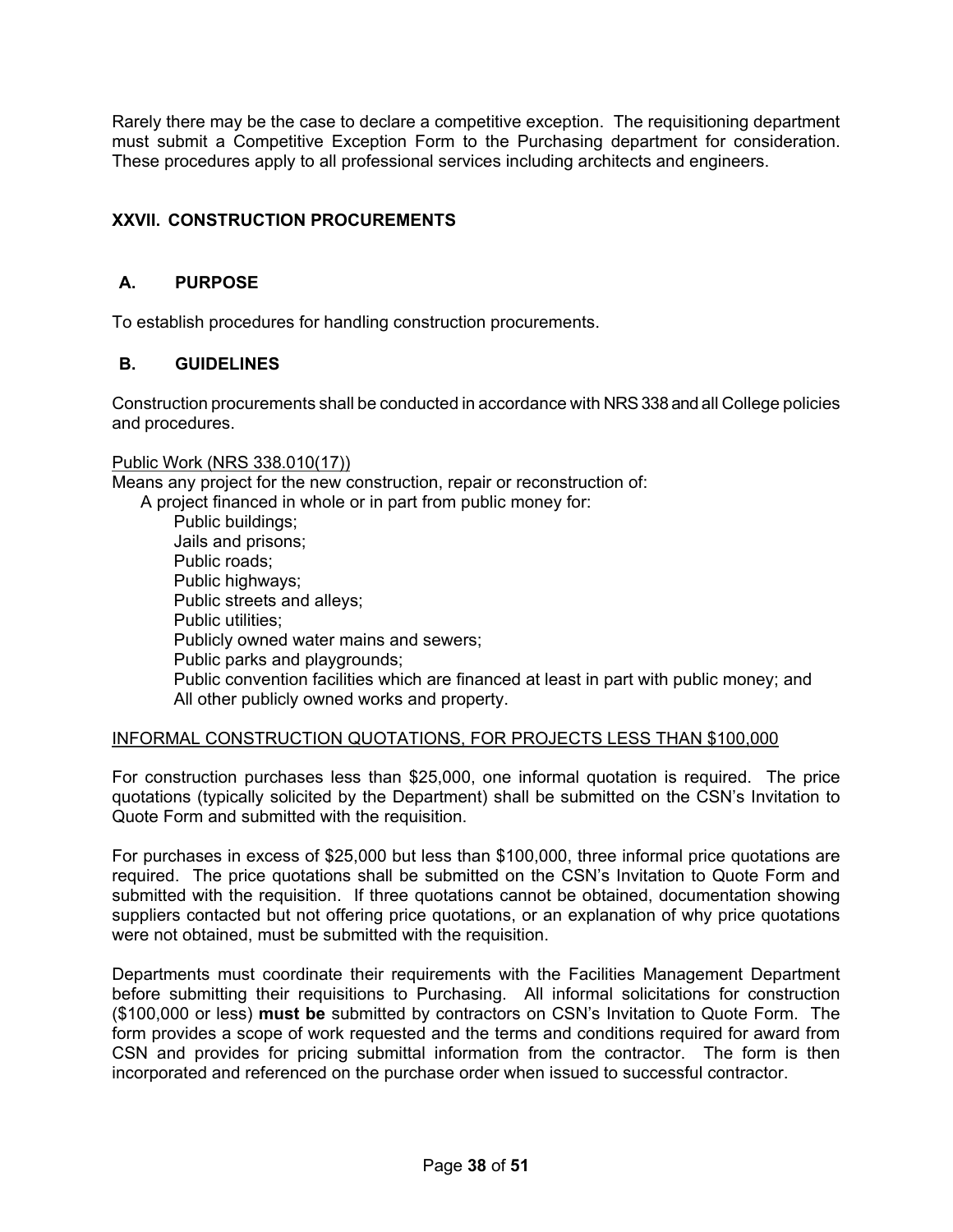## FORMAL CONSTRUCTIONSOLICITATIONS, FOR PROJECTS OVER \$100,000

The College may procure design services and construction services, as applicable, under any of the following project delivery methods:

- Design-bid-build
- Construction-manager-at-risk
- Design-build

#### CONSTRUCTION PROCUREMENT METHODS

#### Design-Bid-Build

For design-bid-build projects, the College shall procure the design services in accordance with Section XXVI – Professional Services. The construction portion shall be procured by competitive sealed bidding, according to Section XXIX - Solicitations.

#### Construction-Manager-at-Risk

For construction-manager-at-risk projects, the College shall procure the design services in accordance with Section XXVI – Professional Services. The construction portion shall be procured via a Request for Proposal, according to Section XXIX - Solicitations. The CMAR advertises and procures trade contactors/subcontractors through a bid process and assumes risk for construction at a contracted price as the General Contractor.

#### Design-Build

For design-build projects, the College shall procure the combined design and construction services via a Request for Proposal, according to Section XXIX - Solicitations. General Contractors will team up with design professionals and together they will propose to design and construct the project. The design-build contractor advertises and procures trade contactors/subcontractors through a bid process

#### Request for Qualifications (RFQ)

Request for Qualifications (RFQ) is a solicitation with an intended response that includes data about a firm or individual such as experience, references, and approach to the project. This type of solicitation is used to procure architectural and engineering services. Pricing may or may not be required in the initial solicitation, but will not be part of the evaluation. The contract will be awarded to the firm or person whose proposal receives the highest number of points under a scoring system.

#### Request for Proposal (RFP)

Request for Proposals (RFP) is a solicitation with an intended response that is fairly detailed. The technical and financial portions of the proposal response will be provided at the same time, but in a separately sealed manner, to enable the committee to review the technical response separately and for Purchasing to the review of the financial proposal. The contract will be awarded to the firm or person whose proposal receives the highest number of points under a scoring system which includes both technical and financial criteria.

## <span id="page-38-0"></span>**XXVIII. FEDERAL PROCUREMENTS**

## <span id="page-38-1"></span>**A. PURPOSE**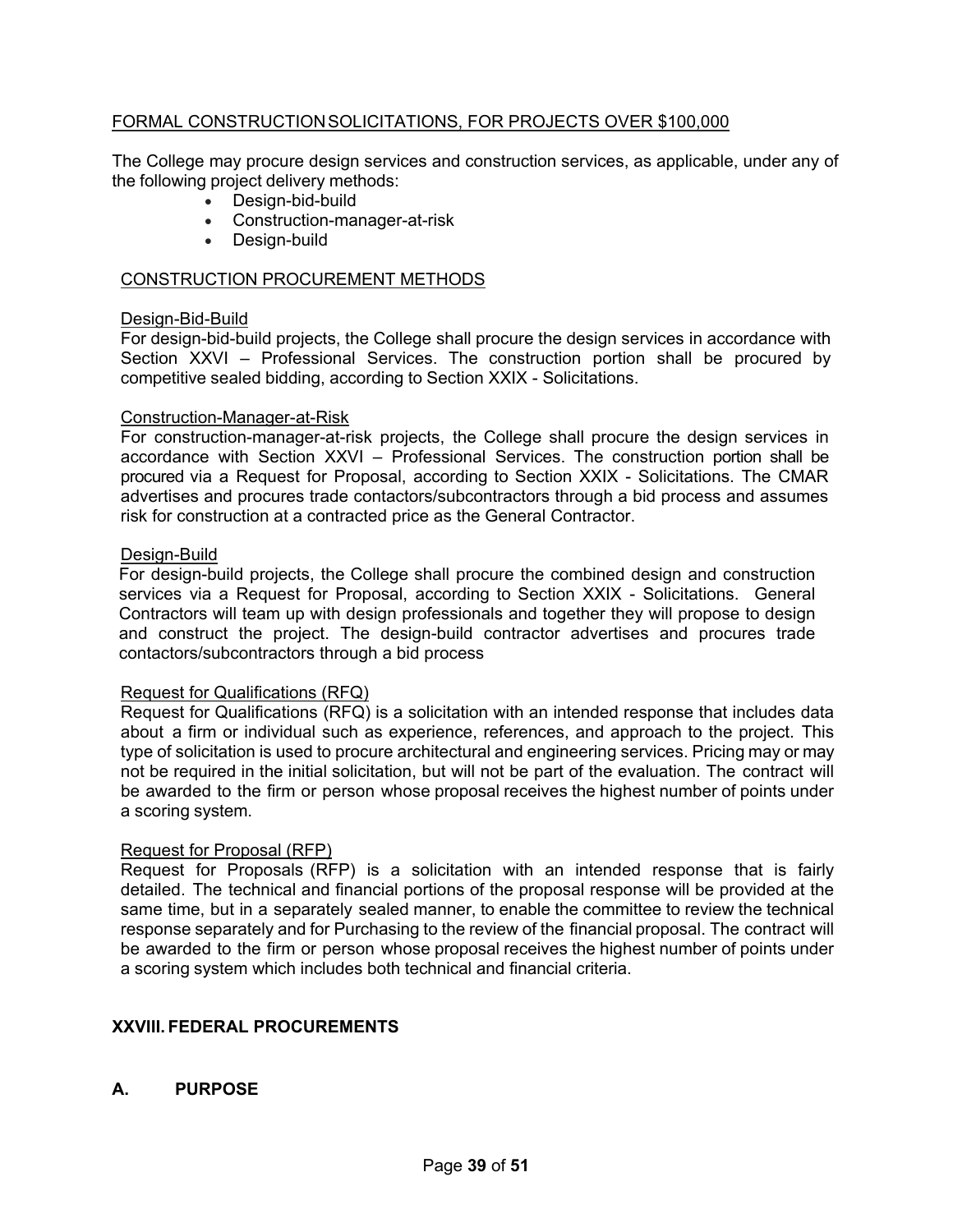To establish procedures for handling federally funded procurements.

## <span id="page-39-0"></span>**B. GUIDELINES**

CSN will follow the Uniform Guidance Procurement Standards for federally funded procurements.

In general the Uniform Guidance Procurement Standards will apply unless a specific grant has more stringent requirements.

Prior to an order being placed the Purchasing Representative will check the Excluded Parties List to ensure that the supplier is not suspended, debarred or ineligible from entering into contracts with the Executive Branch of the Federal Government.

## <span id="page-39-1"></span>**XXIX. SOLICITATIONS**

## <span id="page-39-2"></span>**A. PURPOSE**

To establish procedures for handling solicitations.

## <span id="page-39-3"></span>**B. GUIDELINES**

#### INFORMAL QUOTATIONS

When the requirements for a purchase do not call for a formal solicitation, an informal quotation from the supplier is obtained. Informal quotations can be simply a fax, an email or a hard copy of the offer from a supplier. It is important that the quote is valid and contains all pertinent conditions for the purchase. They should include items such as description of the items to be provided or scope of work to be performed, the quantity and/or unit of measure, pricing, delivery or completion dates, and freight terms/conditions. Quotations are part of the documents that are kept with the permanent records of the purchase.

#### FORMAL SOLICITATIONS

Invitations for Bid and Requests for Proposals/Qualifications are forms of formal solicitations. Requests for Proposals are more complex than formal Invitations for Bid and adequate time must be given to the Purchasing Representative to prepare, issue, and award the RFP. Formal solicitations require the advertisement of the request at least once in a newspaper of general circulation in the area of CSN and not less than four calendar days prior to the opening; notification of pertinent suppliers on the "supplier list"; are posted to the Nevada Gov eMarketplace (NGEM) website with relevant Bid/RFP documents for public access; and publicly opened, read aloud and recorded at the time and place so advertised. It is the responsibility of the Purchasing Representative to establish appropriate time lines for formal solicitations. The time frame should allow sufficient time for adequate submissions from suppliers.

Purchasing is primarily responsible for the terms and conditions of formal solicitations.

Although Purchasing and the requesting department share responsibility for the scope of work or specifications, the requesting department is primarily responsible for developing the technical or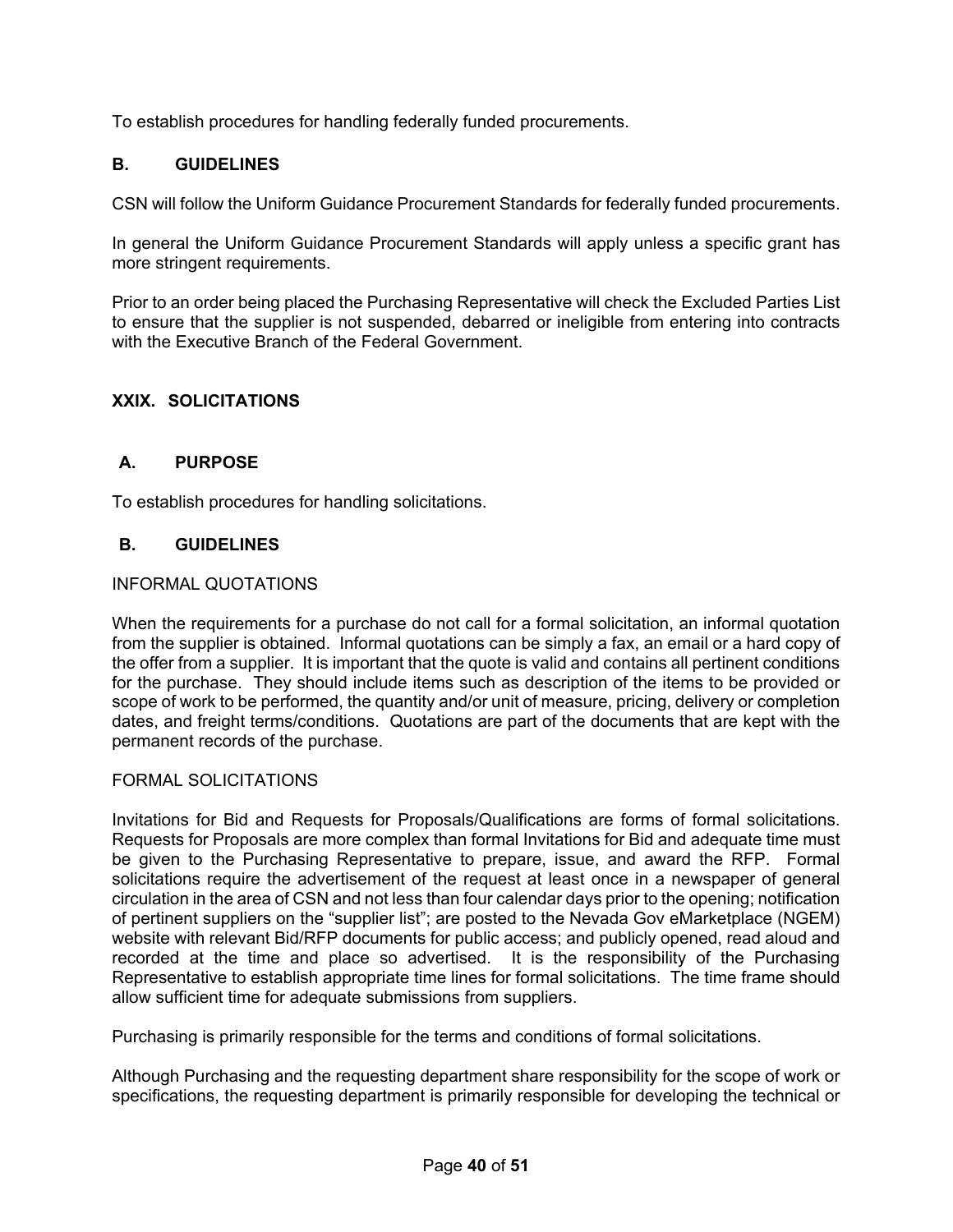performance specifications of the solicitation. Specifications must be written fairly and equitably and must not be unduly restrictive or prejudicial to any supplier.

At the time of request, the requester must provide in writing an account worktag and certify that sufficient funds are available on the account, that the requested goods or services are legitimate expenditures against the account, and that the necessary internal approvals have been obtained.

Invitations for Bids are typically used when the requirements are straightforward, and the award will be based primarily on cost. The description of the goods or services (sometimes referred to as the scope of work) is provided to the Purchasing Representative by the requesting department. The Purchasing Representative assists the department in changes to the scope or the requirements to better suit the solicitation.

The Purchasing Representative develops and issues the Invitation for Bid. The Purchasing Representative is responsible for the content of the Invitation which typically includes:

Introduction and detailed description of the request

Instructions to bidders

Pre-Solicitation Conferences details (if applicable) Issuance of Addenda if necessary Withdrawal/Modification of bid Late bids Mistakes and informalities in bids Opening date Opening time Address how bids are to be submitted Warranty requirements Standard Terms and Conditions of purchase Bid submittal requirements

The Purchasing Representative opens the bids publicly at the date and time listed on the Invitation. The bids will be evaluated by the Purchasing Representative and the requesting department and the award will be made as soon as possible. Any necessary documentation to explain why the award is made must be included on the tabulation form. If the award is not given to the lowest cost bidder, a clear explanation must be documented.

Prior to notification of award, the Director must review and approve the award recommendation of the Purchasing Representative and the department.

The Purchasing Representative creates a bid file with the issuance of the invitation. The file will contain all required documents of the entire solicitation process. The file typically contains the bid file check list, the original invitation document and any addenda, the supplier list, the bids received, bid tabulation sheets and any special documentations to support award, copies of any correspondence (notice of award, regret letters, and clarifications). Purchasing Representatives should ensure that the documents are complete enough for any auditor to determine that the procurement was conducted in accordance with established guidelines and procedures. It is the responsibility of the Purchasing Representative to do a summary review of the bid file after award and prior to finalizing to ensure all documentation is contained in the file.

Requests for Proposal (RFP) are used to competitively solicit the purchases of goods and services that can't readily be awarded by the process of a competitive sealed bid. A very important part of the RFP is the evaluation of the submittals received. The description of the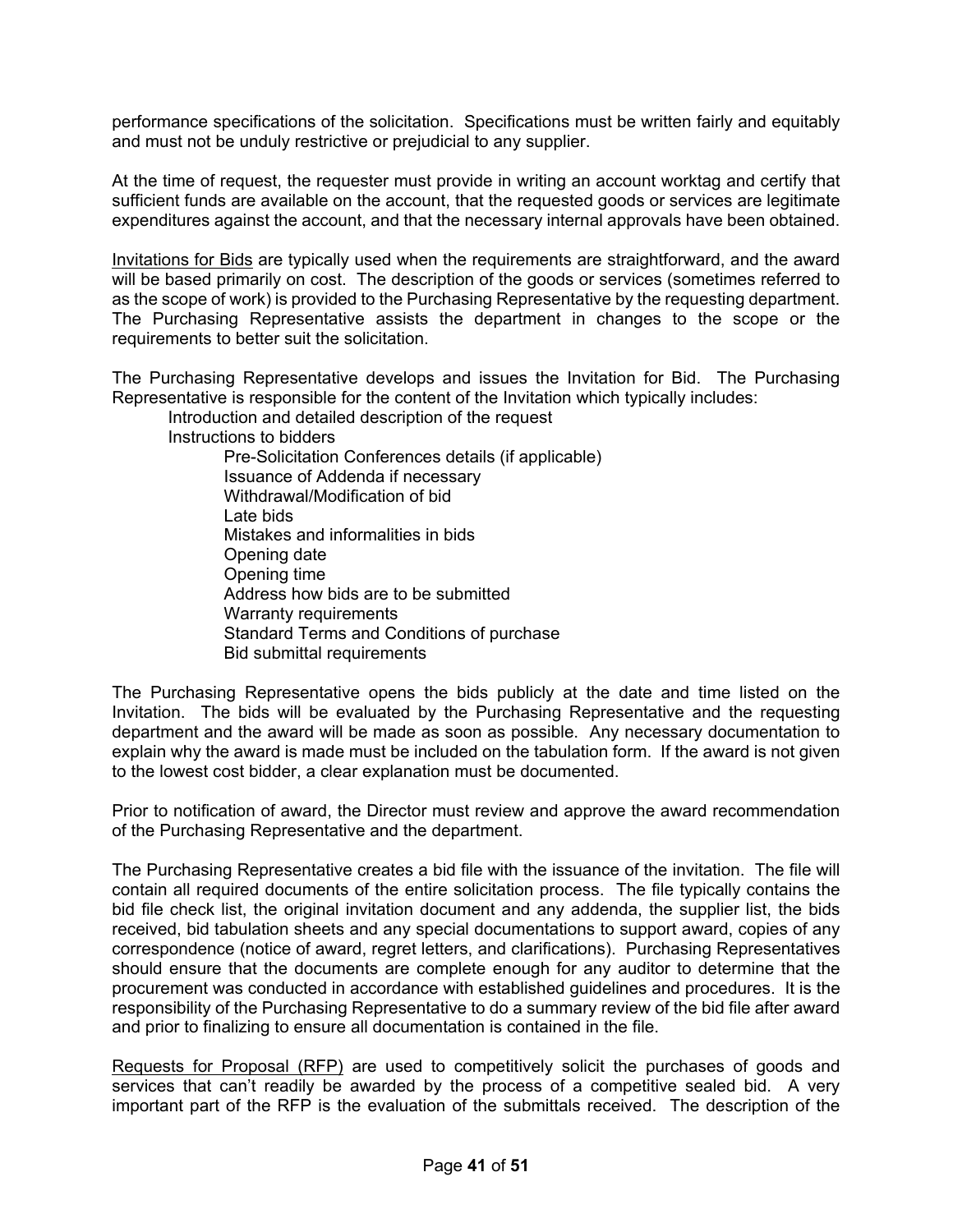goods or services (sometimes referred to as the scope of work) is provided to the Purchasing Representative by the requesting department. The Purchasing Representative assists the department in changes to the scope or the requirements to better suit the solicitation. Along with the scope of work the department with the help of Purchasing develops evaluation criteria to be considered, including price. Criteria not specified in the RFP may not be considered. Examples of evaluation criteria are experience of the supplier, financial condition, and approach to the project, pricing and personnel to be assigned to the project.

The Purchasing Representative develops and issues the Request for Proposal. The Purchasing Representative is responsible for the content which typically includes:

Introduction and detailed description of the request Instructions to bidders Evaluation Criteria Pre-Proposal Conference details (if applicable) Issuance of Addenda if necessary Withdrawal/Modification of bid Late offers Mistakes and informalities in responses Opening date Opening time Address how offers are to be submitted Warranty requirements Submittal requirements (Form or format in which proposer shall use to provide pertinent information for evaluation.) Standard Terms and Conditions of procurement

Prior to the opening of the proposals a numeric rating factor must be assigned for the evaluation criteria to be used to evaluate the responses. The importance of each factor is evidenced by the weight assigned to the factors. Typically the weight of the technical factors is 60 to 70 percent of the total weight and cost is 30 to 40 percent accordingly to add up to 100 percent. (If cost is the most important factor, then a bid would probably be the better choice of solicitation.) A method of scoring the evaluation criteria will simplify the evaluation process and enable the evaluators to explain why any response was not selected.

An evaluation committee must be established and approved by the Director of Purchasing prior to the opening of the RFP. Departments are asked to suggest members to serve on the committee, however, Purchasing is responsible for ensuring the committee is appropriate for the evaluation. A committee made up of a supervisor and their subordinates should be avoided to discourage coercion or the appearance of such of subordinates. Any other conflicts of interest must be addressed when establishing committees. The Purchasing Representative assigned to the RFP is the facilitator of the process and is not a voting member of the committee. It is the responsibility of the Purchasing Representative to ensure that the entire process is conducted in a fair and impartial environment. As soon as the composition of the committee is approved, the Purchasing Representative should provide instructions to those members. The instructions should at least include a copy of the RFP and opening date/time the evaluation criteria (including weight assignment for the criteria), and an evaluation form for completion at evaluation time. The committee should also be informed that they are not to communicate with any potential suppliers. All communications within the committee are to be considered confidential until an award is made. If a supplier contacts a member, the member should instruct the supplier to contact Purchasing for any information. Members should not provide any clarifications or comments to suppliers during the process.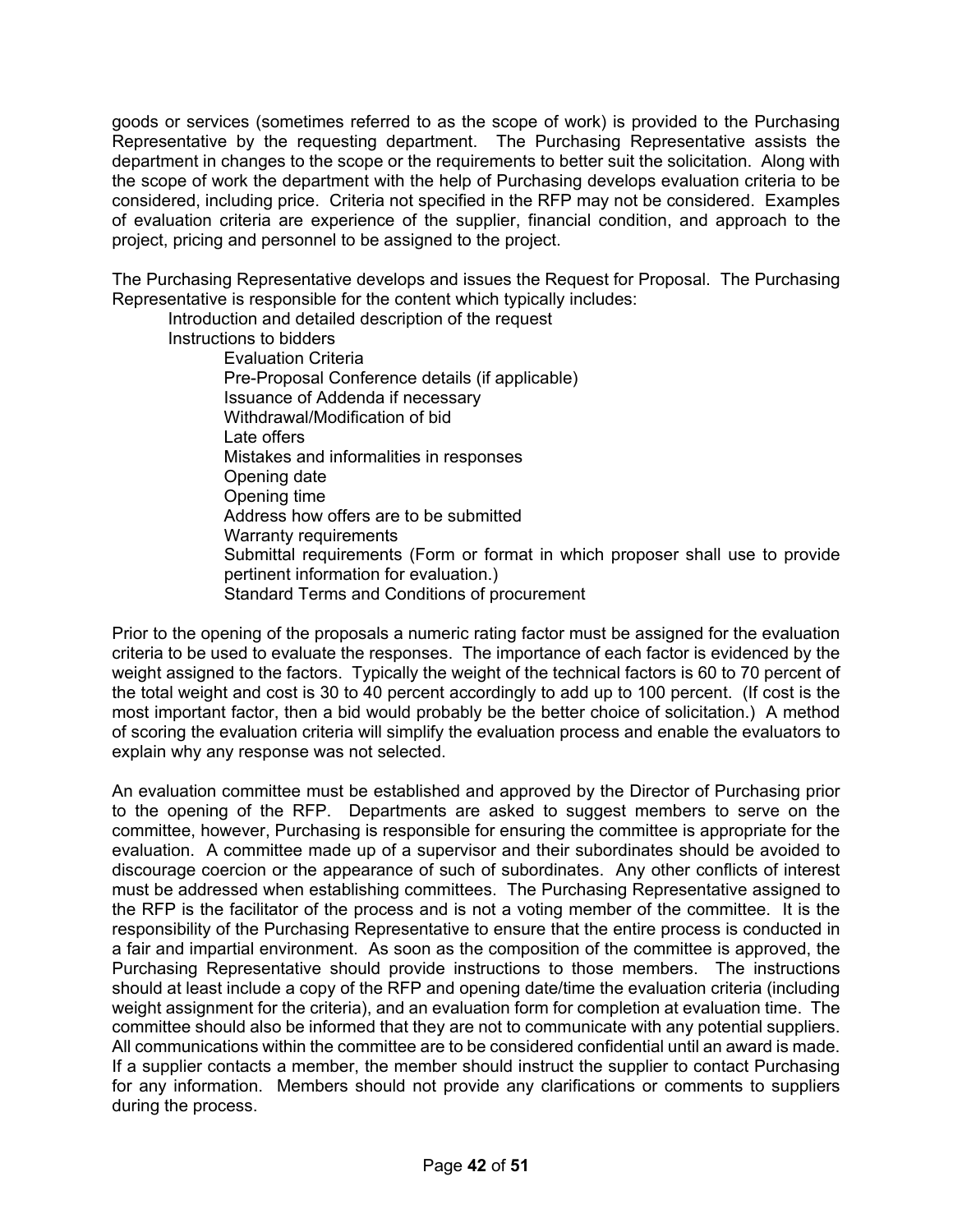The Purchasing Representative opens the proposals publicly at the date and time listed on the Invitation. To maintain confidentiality of all RFP responses, no other information will be revealed at the opening or during the evaluation process.

After the opening the Purchasing Representative will review the submittals for compliance with the minimum and/or mandatory requirements contained in the request. Responses found not to be in substantial compliance will be rejected from further consideration. Those meeting the minimum requirements will be given to the evaluation committee for evaluation.

The evaluation committee members shall independently score the responses. The members must use the evaluation form provided to them by Purchasing. The member must sign or email their evaluation form and submit it directly to the Purchasing Representative. The Purchasing Representative typically does the cost evaluation while the members are doing their technical evaluations. The Purchasing Representative will tabulate the individual technical scores and combine the cost evaluation scores to the technical scores into a summary score sheet. If there is a major discrepancy in the scores, the Purchasing Representative may ask the members to discuss topics to ensure everyone is clear on their interpretation of the responses and/or the requirements of the requesting department. Once the committee has ranked the responses they are asked to make a recommendation for award. The Purchasing Representative documents and submits the recommendation of the committee to the Director of Purchasing. The Director of Purchasing must review and approve the recommendation of the committee prior to notifying supplier of our intent to award. Once the recommendation has been approved, the Purchasing Representative may notify the potential supplier and negotiate and facilitate the execution of a contract if needed.

The Purchasing Representative creates a proposal file with the issuance of the RFP. The file will contain all required documents of the entire solicitation process. The file typically contains the bid/rfp file check list, the original RFP document and any addenda, the supplier list, the responses received, evaluation sheets and recommendation from committee members and any special documentations to support award, copies of any correspondence (notice of award, regret letters, and clarifications). Purchasing Representatives should ensure the documents are complete enough for an auditor to determine that the procurement was conducted in accordance with established guidelines and procedures. It is the responsibility of the Purchasing Representative to do a summary review of the proposal file after award and prior to finalizing to ensure all documentation is contained in the file.

## Late Solicitation Response

A solicitation response is late if it is received at the designated location of the opening after the time and date of the scheduled opening. A late solicitation response shall be rejected.

#### Mistakes and Informalities in Solicitations

Mistakes may be corrected by modification or withdrawn, if discovered prior to the opening. After opening, a bid/proposal submitted in error of judgment, may not be corrected. A bid/proposal may be withdrawn pursuant to the following sections:

Minor informalities in a bid/proposal may be waived if the Director of Purchasing deems it advantageous to do so.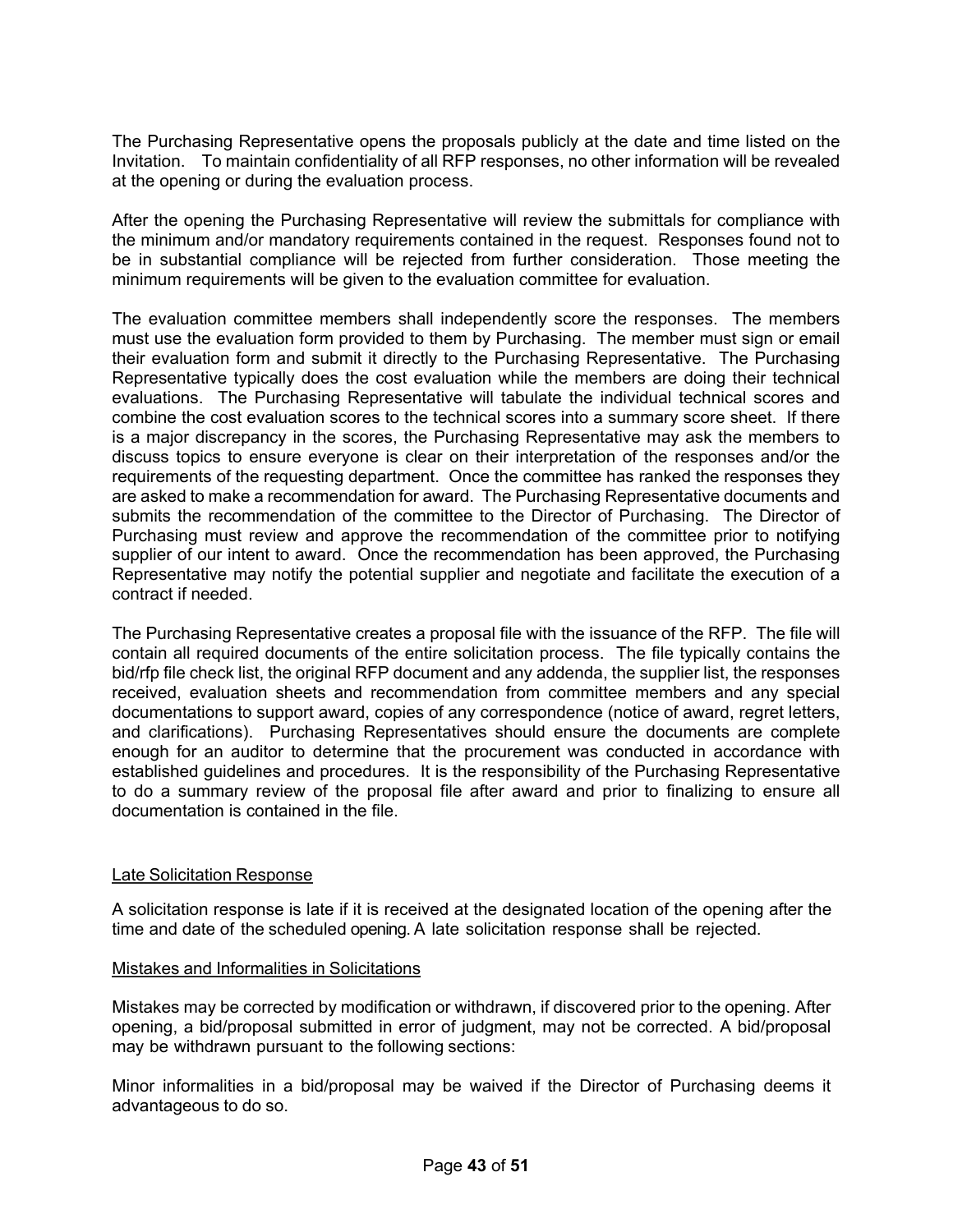A bid/proposal may be withdrawn after the opening only if the mistake is clearly evident to the Director of Purchasing or if the supplier establishes evidence clearly showing a mistake was made.

Any withdrawals or corrections to a price bid permitted or denied after the opening shall have a written determination that is included in the procurement file.

#### Single Responses

In instances of only one response being received, the Purchasing Representative should determine why others on the supplier list didn't submit a bid/proposal and based on that information and considering time constraints make a recommendation to award or to re-solicit. A determination must be made by the Director of Purchasing that other prospective suppliers had time to respond or that re-solicitation is not possible due to time constraints. In those instances, an award may be made.

#### Tie Bids

Tie bids are defined as instances of identical pricing from responsible suppliers that meet all requirements as set forth in the bid documents.

If one of the lowest bidders is resident in Nevada and the other is not: accept the bid that is resident in Nevada. If both such lowest bids are by bidders resident in Nevada, tie bids may be awarded based on the best interest of the College and may include drawing lots or any other random choice manner. Care shall be taken by the Purchasing Representative to ascertain that the tie bidders meet all requirements as outlined in the bid document before declaring a tie bid situation.

If such lowest bids are by bidders resident outside Nevada, with the exception of capital construction projects: accept the bid of the bidder who will furnish goods or commodities produced or manufactured in this State; or accept the bid of the bidder who will furnish goods or commodities supplied by a dealer resident in Nevada.

Records and methods of determining the successful supplier shall be maintained in the procurement file for all tie or apparent tie bids.

#### Received No Responses to Formal Solicitation Request

Once the Purchasing Department has advertised for or requested formal bids or proposals in letting a contract and no responsive and responsible bids or proposals were received, in some instances Purchasing may negotiate a contract with reasonably interested parties without further need for competitive bidding with the approval of the Director of Purchasing.

#### Formal Protest

Any participating supplier may file a protest of a contract award or proposed contract award. The protest must be in writing.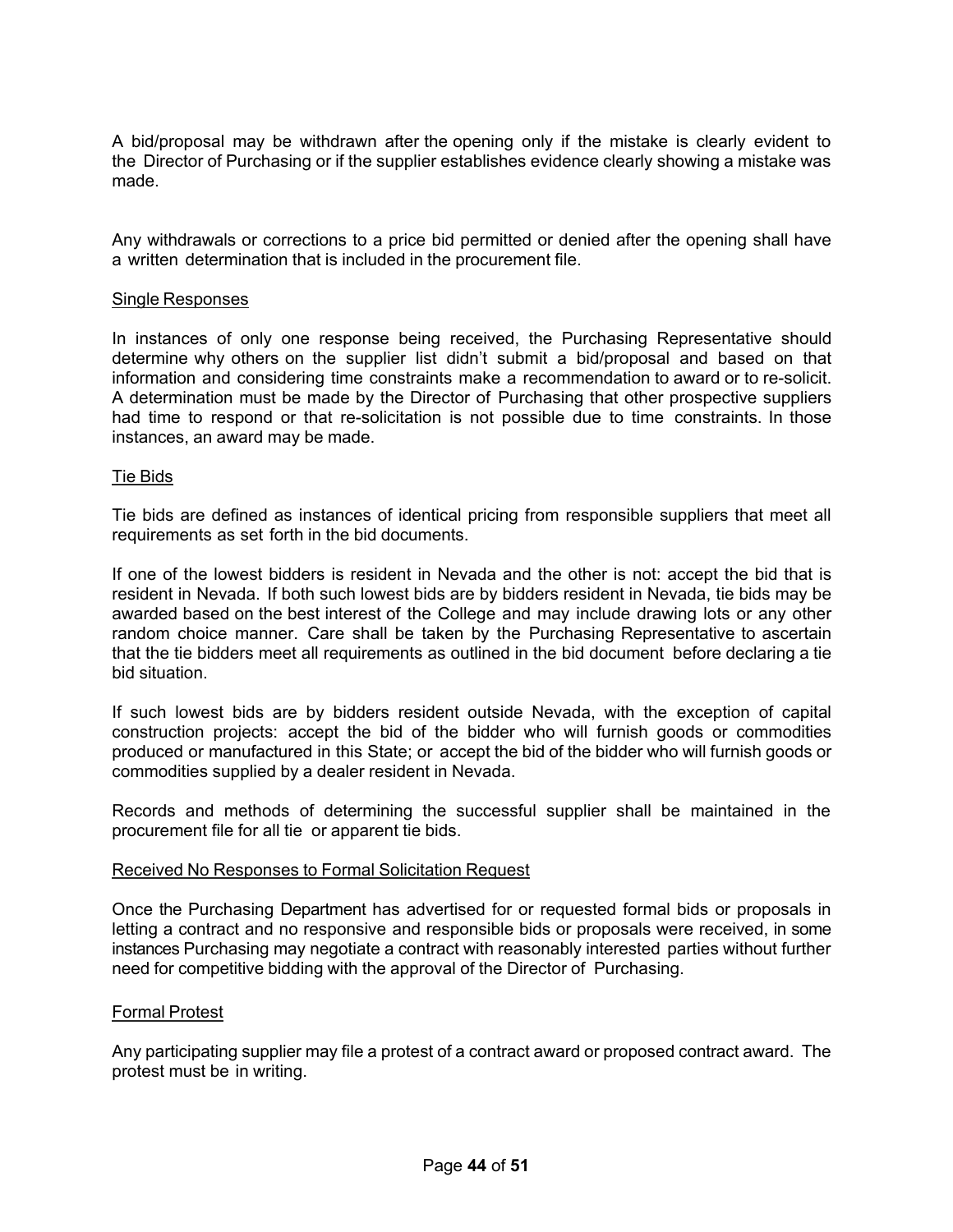#### Filing Procedure

Any Bidder, offer or contractor who is allegedly aggrieved in connection with the solicitation or award of a contract may protest. The protest must be submitted in writing to the Director of Purchasing, within seven (7) days after such aggrieved person knows or should have known of the facts giving rise thereto. If the protest is not resolved by mutual agreement, the Director of Purchasing will promptly issue a decision in writing to the Protestant. If the protestant wishes to appeal the decision rendered by the Director of Purchasing, such appeal must be made in writing to the Vice President for Finance within five (5) days of the receipt of the decision by the Director of Purchasing. The decision of the Vice President for Finance and Administration will be final. The Vice President for Finance and Administration need not consider protests unless this procedure is followed.

To be considered, all Protests must identify the following:

- $\triangleright$  The name, address and telephone number of the protester.
- $\triangleright$  The signature of the protester.
- $\triangleright$  The Bid/RFP number and date of bid opening.
- $\triangleright$  A statement of the legal and/or factual grounds on which the protest is based, including copies of information relevant to the bid.
- $\triangleright$  The form of relief requested.

#### Appeals

Appeals are to be filed with the Vice President of Finance and Administration within five (5) days of the receipt of the decision by The Director of Purchasing. The notice of appeal shall contain:

- $\triangleright$  The information from the original protest letter, a copy of the decision of the Director of Purchasing, and the basis for the appeal.
- $\triangleright$  A written decision will be made within 14 days after the appeal has been filed. The decision shall contain an explanation of the basis of the decision.
- $\triangleright$  The time limit for a decision may be extended by the Vice President of Finance and Administration for a reasonable time not to exceed thirty days. The Vice President of Finance and Administration shall notify the protester in writing that the time for the issuance of a decision has been extended and the date by which a decision will be issued.
- $\triangleright$  The decision made by the Vice President for Finance and Administration is final.

#### Formal Protest on Construction Projects

Any Bidder who is allegedly aggrieved in connection with the solicitation or award of a contract may protest. The protest must be submitted in writing to the Director of Purchasing, within five (5) business days after the date the recommendation to award a contract is issued by the Owner or authorized representative. If the protest is not resolved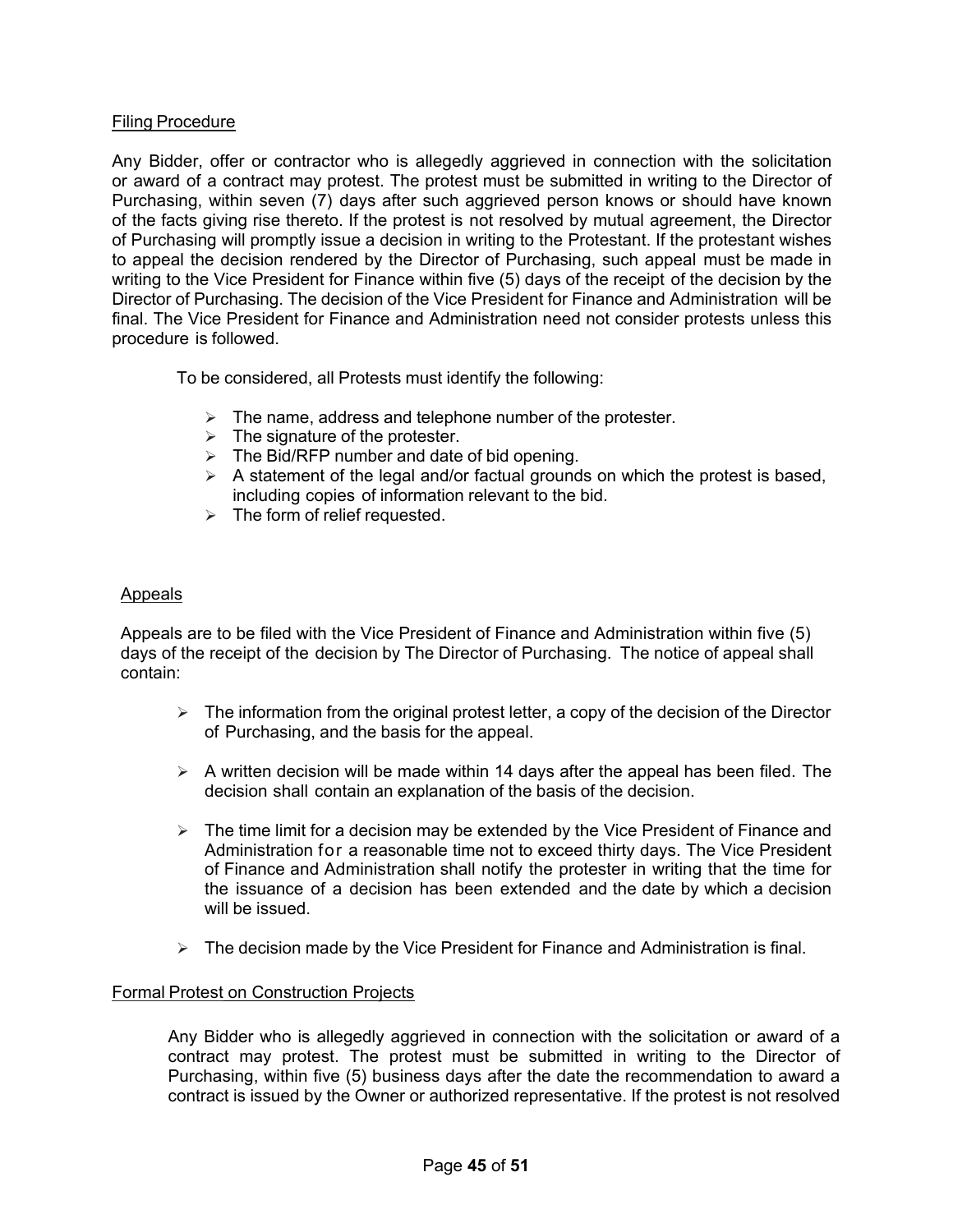by mutual agreement, the Director of Purchasing will promptly issue a decision in writing to the Protestant. If the Protestant wishes to appeal the decision rendered by the Director of Purchasing, such appeal must be made in writing to the Vice President for Finance and Administration, within five (5) business days from the date of the letter issued by the Director of Purchasing. The decision of the Vice President for Finance and Administration will be final. The Vice President for Finance and Administration need not consider protests unless this procedure is followed.

To be considered, all Protests must identify the following:

- 1) The name, address, and telephone number of the protester,
- 2) The signature of the protester,
- 3) Identification of the solicitation title and number being protested,
- 4) A detailed written statement setting forth the specific reasons the Bidder submitting the protest believes the applicable provisions of the law were violated. (Copies of relevant documents should be included), and
- 5) The form of relief requested.

The Bidder filing the protest shall be required, at the time the protest is filed, to post a bond with a good and solvent surety authorized to do business in this state, or submit other security, defined as a cashier's check, money order or certified check, to the Owner who shall hold the bond or other security until a determination is made on the protest. A bond posted or other security submitted with the protest must be in an amount equal to the lesser of:

A. 25% of the total value of the base bid submitted by the Bidder filing the protest; or B. \$250,000.

The protest filed in accordance with these provisions operates as a stay of action in relation to the award of this contract until a determination is made by CSN on the protest.

An unsuccessful Bidder may not seek any type of judicial intervention until CSN has made a determination on the protest and awarded the Contract.

Neither CSN nor the authorized representative is liable for any costs, expenses, attorney's fees, loss of income or other damages sustained by a Bidder, whether or not the person files the protest pursuant to this clause.

If the protest is upheld, the bond posted or other security submitted with the protest must be returned to the Bidder who submitted the protest. If the protest is rejected a claim may be made against the bond or other security by CSN in an amount equal to the expenses incurred by CSN because of the unsuccessful protest. Any money remaining after the claim has been satisfied must be returned to the Bidder who posted the bond or submitted the security.

#### **Appeals**

Appeals are to be filed with the Vice President of Finance and Administration within five (5) days of the receipt of the decision by The Director of Purchasing. The notice of appeal shall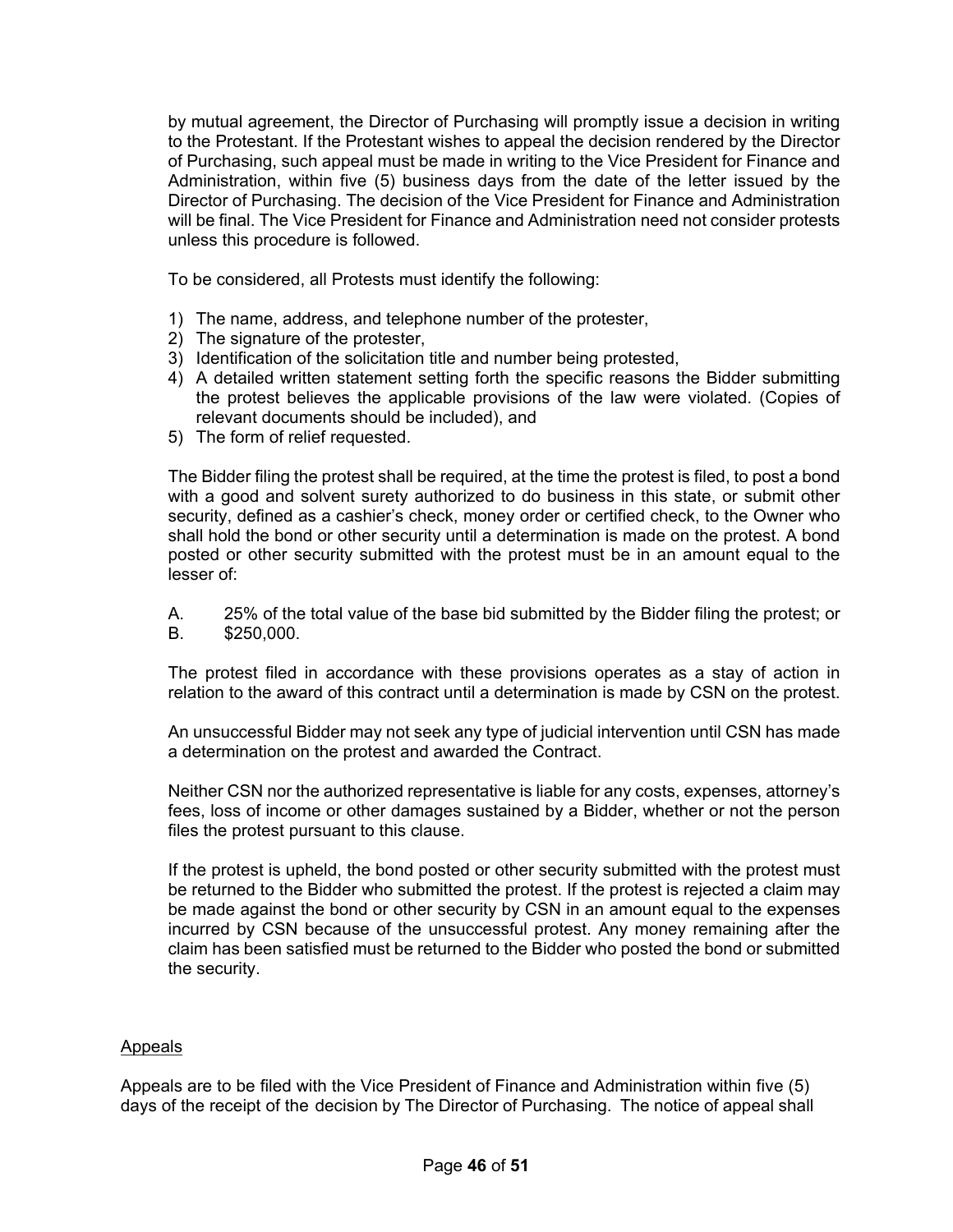contain:

- $\triangleright$  The information from the original protest letter, a copy of the decision of the Director of Purchasing, and the basis for the appeal.
- $\triangleright$  A written decision will be made within 14 days after the appeal has been filed. The decision shall contain an explanation of the basis of the decision.
- $\triangleright$  The time limit for a decision may be extended by the Vice President of Finance and Administration for a reasonable time not to exceed thirty days. The Vice President of Finance and Administration shall notify the protester in writing that the time for the issuance of a decision has been extended and the date by which a decision will be issued.

 $\triangleright$  The decision made by the Vice President for Finance and Administration is final.

# <span id="page-46-0"></span>**XXX. CONTRACTS**

# <span id="page-46-1"></span>**A. PURPOSE**

To establish procedures for handling contracts.

## <span id="page-46-2"></span>**B. AUTHORITY**

In order to conduct business, the College enters into many contractual agreements. The College of Southern Nevada is a part of the Nevada System of Higher Education and must abide by NSHE's fiscal procedures for execution of contracts.

The Nevada System of Higher Education (NSHE) Procedures and Guidelines Manual, Chapter 5 Fiscal Procedures, Section 3 –Preparation and Approval of Contracts, outlines signature authority for execution of all contracts. The Chancellor is the contracting officer for NSHE and Chapter 5 contains contracting authority and signature delegation details.

## <span id="page-46-3"></span>**C. GUIDELINES**

It is the responsibility of the Purchasing Department to process the execution of purchasing related contracts for the College. Departments should contact Purchasing if they are aware that a contract is required. Employees are not to sign any contract before contacting Purchasing for guidance. As the contracting officer, the Chancellor has delegated signature authority to only a few people at the College. **NOTE: Individuals who do not have authority to sign contracts, but do so anyway, may find that they could be held personally liable for the contract.**

Often times a purchase order is the only contract required between the supplier and the College. When a formal contract is required, Purchasing will work with departments to ensure the contract meets Purchasing, College, NSHE, Board of Regents, state and federal, and any other applicable policies and procedures. Departments do not need to send the contract to General Counsel for review prior to sending the contract to Purchasing. Purchasing will coordinate the execution of the contract with General Counsel if need be.

If a contract is required, the contract must be fully executed prior to the issuance of a purchase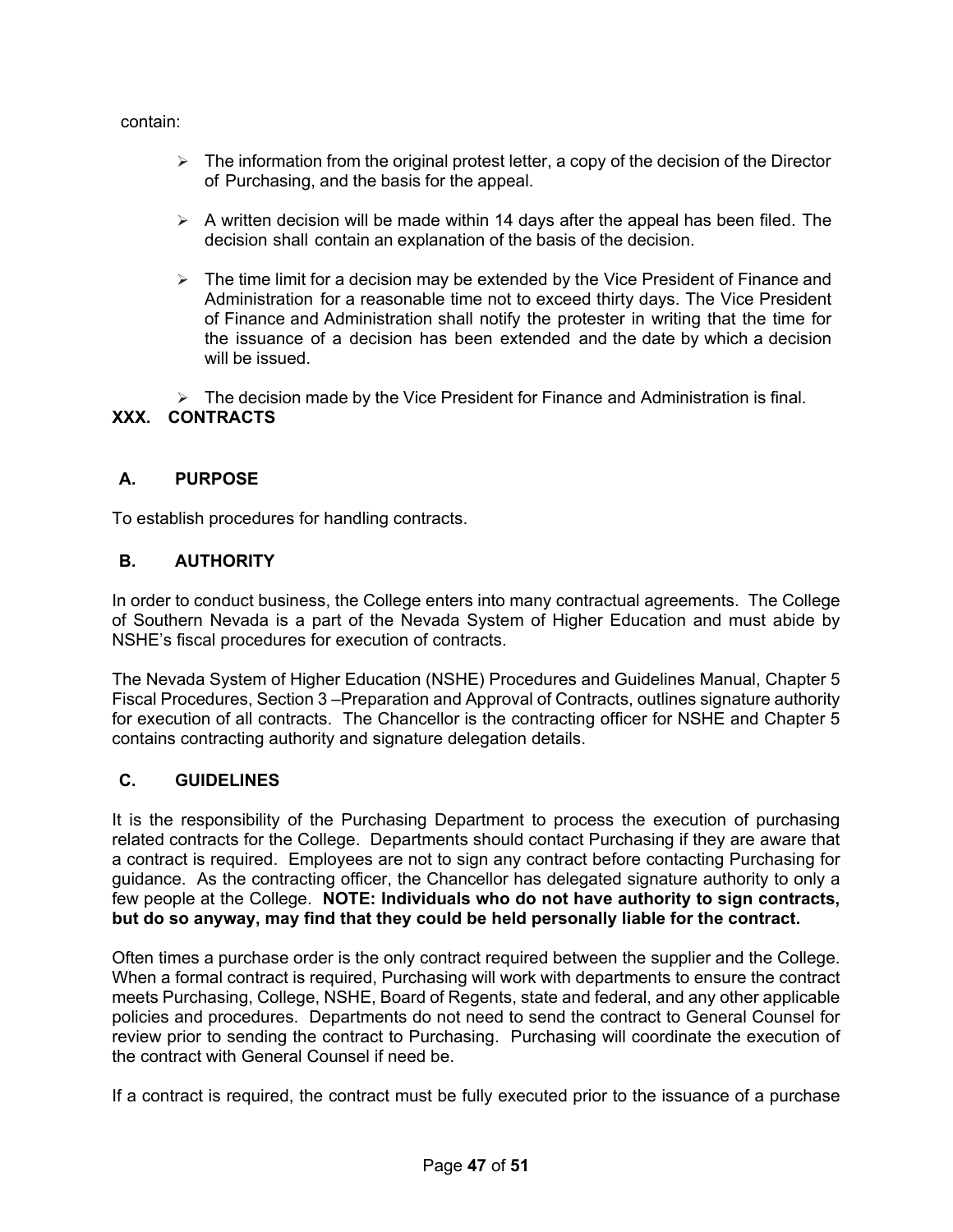order.

At the time of request, the requester must provide in writing an account worktag and certify that sufficient funds are available on the account, that the requested goods or services are legitimate expenditures against the account, and that the necessary internal approvals have been obtained.

## <span id="page-47-0"></span>**XXXI. INDEPENDENT CONTRACTOR AGREEMENTS (ICA)**

## <span id="page-47-1"></span>**A. PURPOSE**

To establish procedures for handling Independent Contractor Agreements.

#### <span id="page-47-2"></span>**B. GUIDELINES**

**INDEPENDENT CONTRACTOR:** - Defined as an individual, sole proprietorship or a single owner of a limited liability company (LLC) provides services to the College.

Tax Identification Numbers - Supporting identification can include either a Social Security Number (SSN) or a Federal Tax Identification number (TIN).

NOTE: Partnerships, LLCs with multiple owners and corporations are not independent contractors.

Any individual who provides a service to the CSN and the department hiring the individual must complete an Independent Contractor Agreement (ICA), the supplier must register through the Supplier Registration system, the department must submit a purchase requisition. A purchase order must be issued before the individual can begin performing services.

The Purchasing Department will review the Independent Contractor Agreement (ICA) to determine the individual's status (individual or employee), scope of work, supporting insurance requirements, the purchase requisition and any other applicable Purchasing guidelines.

An individual cannot be an employee of any NSHE institution and an independent contractor in the same calendar year. The Human Resource department verifies that an independent contractor is not an NSHE employee.

Individuals in a continuous, year after year relationship with CSN will require additional scrutiny to make sure an employee/employer relationship does not exist.

Once approved, Purchasing processes the purchase requisition and issues a purchase order for the valid time period, services and payment specified in the agreement. ICA's typically don't extend beyond June  $30<sup>th</sup>$  of the current fiscal year.

Amending an ICA requires completion of an ICA Amendment Form.

## <span id="page-47-3"></span>**XXXII. VIOLATION OF PURCHASING GUIDELINES**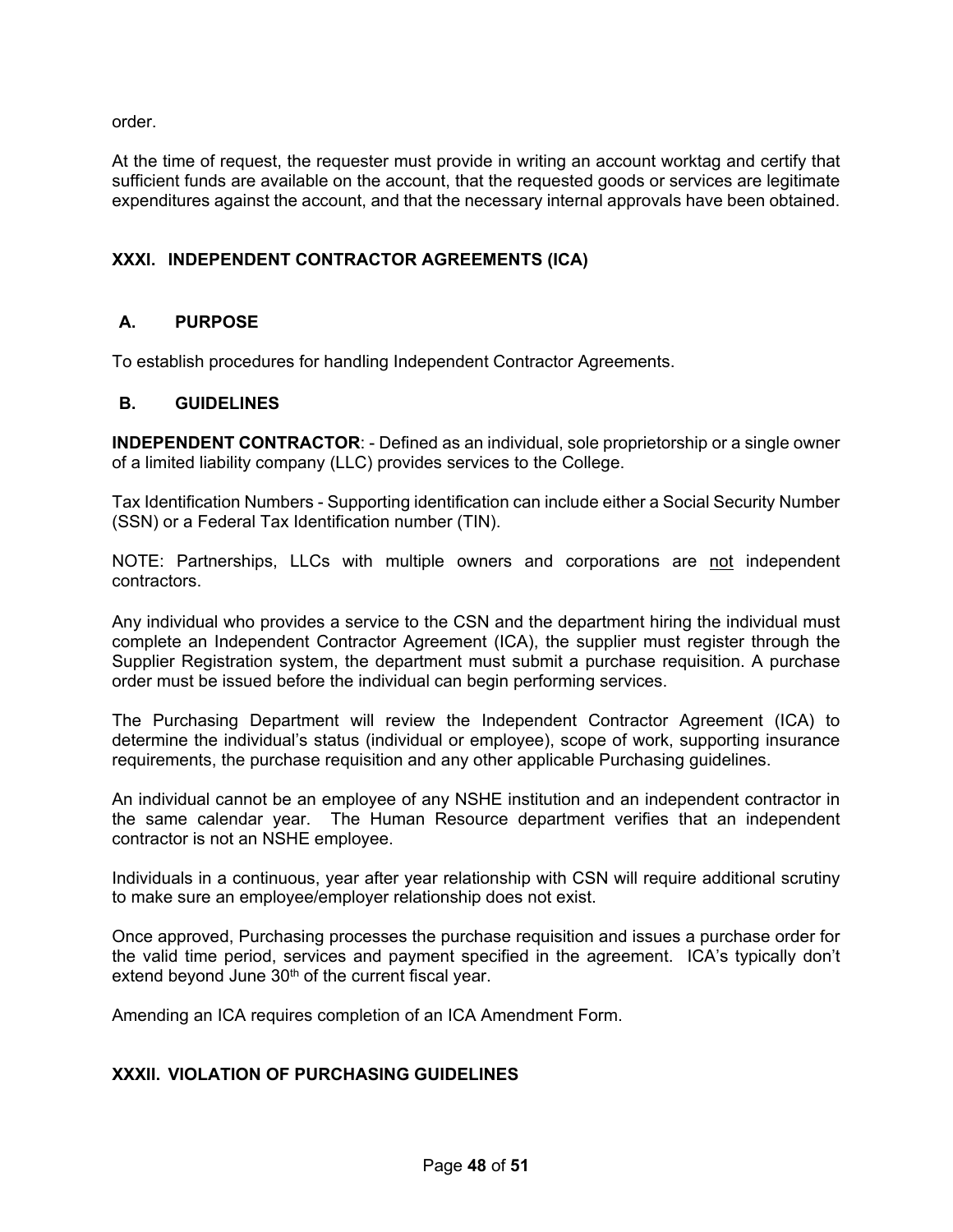# <span id="page-48-0"></span>**A. PURPOSE**

To provide guidance to campus departments, minimize or eliminate procurement guideline violations and to preclude repetitive occurrences by the same department or individual.

## <span id="page-48-1"></span>**B. GUIDELINES**

On the first violation by an employee in a department, the Director of Purchasing or designee will notify and caution the individual and expenditure approver of the violation and obtain commitment that corrective action will be taken to preclude future occurrences. The Director of Purchasing or designee may approve the purchase after considering the facts.

On subsequent violations by the same employee, the Director of Purchasing or designee may contact the department head or the next level of authority above the person committing the violation. To inquire as to actions that are being taken or will be taken to preclude future occurrences in the department. Upon receipt of the response, the Director of Purchasing or designee, after considering the information received, may authorize payment of the expenditure. Failure to respond or failure to respond adequately may result in withdrawal of purchasing privileges from the department or individual and recommendation for disciplinary action which may include the employee being held personally liable for the payment to the supplier.

Upon further violations by the same employee, or by the same department after receiving notification of multiple violations, the Director of Purchasing or designee may notify the appropriate dean (for academic departments) or vice president (for non-academic departments), in writing, of the infraction and include all information concerning prior infractions. The dean or vice president shall provide a written explanation of action(s) to be taken to prevent future occurrences and, if circumstances warrant, request that action be taken by Purchasing to authorize payment for the purchase. Failure to respond within a reasonable period of time or inadequately shall result in the matter being forwarded to the appropriate individual at the next level of authority for disposition.

Regardless of method of purchase, violations that could cause an embarrassment to the department or College or appear to involve criminal activity shall be made known as appropriate, to the Department Head or Dean and to the Vice President for Finance and Administration. Such notification will be made as expeditiously as possible.

## **Questions should be directed to the Purchasing office to determine whether a purchase is permissible and what purchasing method is most appropriate.**

## <span id="page-48-2"></span>**XXXIII. RECEIVING GOODS AND SERVICES**

# <span id="page-48-3"></span>**A. PURPOSE**

To facilitate the delivery and handling of shipments made to the College. In addition, the receiving function at the College is focused on ensuring the timely and accurate delivery and outbound processing of all official College freight.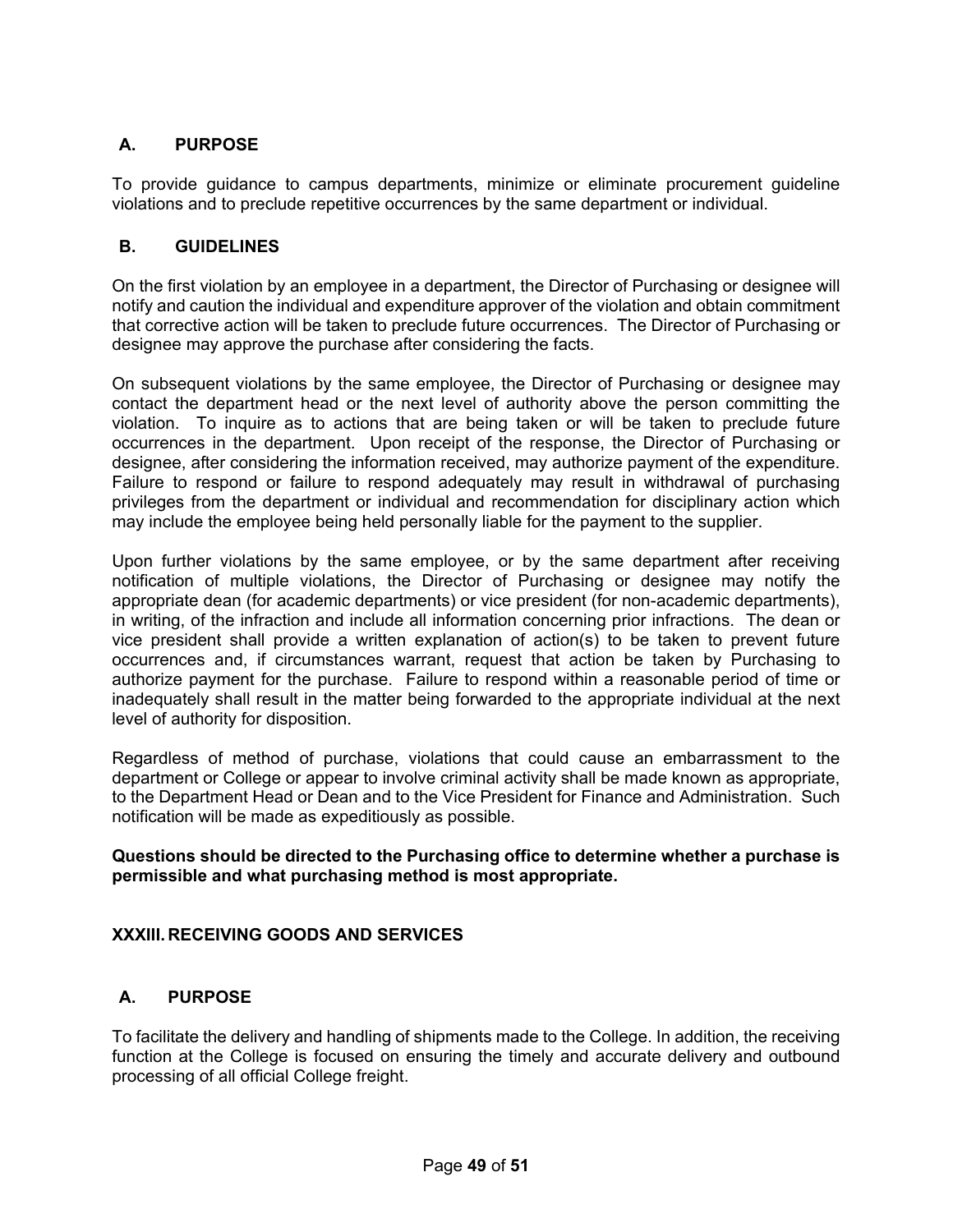The Receiving Department is a College wide institutional support department that alleviates the need for multi-department personnel training in the guidelines and procedures of receiving merchandise from suppliers, third party manufactures, and freight carriers.

# <span id="page-49-0"></span>**B. GUIDELINES**

The CSN Receiving Department is the central authority for the receipt of goods purchased from suppliers. The Receiving Department is responsible to establish guidelines and procedures for the receipt and distribution of all official parcels and for the process of all outbound parcels and freight. These guidelines and procedures cover most of the circumstances involving the receipt and delivery of merchandise, verification of purchase orders, and return of goods. If there are special circumstances or questions, contact the Receiving Department at 702-651-4239.

The Receiving Department prohibits the use of its resources for receipt or delivery of personal material. Personal material should be sent to the individual's home address or Post Office Box. If personal packages are received at the Receiving Department facility, the recipient will be contacted and directed on the proper procedures for receiving personal property. Neither the Receiving Department nor the College will be responsible for the material if it becomes delayed, damaged or lost.

State law and NSHE policy maintains that as a state agency CSN is responsible for the custody and care of property in the agency's possession and is responsible for maintaining property records of its inventory. Moreover, it is necessary to record and inspect items purchased for accounting purposes. Thus, it is essential to record and process equipment and supplies that are received by the Receiving Department.

Receiving shall be responsible for receiving and inspecting all incoming packages and motor freight, marked for CSN. Receiving will deliver packages to the designated receiving area for the department. Receiving will process outgoing shipments from the CSN campus to include UPS, Fed Ex and Freight.

# **RELATED DOCUMENTS**

# **NSHE Procedures and Guidelines Manual Section 2, Part 8 – Disposal of Surplus Equipment**

**NSHE Procedures and Guidelines Manual Section 2, Part 9 – Equipment Inventory** 

# <span id="page-49-1"></span>**XXXIV.PAYMENT OF GOODS AND SERVICES**

## <span id="page-49-2"></span>**A. PURPOSE**

To establish procedures for handling payment of goods and services.

## <span id="page-49-3"></span>**B. GUIDELINES**

## PROCUREMENT CARD (P-Card)